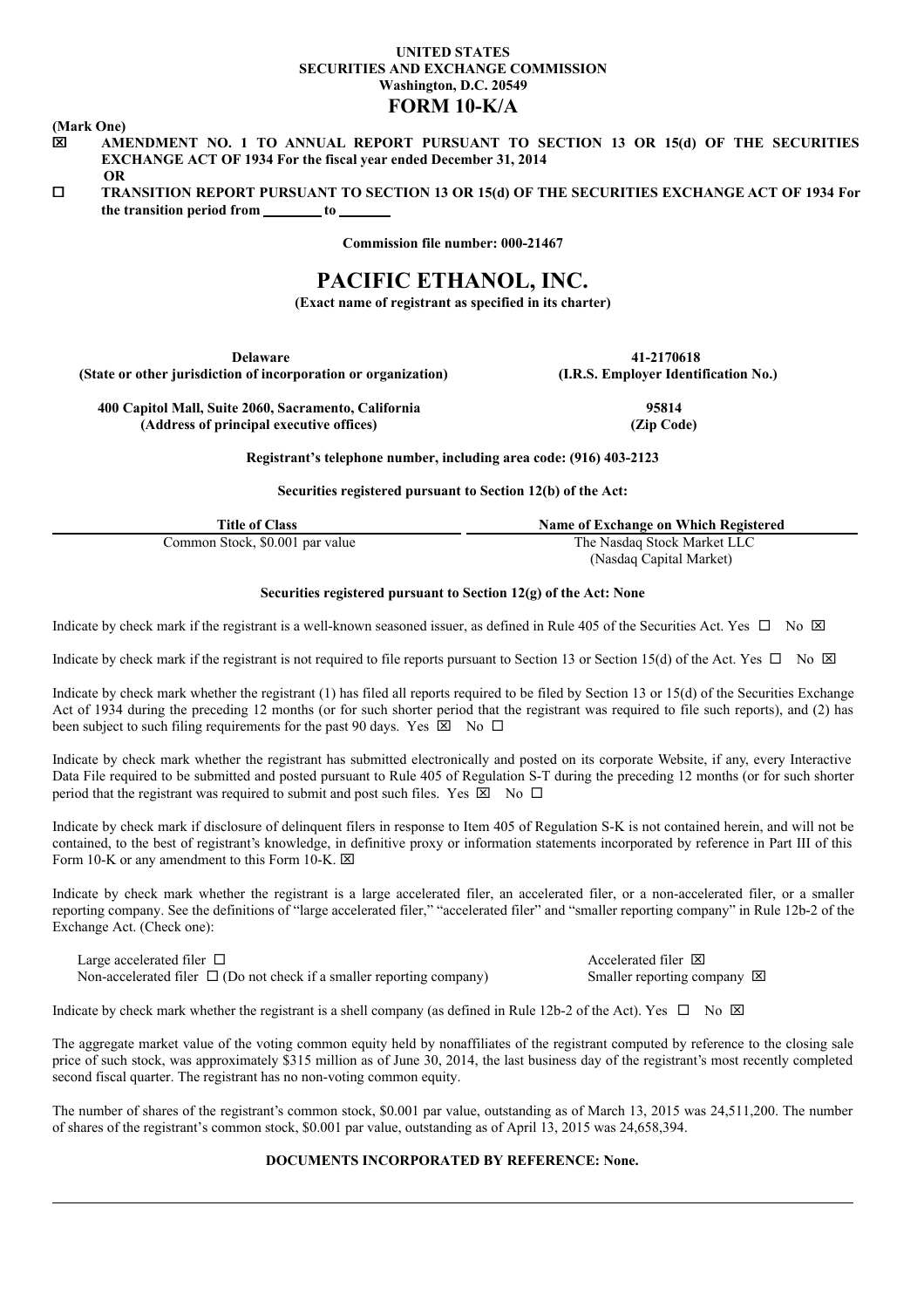## **TABLE OF CONTENTS**

|                                 |                                                                                                | <b>PAGE</b>  |
|---------------------------------|------------------------------------------------------------------------------------------------|--------------|
|                                 | <b>PART I</b>                                                                                  |              |
| Item 1A.                        | Risk Factors.                                                                                  | $\mathbf{1}$ |
|                                 | <b>PART III</b>                                                                                |              |
| Item 12.                        | Security Ownership of Certain Beneficial Owners and Management and Related Stockholder Matters | 19           |
|                                 | <b>PART IV</b>                                                                                 |              |
| Item 15.                        | Exhibits, Financial Statement Schedules.                                                       | 22           |
| Index to Exhibits               |                                                                                                | 23           |
| Signature                       |                                                                                                |              |
| Exhibits Filed with this Report |                                                                                                |              |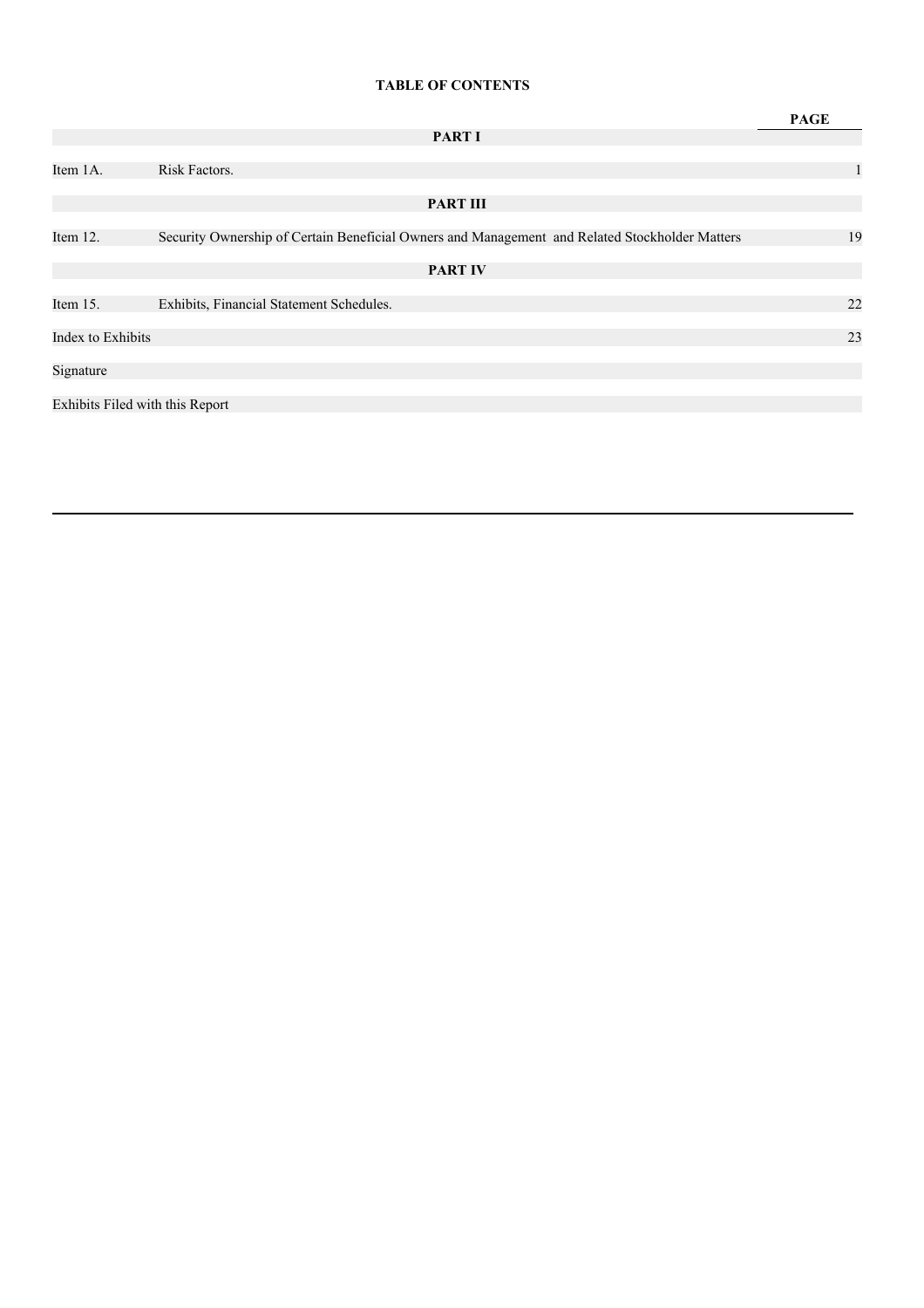## **EXPLANATORY NOTE**

This Amendment No. 1 (this "Amendment No. 1") on Form 10-K/A amends the Annual Report on Form 10-K of Pacific Ethanol, Inc. ("we," "us," or "our") for the year ended December 31, 2014 filed with the Securities and Exchange Commission on March 16, 2015 (the "Original Report").

The purposes of this Amendment No. 1 are to:

- · correct the number of shares of our common stock, \$0.001 par value ("Common Stock"), outstanding as of March 13, 2015, as stated on the cover page to the Original Report; the number of shares of Common Stock outstanding as of March 13, 2015 was 24,511,200; we have also stated on the cover page of this Amendment No. 1 the number of shares of our Common Stock outstanding as of April 13, 2015, the filing date of this Amendment No. 1;
- · update our Part I, Item 1A, Risk Factors section in the Original Report to harmonize our disclosure with certain risk factors set forth in our Amendment No. 1 to Registration Statement on Form S-4/A filed with the Securities and Exchange Commission on April 2, 2015; and
- update our Part III, Item 7, Security Ownership of Certain Beneficial Owners and Management and Related Stockholder Matters section to reflect the correct number of shares of our Common Stock outstanding as of March 13, 2015, the filing date of the Original Report.

This Amendment No. 1 hereby modifies and updates the cover page; Part I, Item 1A; Part III, Item 7; and, solely for purposes of this Amendment No. 1, Part IV, Item 15 of the Original Report.

Except for the modifications and updates described above, we do not hereby modify or update in this Amendment No. 1 any disclosure in the Original Report, and all modifications and updates described above should be read together with the Original Report, as so modified and updated, and our other filings with the Securities and Exchange Commission. Except as expressly set forth herein, this Amendment No. 1 does not reflect any events occurring after the filing of our Original Report.

This Amendment No. 1 together with the Original Report constitutes our Annual Report on Form 10-K for the year ended December 31, 2014.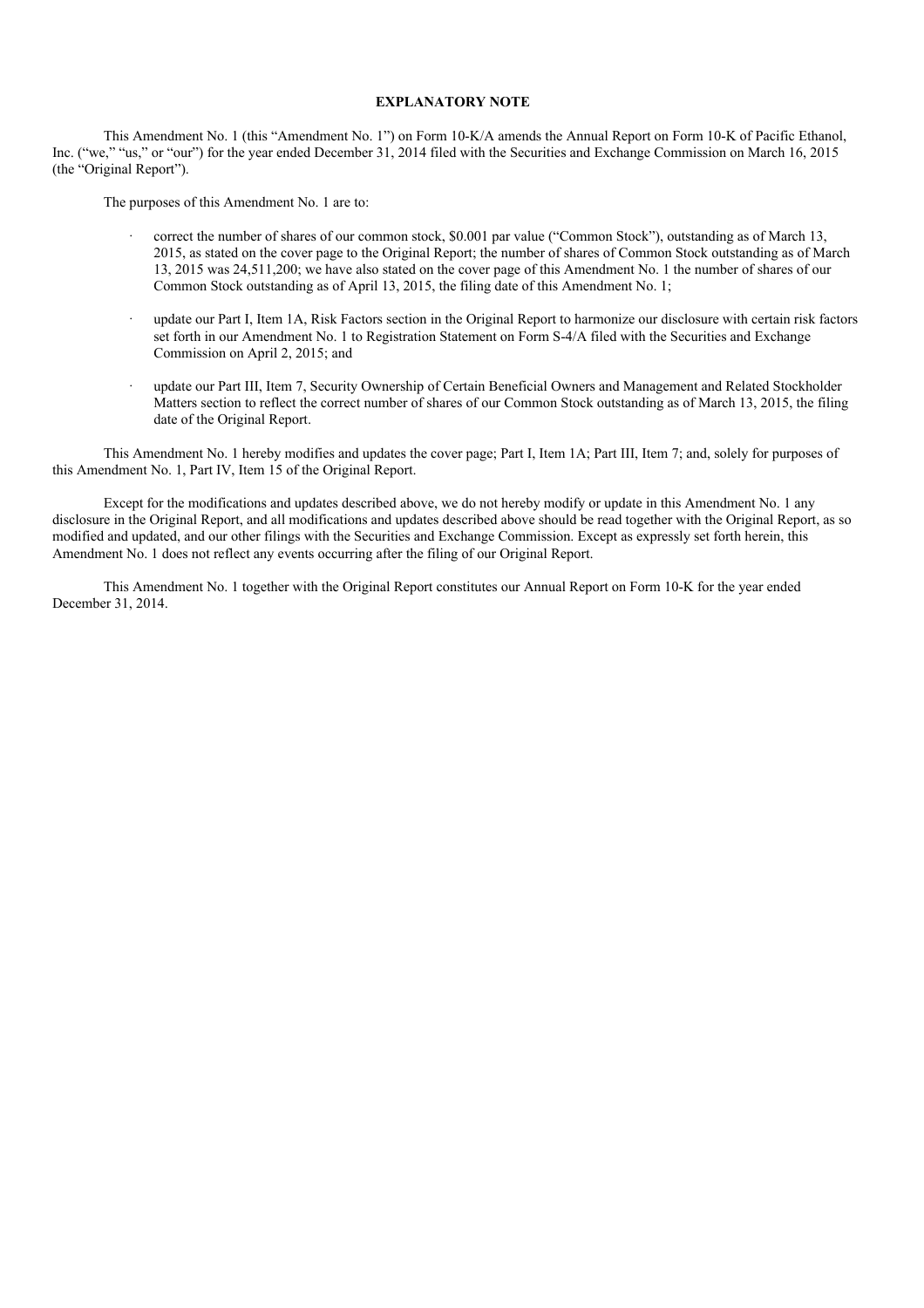### **PART I**

#### **Item 1A. Risk Factors.**

Before deciding to purchase, hold or sell our common stock, you should carefully consider the risks described below in addition to the other information contained in this report and in our other filings with the Securities and Exchange Commission, including subsequent reports on Forms 10-O and 8-K. The risks and uncertainties described below are not the only ones we face. Additional risks and uncertainties not presently known to us or that we currently deem immaterial may also affect our business. If any of these known or unknown risks or uncertainties actually occurs with material adverse effects on Pacific Ethanol, our business, financial condition, results of operations and/or liquidity could be seriously harmed. In that event, the market price for our common stock will likely decline, and you *may lose all or part of your investment.*

#### **Risks Related to the Merger with Aventine**

## The pendency of the merger with Aventine could have an adverse effect on the price of our common stock, business, financial *condition, results of operations or business prospects.*

While we are not aware of any significant adverse effects to date, the pendency of the merger with Aventine could disrupt our business in the following ways, among others:

- · our customers and other third-party business partners may seek to terminate and/or renegotiate their relationships with us as a result of the merger, whether pursuant to the terms of their existing agreements with us or otherwise;
- · the attention of our management may be directed toward the completion of the merger and related matters and may be diverted from our day-to-day business operations, including from other opportunities that might otherwise be beneficial to us; and
- current and prospective employees may experience uncertainty regarding their future roles with the combined company, which might adversely affect our ability to retain, recruit and motivate key personnel.

Should they occur, any of these matters could adversely affect our stock price, or harm our financial condition, results of operations or business prospects.

## Failure to complete the merger could adversely affect our stock price and future business and financial results.

Completion of the merger is subject to a number of conditions, including among other things, the receipt of approval of the Pacific Ethanol and Aventine stockholders. There is no assurance that the parties will receive the necessary approvals or satisfy the other conditions to the completion of the merger. Failure to complete the proposed merger will prevent us and Aventine from realizing the anticipated benefits of the merger. We will also remain liable for significant transaction costs, including legal, accounting and financial advisory fees, unless provided otherwise by the merger agreement. In addition, the market price of our common stock may reflect various market assumptions as to whether the merger will occur. Consequently, the failure to complete the merger could result in a significant change in the market price of our common stock.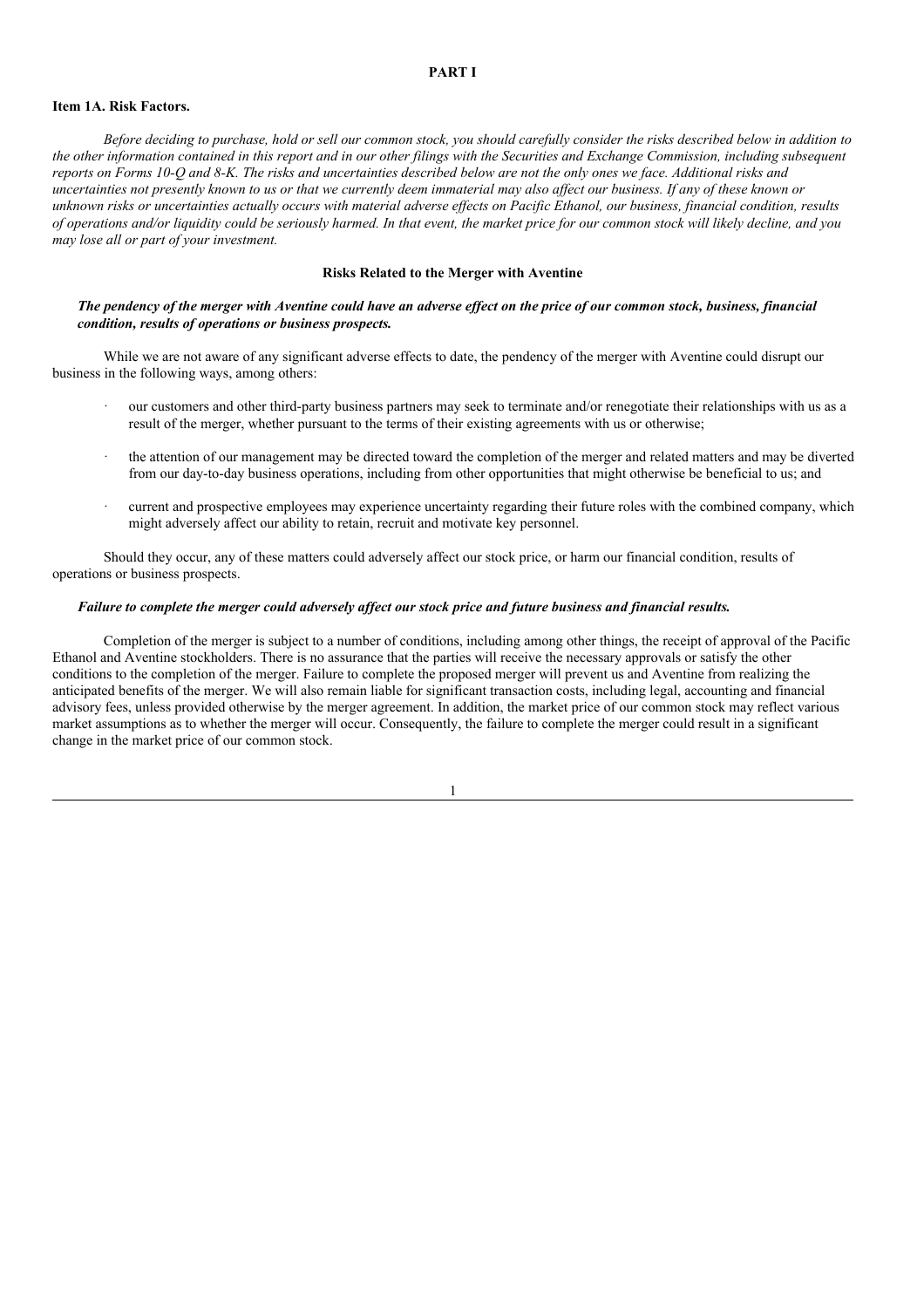### Obtaining required approvals necessary to satisfy the conditions to the completion of the merger may delay or prevent completion of *the merger.*

To complete the merger, our stockholders must approve the issuance of shares of our common stock and non-voting common stock and the amendment of our Certificate of Incorporation and holders of at least 66-2/3% of our Series B Cumulative Redeemable Convertible Preferred Stock, or Series B Preferred Stock, must agree not to treat the merger as a liquidation, dissolution or winding up within the meaning of the Series B Certificate of Designations, each as contemplated by the merger agreement, and Aventine stockholders must adopt the merger agreement and approve the merger. In addition, the completion of the merger is conditioned upon the receipt of certain governmental authorizations, consents, orders or other approvals. On February 18, 2014, the Federal Trade Commission granted early termination of the waiting period under the Hart-Scott-Rodino Act. Pacific Ethanol and Aventine intend to pursue all required approvals in accordance with the merger agreement. No assurance can be given that the required approvals will be obtained and, even if all such approvals are obtained, no assurance can be given as to the terms, conditions and timing of the approvals or that they will satisfy the terms of the merger agreement.

### *Termination of the merger agreement could negatively impact us.*

If the merger agreement is terminated, there may be various consequences. For example, our business may be impacted adversely by the failure to pursue other beneficial opportunities due to the focus of management on the merger, without realizing any of the anticipated benefits of completing the merger. Additionally, if the merger agreement is terminated, the market price of our common stock could decline to the extent that the current market prices reflect a market assumption that the merger will be completed. If the merger agreement is terminated under certain circumstances, we may be required to pay to Aventine a termination fee of \$5,982,000 or an expense reimbursement amount of up to \$1,994,000.

## The market price of our common stock after the merger may be affected by factors different from those currently affecting our *shares.*

Upon completion of the merger, holders of Aventine common stock will become holders of our common stock and/or non-voting common stock. Our business differs in important respects from that of Aventine, and, accordingly, the results of operations of the combined company and the market price of our common stock after the completion of the merger may be affected by factors different from those currently affecting our operations.

## The issuance of shares of our common stock to Aventine stockholders in the merger will substantially dilute the interest in Pacific *Ethanol held by our stockholders prior to the merger.*

If the merger is completed, it is estimated that we will issue up to approximately 17,755,300 shares of our common stock and nonvoting common stock upon the closing of the merger, assuming no exercise or conversion of outstanding options and warrants. Based on the number of shares of Pacific Ethanol and Aventine common stock issued and outstanding on the Pacific Ethanol and Aventine record dates, Aventine stockholders before the merger will own, in the aggregate, approximately 42% of the aggregate number of shares of our common stock and non-voting common stock issued and outstanding immediately after the merger. The issuance of shares of our common stock and/or non-voting common stock to Aventine stockholders in the merger will cause a 42% reduction in the relative percentage interest of our current stockholders in the earnings, voting rights, liquidation value and book and market value of Pacific Ethanol. It is expected that Pacific Ethanol stockholders before the merger will hold approximately 58% of the total Pacific Ethanol common stock and non-voting common stock issued and outstanding immediately following the completion of the merger. Thus, Pacific Ethanol's stockholders before the merger will experience dilution in the amount of 42% as a result of the merger.

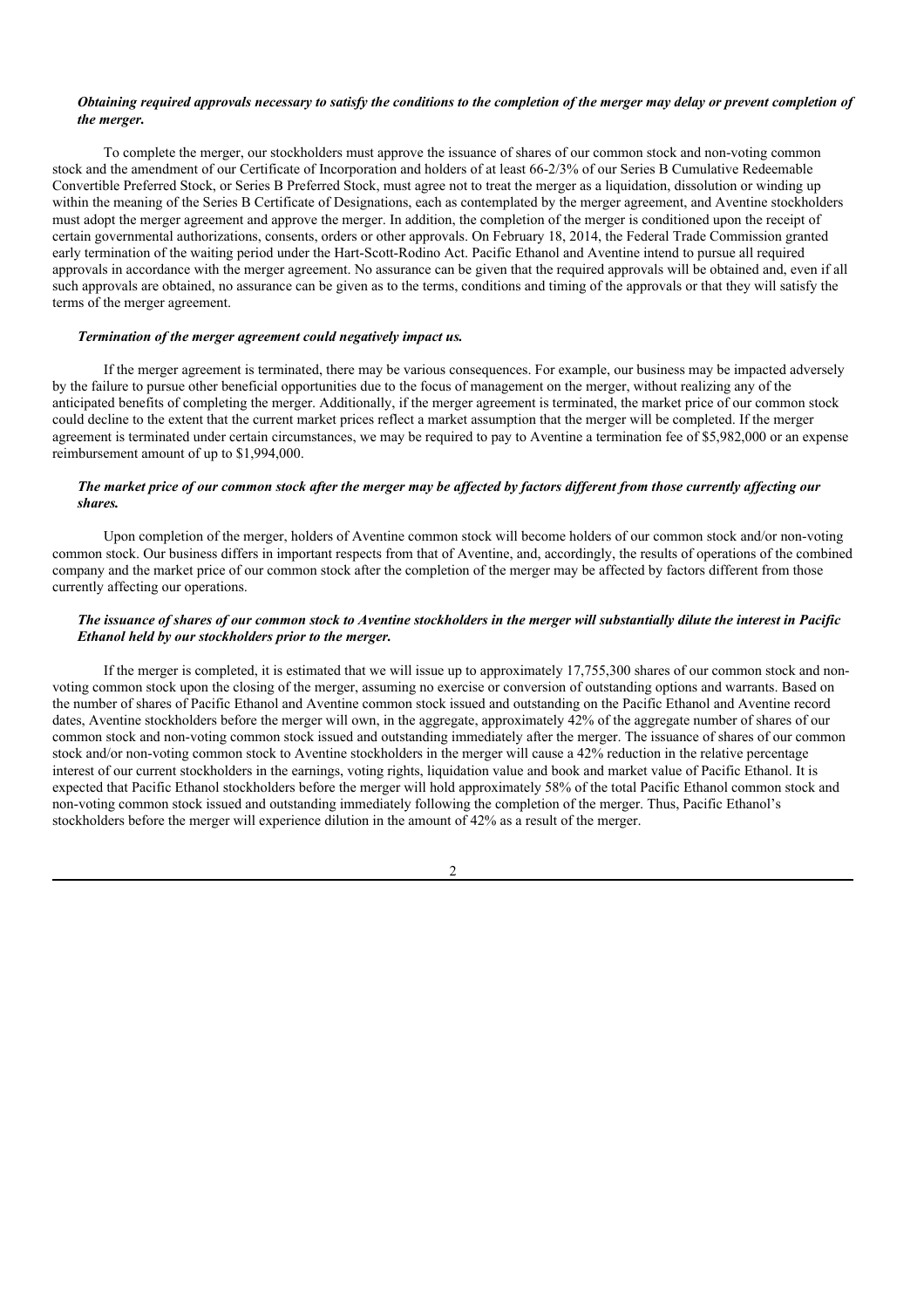#### **Risks Related to the Combined Company if the Merger is Completed**

### The failure to integrate successfully the businesses of Pacific Ethanol and Aventine in the expected timeframe would adversely affect *the combined company's future results following the completion of the merger.*

The success of the merger will depend, in large part, on the ability of the combined company following the completion of the merger to realize the anticipated benefits from combining our business with the business of Aventine. To realize these anticipated benefits, the combined company must successfully integrate the businesses of Pacific Ethanol and Aventine. This integration will be complex and time-consuming.

The failure to integrate successfully and to manage successfully the challenges presented by the integration process may result in the combined company's failure to achieve some or all of the anticipated benefits of the merger.

Potential difficulties that may be encountered in the integration process include the following:

- lost sales and customers as a result of customers of either of the two companies deciding not to do business with the combined company;
- · complexities associated with managing the larger, more complex, combined business;
- integrating personnel from the two companies:
- · potential unknown liabilities and unforeseen expenses, delays or regulatory conditions associated with the merger; and
- · performance shortfalls at one or both of the companies as a result of the diversion of management's attention caused by completing the merger and integrating the companies' operations.

## The combined company's future results will suffer if the combined company does not effectively manage its expanded operations *following the merger.*

Following the merger, the size of the combined company's business will be significantly larger than the current businesses of Pacific Ethanol and Aventine. The combined company's future success depends, in part, upon its ability to manage this expanded business, which will pose substantial challenges for the combined company's management, including challenges related to the management and monitoring of new operations and associated increased costs and complexity. We cannot assure you that the combined company will be successful or that the combined company will realize the expected operating efficiencies, annual net operating synergies, revenue enhancements and other benefits currently anticipated to result from the merger.

## Aventine is currently engaged in litigation regarding the Aurora Cooperative Elevator Company's option to purchase the Aurora *West Facility.*

Among other legal claims, the Aurora Cooperative Elevator Company, or the Aurora Coop, has filed legal claims against Aventine asserting that it has the right, pursuant to an agreement between Aventine and the Aurora Coop, dated March 23, 2010, to exercise an option to acquire the 84 acres of land upon which Aventine's Aurora, Nebraska 110 million gallon ethanol production facility, or the Aurora West Facility, is located, together with the Aurora West Facility and all related improvements, for a purchase price of \$16,500 per acre (or \$1,386,000 in the aggregate). The Aurora Coop asserts that its contractual right to exercise this option arose on July 1, 2012 due to Aventine's alleged failure to complete construction of the Aurora West Facility as of such date. Aventine disputes the allegations and claims asserted by the Aurora Coop, and Aventine denies the validity and effectiveness of the Aurora Coop's exercise of its option to purchase the land on which the Aurora West Facility is located. Aventine has asserted in its legal filings that it has satisfied its contractual obligations with respect to the completion of the plant as of the required date. Aventine has advised that it will continue to vigorously defend against any assertion that the Aurora Coop has any right to repurchase the land or any improvements on the land. The action is currently pending in the United States District Court, Nebraska. If Aventine is unsuccessful in defending this litigation, a number of outcomes may occur, including, without limitation, the conveyance of the land on which the Aurora West Facility is located (together with the Aurora West Facility and all related improvements) to the Aurora Coop for a purchase price that is substantially below the fair market value of the land and the facility, which Aventine believes would be an inequitable resolution of this claim, together with an unspecified amount of damages to the Aurora Coop related to the income the Aurora Coop alleges that it could have generated if the land had been conveyed as of an earlier date. An adverse outcome in Aventine's defense of this litigation, could materially adversely affect the combined company's business, financial condition, and results of operations.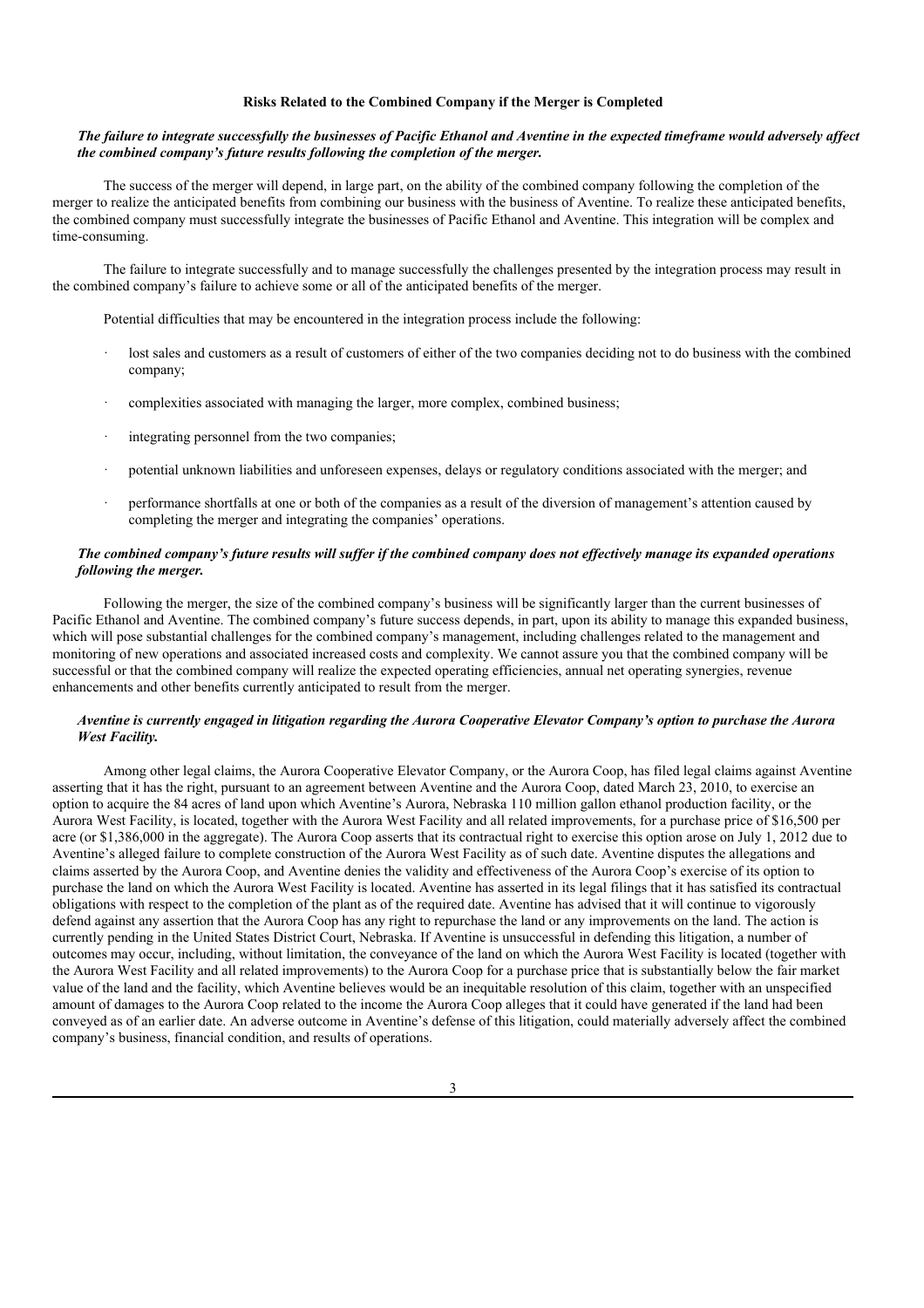#### Aventine is attempting to establish a rail connection in conjunction with the Burlington Northern Santa Fe Railroad Company.

Aventine has advised that it is using its commercially reasonable efforts to complete all necessary arrangements, including engineering, design and contracting with the Burlington Northern Santa Fe Railroad Company, or BNSF, as promptly as practicable, in order to establish a new connection through the rail facilities of Aventine's affiliate, Nebraska Energy, L.L.C., or NELLC, to the inner rail loop track belonging to Aventine's Aurora West Facility along with the associated "diamond switch" crossing the exterior track loop, or the Exterior Track Loop, along a path that lies entirely on land owned by NELLC or Aventine's subsidiary, Aventine Renewable Energy – Aurora West, LLC, such that the Aurora West Facility will be able to ship ethanol by rail in unit trains and single cars. However, there are no guarantees that Aventine will be able to complete the rail connection on a certain schedule (or at all). If such connection is not obtained it could have an adverse effect on the combined company's future results following the completion of the merger.

#### Aventine is currently engaged in litigation matters that may prevent the combined company from crossing the Exterior Track Loop and could require the combined company to purchase grain for the Aurora West Facility exclusively from the Aurora Coop.

Among other legal claims, the Aurora Coop has filed legal claims against Aventine alleging that Aventine (and two of its subsidiaries) is in breach of the parties' grain and marketing and master development agreements, or the Aurora Coop Grain Agreements. Aventine denies that it is in breach of the Aurora Coop Grain Agreements and maintains in a counterclaim that the Aurora Coop has breached the parties' grain supply agreement, or the Grain Supply Agreement, and the marketing agreement, or the Marketing Agreement. As a result, Aventine issued notice of termination of the Grain Supply Agreement and the Marketing Agreement. The Aurora Coop seeks a judicial order declaring that Aventine is in breach of the Aurora Coop Grain Agreements and further declaring that Aventine's termination of the Grain Supply Agreement and Marketing Agreement is ineffective. If Aventine is unsuccessful in this matter, the Grain Supply Agreement will not be terminated and, as a result, the combined company could be required to purchase grain for the Aurora West Facility exclusively from the Aurora Coop at a price higher than it otherwise may be able to negotiate. The inability to purchase corn for the Aurora West Facility on market terms could have a material adverse impact on the financial condition or results of operations of the combined company. On the other hand, if Aventine is successful in this matter, the Grain Supply Agreement and Marketing Agreement may be terminated. The termination of the Grain Supply Agreement, however, may trigger a termination provision in the parties' Double Track Loop Easement and Use Agreement, thus terminating an easement allowing Aventine the use of the Exterior Track Loop, or the Easement Agreement.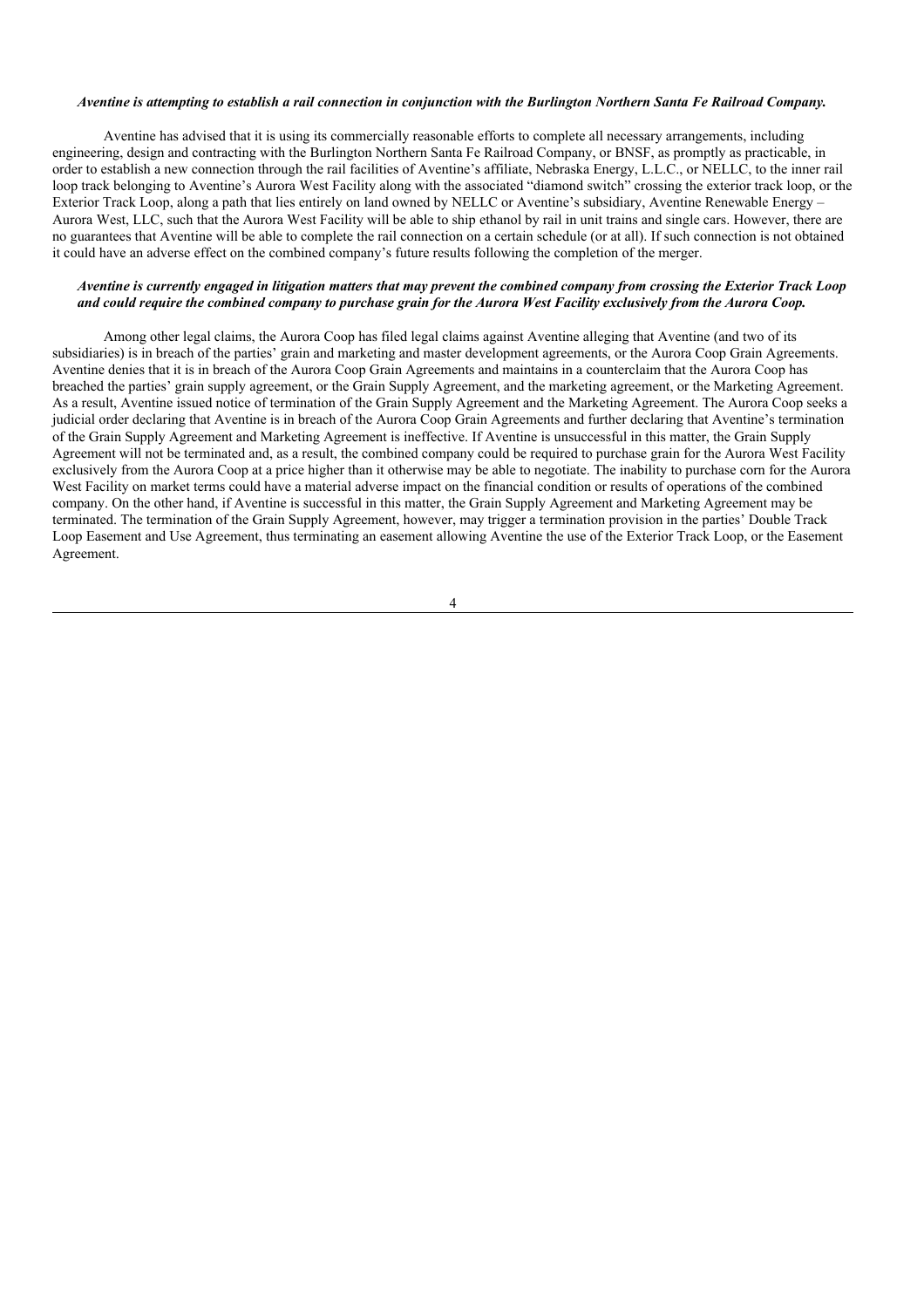The Aurora Coop has also filed a suit against Aventine seeking a judicial declaration that Aventine's right to use the Exterior Track Loop is terminated if the Grain Supply Agreement, which is the subject of the litigation referred to above, is terminated. As discussed above, Aventine has issued notice of termination of the Grain Supply Agreement. Aventine disputes the Aurora Coop's assertion that its easement rights to use the Exterior Track Loop have been terminated or extinguished. The easement would allow Aventine to use the Exterior Track Loop and to access the BNSF line by crossing the Exterior Track Loop, but Aventine's use of the easement is currently blocked pending the resolution of these matters. If, as a result of the above discussed matters, it is determined that the Grain Supply Agreement is terminated and that such termination triggers a termination of the Easement Agreement, the combined company will be prevented from using the Exterior Track Loop and accessing the BNSF line by crossing the Exterior Track Loop under the terms of the easement.

However, Aventine recently constructed a diamond switch on adjoining land owned by Aventine's affiliate, NELLC. This diamond switch allows Aventine to move rail cars between the Aurora West Facility and the BNSF line by crossing the Exterior Track Loop on land owned by NELLC and, therefore, obviates the need for the easement granted under the Easement Agreement. The Aurora Coop sought a temporary restraining order to block Aventine's construction and use of the diamond switch, which was denied by the Court, and the Aurora Coop is seeking to amend the above case to challenge Aventine's construction and use of the diamond switch. If the Aurora Coop is permitted to bring such a claim and if Aventine is unsuccessful in defending this matter and if the Easement Agreement is terminated as a result of the proceedings surrounding the Grain Supply Agreement (as discussed above), Aventine would not be able to use the diamond switch or the easement, and thus would be unable to use the railroad to transport its products between the Aurora West Facility and the BNSF line. If Aventine is unable to use railroad transportation to access the BNSF line from the Aurora West Facility, it would be forced to use other means of transportation, such as truck transport, which would not be as effective and cost efficient as railroad transportation. Aventine's inability to use railroad transportation could have a materially adverse impact on the financial condition or results of operations of the combined company. If, on the other hand, Aventine is successful in defending the action regarding the diamond switch but the Easement Agreement is terminated as a result of the proceedings surrounding the Grain Supply Agreement (as discussed above), the combined company's ability to cross or use a portion of the Exterior Track Loop may nonetheless be limited by the courts. For example, even if the combined company is able to transfer single rail cars across between the Aurora West Facility and the BNSF line, it may be unable to transfer unit trains (i.e., trains comprised of 100 or more rail cars). Any significant restrictions on the combined company's use of the diamond switch to cross the Exterior Track Loop could have a material adverse impact on the financial condition or results of operations of the combined company inasmuch as the combined company may not be able to capture the cost advantages and efficiencies of shipping products in the larger conveyance format.

## An affiliate of Aventine is currently engaged in a dispute in connection with its storage of surplus beet sugar and amounts allegedly *owed by such af iliate.*

In 2013, Aventine Renewable Energy, Inc., a wholly owned affiliate of Aventine, or ARE, Inc., purchased surplus beet sugar through a U.S. Department of Agriculture program for Aventine's operations. The Western Sugar Cooperative, or Western Sugar, among other entities, warehoused this surplus sugar. ARE, Inc. paid for the warehousing of this sugar from inception of the relationship. Western Sugar, however, subsequently asserted that certain penalty rates for the storage of this product should have applied despite the lack of an agreement to such rates by ARE, Inc. Aventine and ARE, Inc. had been attempting to resolve the matter short of formal litigation. On February 27, 2015, Western Sugar filed an action in the United States District Court, District of Colorado, seeking payment of the penalty storage fees as "expectation damages," in the amount of approximately \$8.6 million. Aventine considers these claims to be without merit and will aggressively defend against them. ARE, Inc. and Aventine's inability to successfully defend this matter could have a material adverse effect on the combined company's future results following the completion of the merger.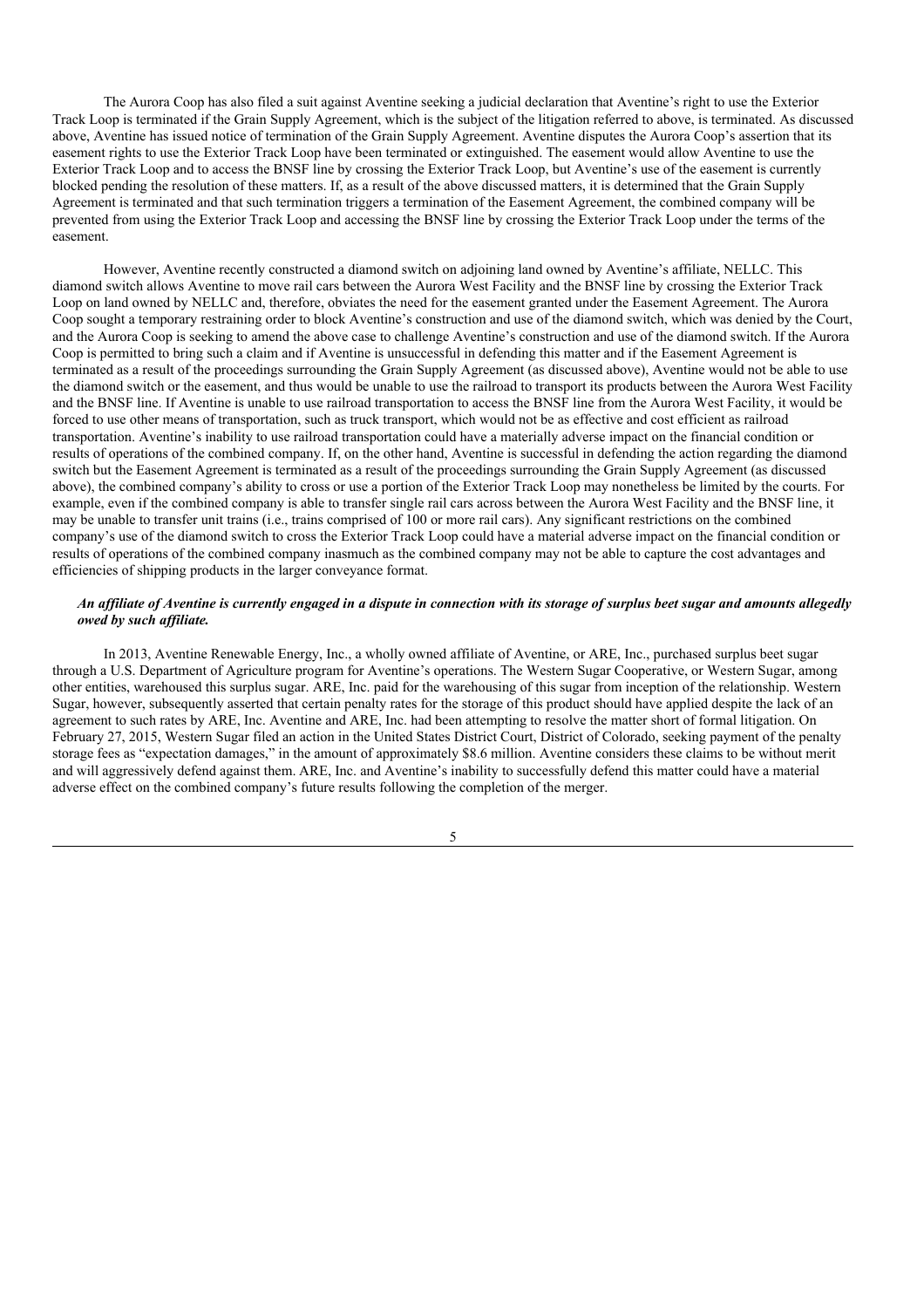## The loss of key personnel could have a material adverse effect on the combined company's business, financial condition or results of *operations.*

The success of the merger will depend in part on the combined company's ability to retain key Pacific Ethanol and Aventine employees who continue employment with the combined company after the merger is completed. It is possible that these employees might decide not to remain with the combined company after the merger is completed. If these key employees terminate their employment, the combined company's business activities might be adversely affected, management's attention might be diverted from integrating Pacific Ethanol and Aventine to recruiting suitable replacements and the combined company's business, financial condition or results of operations could be adversely affected. In addition, the combined company might not be able to locate suitable replacements for any such key employees who leave the combined company or offer employment to potential replacements on reasonable terms.

## The success of the combined company will also depend on relationships with third parties and pre-existing customers of Pacific Ethanol and Aventine, which relationships may be affected by customer preferences or public attitudes about the merger. Any adverse changes in these relationships could adversely affect the combined company's business, financial condition or results of *operations.*

The combined company's success will depend on the ability to maintain and renew business relationships, including relationships with preexisting customers of both Pacific Ethanol and Aventine, and to establish new business relationships. There can be no assurance that the business of the combined company will be able to maintain preexisting customer contracts and other business relationships, or enter into or maintain new customer contracts and other business relationships, on acceptable terms, if at all. The failure to maintain important business relationships could have a material adverse effect on the business, financial condition or results of operations of the combined company.

## *The combined company will incur significant transaction and merger-related costs in connection with the merger.*

Pacific Ethanol and Aventine expect to incur significant costs associated with completing the merger and combining the operations of the two companies. Although the exact amount of these costs is not yet known, Pacific Ethanol and Aventine estimate that these costs will be approximately \$2.4 million in the aggregate. In addition, there may be unanticipated costs associated with the integration. Although Pacific Ethanol and Aventine expect that the elimination of duplicative costs and other efficiencies may offset incremental transaction and merger-related costs over time, these benefits may not be achieved in the near term or at all.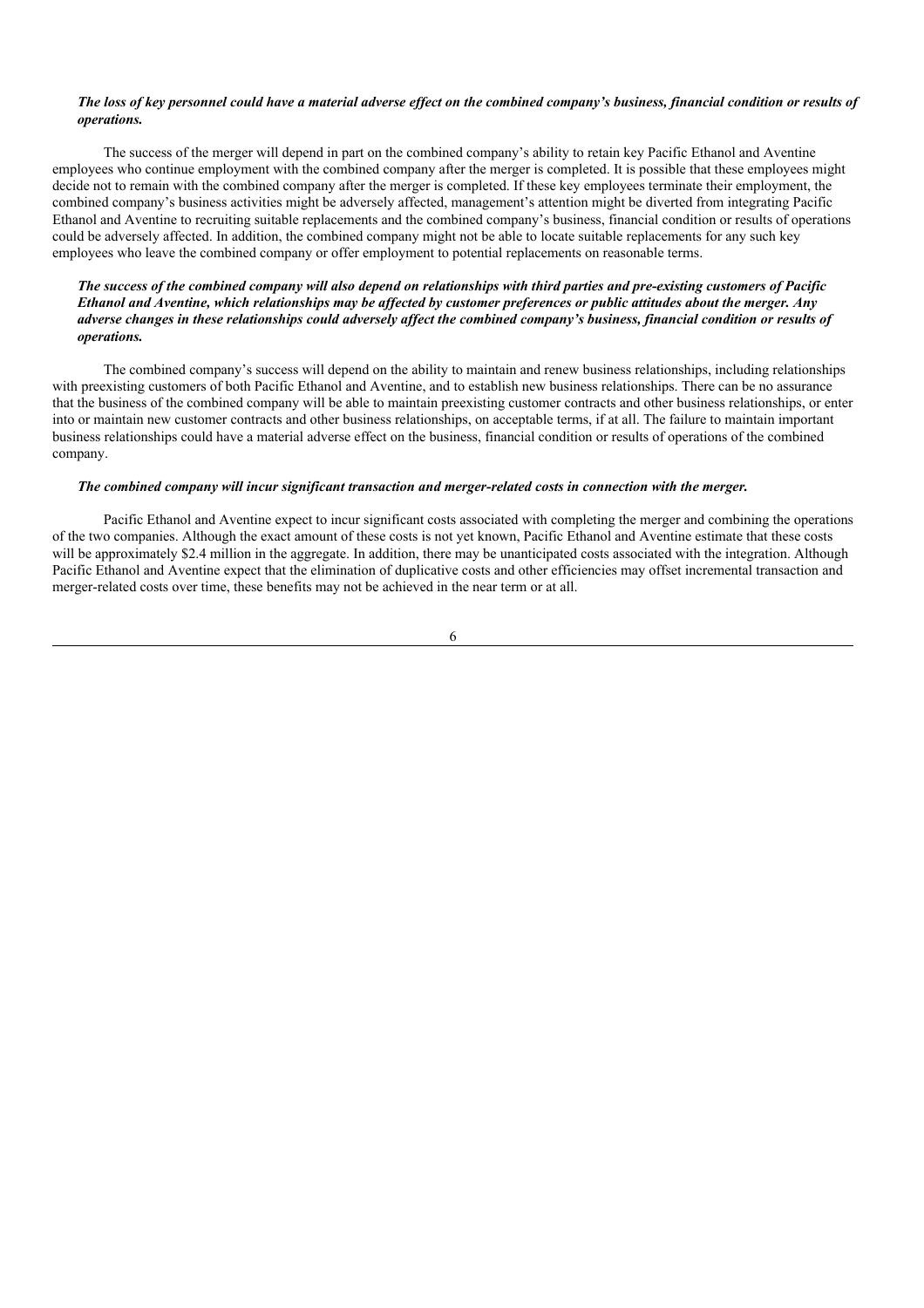### The combined company will record goodwill that could become impaired and adversely affect the combined company's operating *results.*

The merger will be accounted for as an acquisition by Pacific Ethanol in accordance with accounting principles generally accepted in the United States. Under the acquisition method of accounting, the assets and liabilities of Aventine will be recorded, as of completion, at their respective fair values and added to ours. The reported financial condition and results of operations of Pacific Ethanol issued after completion of the merger will reflect Aventine balances and results after completion of the merger, but will not be restated retroactively to reflect the historical financial position or results of operations of Aventine for periods prior to the merger. Following completion of the merger, the earnings of the combined company will reflect acquisition accounting adjustments.

Under the acquisition method of accounting, the total purchase price will be allocated to Aventine's tangible assets and liabilities and identifiable intangible assets based on their fair values as of the date of completion of the merger. The excess of the purchase price over those fair values will be recorded as goodwill. We expect that the merger will result in the creation of goodwill based upon the application of the acquisition method of accounting. To the extent the value of goodwill or intangibles becomes impaired, the combined company may be required to incur material charges relating to such impairment. Such a potential impairment charge could have a material impact on the combined company's operating results.

#### The combined company's ability to utilize net operating loss carryforwards and certain other tax attributes may be limited.

Federal and state income tax laws impose restrictions on the utilization of net operating loss, or NOL, and tax credit carryforwards in the event that an "ownership change" occurs for tax purposes, as defined by Section 382 of the Internal Revenue Code. In general, an ownership change occurs when stockholders owning 5% or more of a "loss corporation" (a corporation entitled to use NOL or other loss carryovers) have increased their ownership of stock in such corporation by more than 50 percentage points during any three-year period. The annual base limitation under Section 382 of the Code is calculated by multiplying the loss corporation's value at the time of the ownership change by the greater of the long-term tax-exempt rate determined by the Internal Revenue Service in the month of the ownership change or the two preceding months.

As of December 31, 2014, Pacific Ethanol and Aventine had \$28.3 million and \$63.5 million, respectively, of NOLs that are currently limited in their annual use. As a result of the merger, it is possible that either or both Pacific Ethanol and Aventine will be deemed to have undergone an "ownership change" for purposes of Section 382 of the Code. Accordingly, the combined company's ability to utilize Pacific Ethanol's and Aventine's net operating loss carryforwards may be substantially limited. These limitations could in turn result in increased future tax payments for the combined company, which could have a material adverse effect on the business, financial condition or results of operations of the combined company.

The combined company's indebtedness following the merger will be greater than Pacific Ethanol's existing indebtedness. Therefore, it may be more difficult for the combined company to pay or refinance its debts and the combined company may need to divert its cash flow from operations to debt service payments. The additional indebtedness could limit the combined company's ability to *pursue other strategic opportunities and increase its vulnerability to adverse economic and industry conditions.*

In connection with the merger, the combined company will also be responsible for Aventine's outstanding debt. Our total indebtedness as of December 31, 2014 was approximately \$34.5 million. Our pro forma total consolidated indebtedness as of December 31, 2014, after giving effect to the merger, would have been approximately \$192.2 million (all of which would be non-current). The combined company's debt service obligations with respect to this increased indebtedness could have an adverse impact on its earnings and cash flows, which after the merger would include the earnings and cash flows of Aventine, for as long as the indebtedness is outstanding.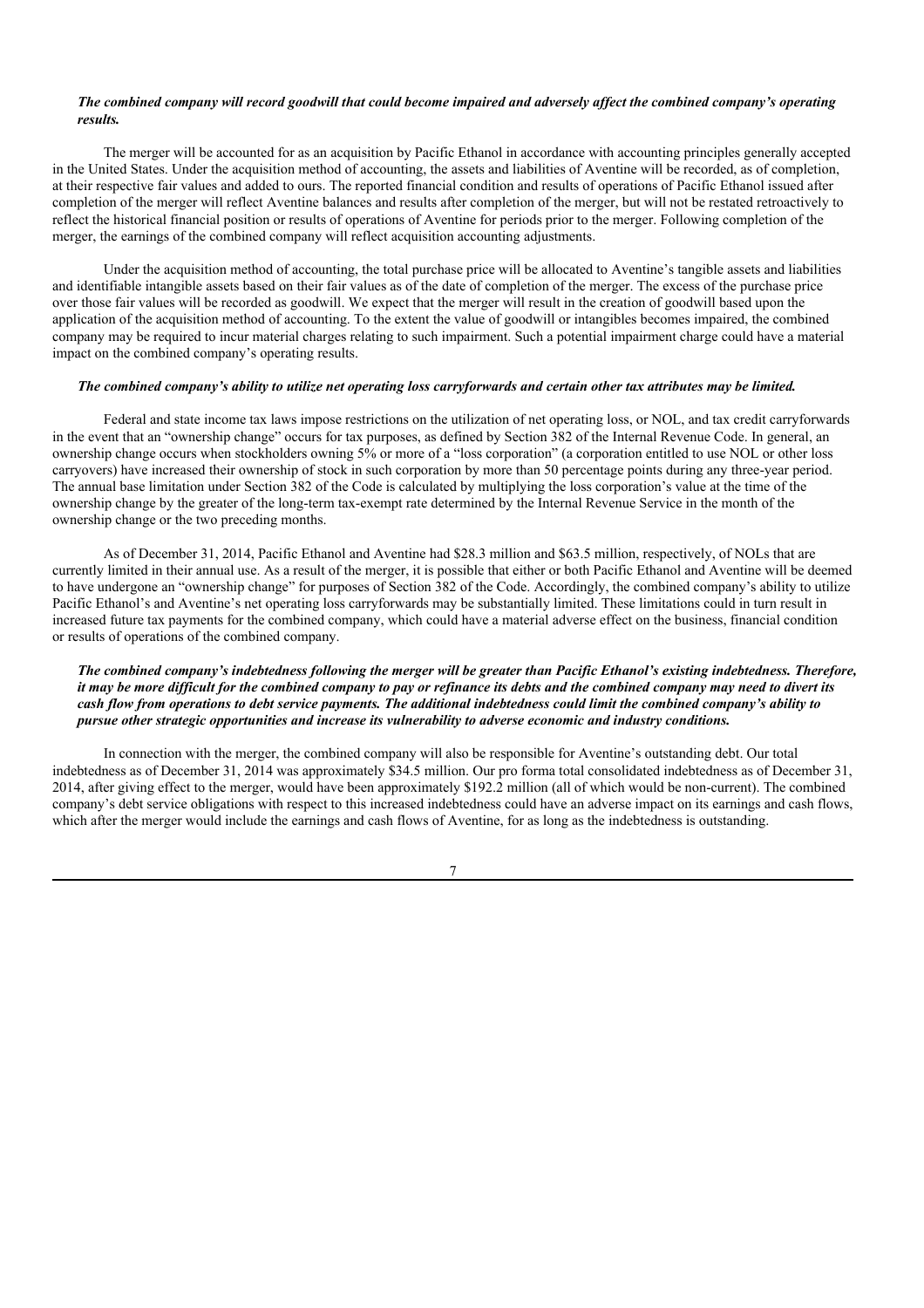The combined company's increased indebtedness could also have important consequences to holders of our common stock. For example, it could:

- make it more difficult for the combined company to pay or refinance its debts as they become due during adverse economic and industry conditions because any decrease in revenues could cause the combined company to not have sufficient cash flows from operations to make its scheduled debt payments;
- limit the combined company's flexibility to pursue other strategic opportunities or react to changes in its business and the industry in which it operates and, consequently, place the combined company at a competitive disadvantage to its competitors with less debt; or
- require a substantial portion of the combined company's cash flows from operations to be used for debt service payments, thereby reducing the availability of its cash flow to fund working capital, capital expenditures, acquisitions, dividend payments and other general corporate purposes.

Based upon current levels of operations, we expect the combined company to be able to generate sufficient cash on a consolidated basis to make all of the principal and interest payments when such payments are due under its existing credit facilities, indentures and other instruments governing their outstanding indebtedness, and the indebtedness of Aventine that may remain outstanding after the merger, but there can be no assurance that the combined company will be able to repay or refinance such borrowings and obligations.

#### The merger may not be accretive, and may be dilutive, to our earnings per share, which may negatively affect the market price of our *common stock.*

Although the merger is expected to be accretive to earnings per share, the merger may not be accretive, and may be dilutive, to our earnings per share. The expectation that the merger will be accretive is based on preliminary estimates that may materially change. All of the risk factors applicable to the ethanol industry and our business as a marketer and producer of ethanol are also be applicable to Aventine's business and will be applicable to the combined company after the merger. In addition, future events and conditions could decrease or delay any accretion, result in dilution or cause greater dilution than may be expected, including:

- adverse changes in market conditions;
- commodity prices for corn, ethanol, gasoline and crude oil;
- production levels;
- operating results;
- competitive conditions;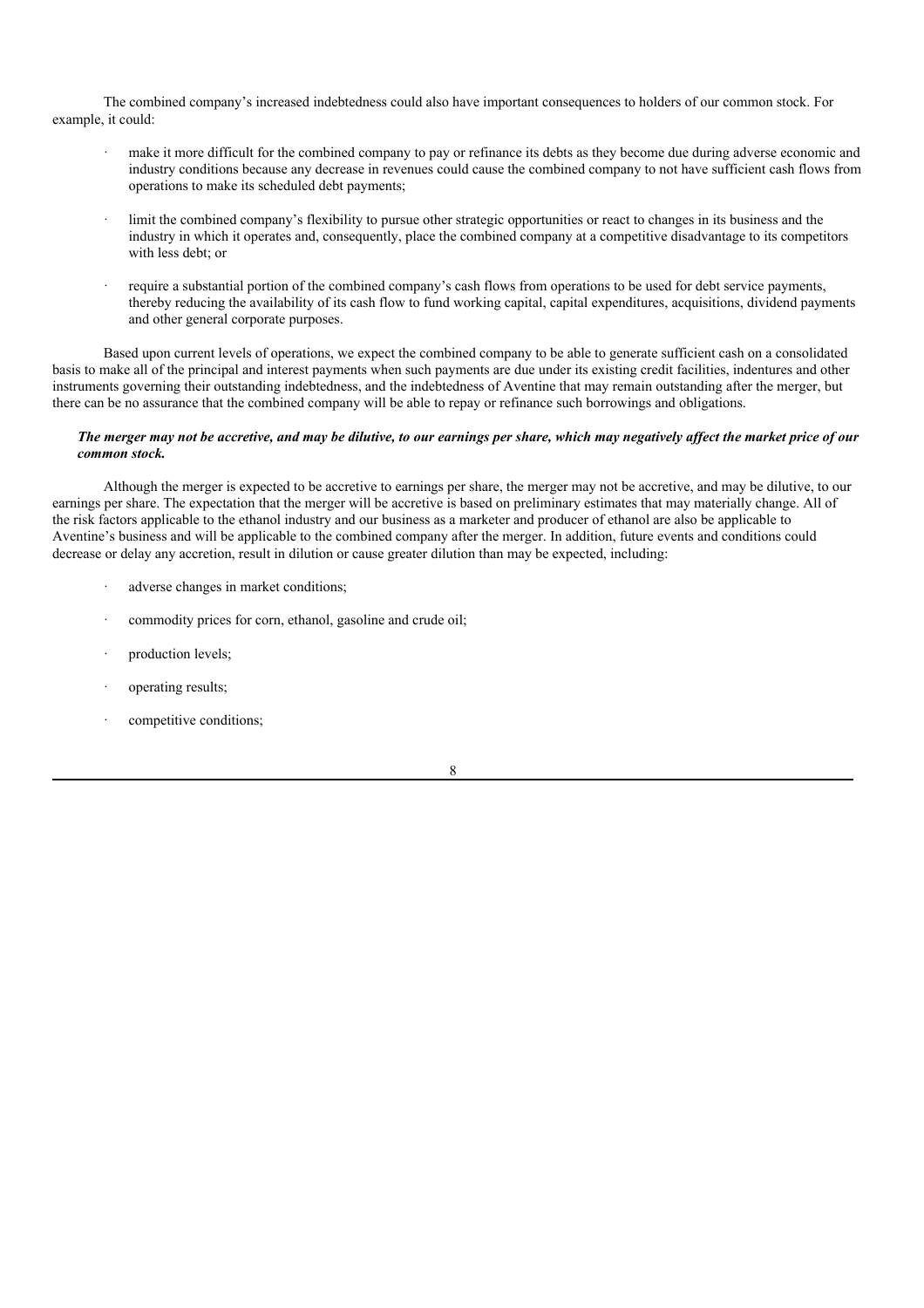- laws and regulations affecting the ethanol business:
- capital expenditure obligations; and
- general economic conditions.

Any dilution of, or decrease or delay of any accretion to, our earnings per share could cause the price of our common stock to decline.

#### Business issues currently faced by one company may be imputed to the operations of the other company or the combined company.

To the extent that either we or Aventine currently has or is perceived by customers to have operational challenges, those challenges may raise concerns by existing customers of the other company following the merger which may limit or impede our future ability to maintain relationships with those customers.

#### Resales of shares of our common stock to be issued upon closing of the merger, or a perception that a substantial number of such shares merger will be resold into the market, may cause the market price of our common stock and the value of your investment to *decline significantly.*

We currently estimate that we will issue up to an aggregate of approximately 17,755,300 shares of our common stock and nonvoting common stock upon the closing of the merger, assuming no exercise or conversion of Aventine's outstanding options and warrants. A majority of the newly issued shares are subject to stockholders agreements entered into by us and certain stockholders of Aventine prohibiting the sale of our shares issued in connection with the merger for various periods of time. The issuance of these new shares of our common stock and non-voting common stock, and the sale of these new shares of common stock (including shares of common stock issuable upon conversion of shares of non-voting common stock issued in the merger) by current Aventine stockholders (i) after the merger, for those Aventine stockholders not subject to the stockholders agreements, or (ii) after applicable restrictive periods have passed for those Aventine stockholders subject to the stockholders agreements, or the perception that these sales could occur, could have the effect of depressing the market price for shares of our common stock. In addition, the issuance of shares of our common stock upon exercise of our outstanding options and warrants or upon conversion of our Series B Preferred Stock could also have the effect of depressing the market price for shares of our common stock.

## **Risks Related to our Business**

### We have incurred significant losses and negative operating cash flow in the past and we may incur losses and negative operating *cash flow in the future, which may hamper our operations and impede us from expanding our business.*

We have incurred significant losses and negative operating cash flow in the past. For 2013 and 2012, we incurred consolidated net losses of approximately \$1.2 million and \$43.4 million, respectively, and in 2012 incurred negative operating cash flow of \$20.8 million. We may incur losses and negative operating cash flow in the future. We expect to rely on cash on hand and cash, if any, generated from our operations and from future financing activities to fund all of the cash requirements of our business. Continued losses and negative operating cash flow may hamper our operations and impede us from expanding our business.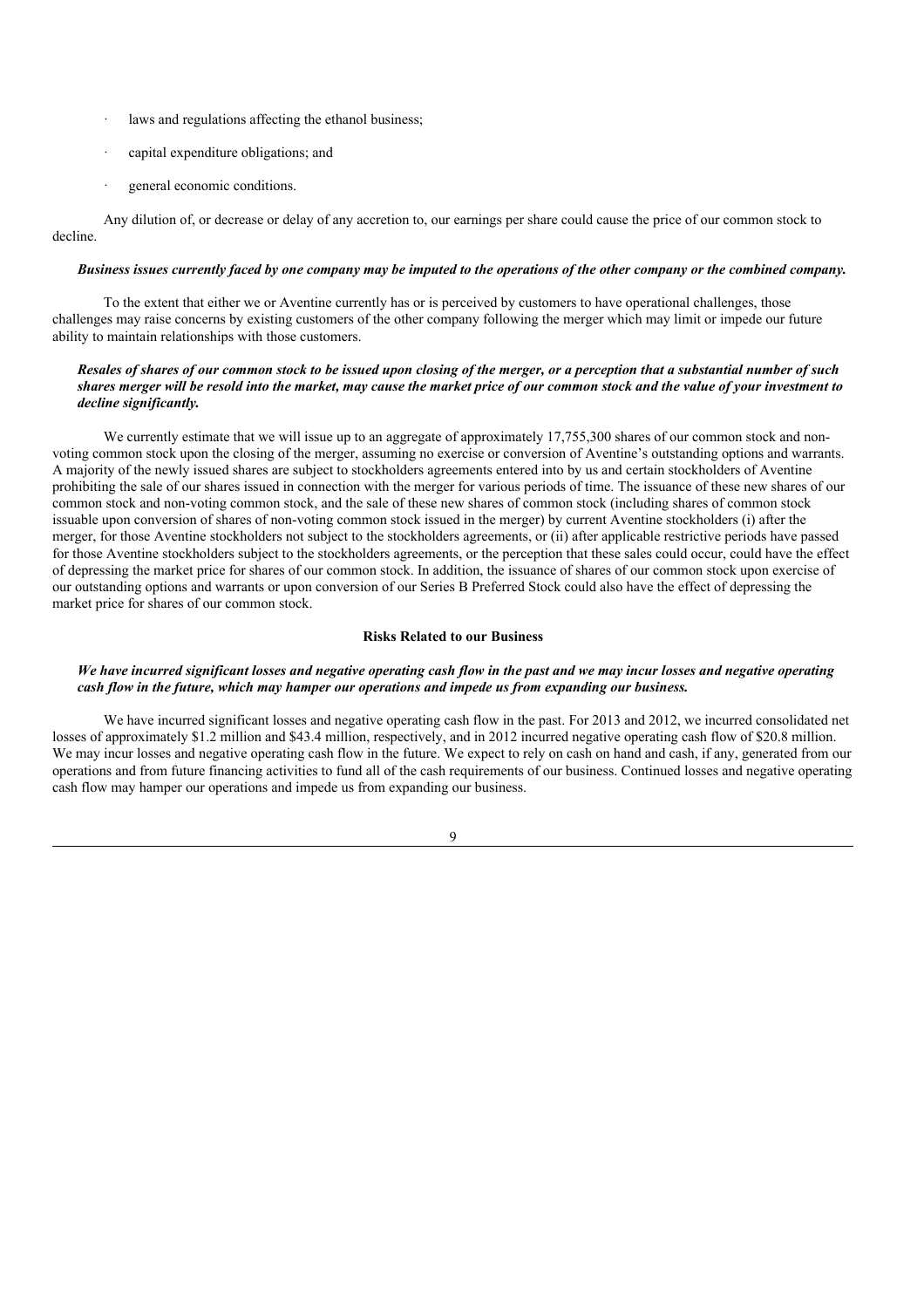#### Our results of operations and our ability to operate at a profit is largely dependent on managing the costs of corn and natural gas and the prices of ethanol. WDG and other ethanol co-products, all of which are subject to significant volatility and uncertainty.

Our results of operations are highly impacted by commodity prices, including the cost of corn and natural gas that we must purchase, and the prices of ethanol, WDG and other ethanol co-products that we sell. Prices and supplies are subject to and determined by market and other forces over which we have no control, such as weather, domestic and global demand, supply shortages, export prices and various governmental policies in the United States and around the world.

As a result of price volatility of corn, natural gas, ethanol, WDG and other ethanol co-products, our results of operations may fluctuate substantially. In addition, increases in corn or natural gas prices or decreases in ethanol, WDG or other ethanol co-product prices may make it unprofitable to operate. In fact, some of our marketing activities will likely be unprofitable in a market of generally declining ethanol prices due to the nature of our business. For example, to satisfy customer demands, we maintain certain quantities of ethanol inventory for subsequent resale. Moreover, we procure much of our inventory outside the context of a marketing arrangement and therefore must buy ethanol at a price established at the time of purchase and sell ethanol at an index price established later at the time of sale that is generally reflective of movements in the market price of ethanol. As a result, our margins for ethanol sold in these transactions generally decline and may turn negative as the market price of ethanol declines.

No assurance can be given that corn or natural gas can be purchased at, or near, current or any particular prices or that ethanol, WDG or other ethanol co-products will sell at, or near, current or any particular prices. Consequently, our results of operations and financial position may be adversely affected by increases in the price of corn or natural gas or decreases in the price of ethanol, WDG or other ethanol co-products.

Over the past several years, the spread between ethanol and corn prices has fluctuated significantly. Fluctuations are likely to continue to occur. A sustained narrow spread, whether as a result of sustained high or increased corn prices or sustained low or decreased ethanol prices, would adversely affect our results of operations and financial position. Further, combined revenues from sales of ethanol, WDG and other ethanol co-products could decline below the marginal cost of production, which may force us to suspend production of ethanol, WDG and ethanol co-products at some or all of the Pacific Ethanol Plants.

#### Increased ethanol production may cause a decline in ethanol prices or prevent ethanol prices from rising, and may have other *negative ef ects, adversely impacting our results of operations, cash flows and financial condition.*

We believe that the most significant factor influencing the price of ethanol has been the substantial increase in ethanol production in recent years. According to the RFA, domestic ethanol production capacity has increased from an annualized rate of 1.5 billion gallons per year in January 1999 to 14.5 billion gallons in 2014. In addition, due to significantly improved ethanol production margins, we anticipate that owners of idle ethanol production facilities, many of which were idled due to poor production margins, will restart operations, thereby resulting in more abundant ethanol supplies and inventories. Any increase in the demand for ethanol may not be commensurate with increases in the supply of ethanol, thus leading to lower ethanol prices. Also, demand for ethanol could be impaired due to a number of factors, including regulatory developments and reduced United States gasoline consumption. Reduced gasoline consumption has occurred in the past and could occur in the future as a result of increased gasoline or oil prices or other factors such as increased automobile fuel efficiency. Any of these outcomes could have a material adverse effect on our results of operations, cash flows and financial condition.

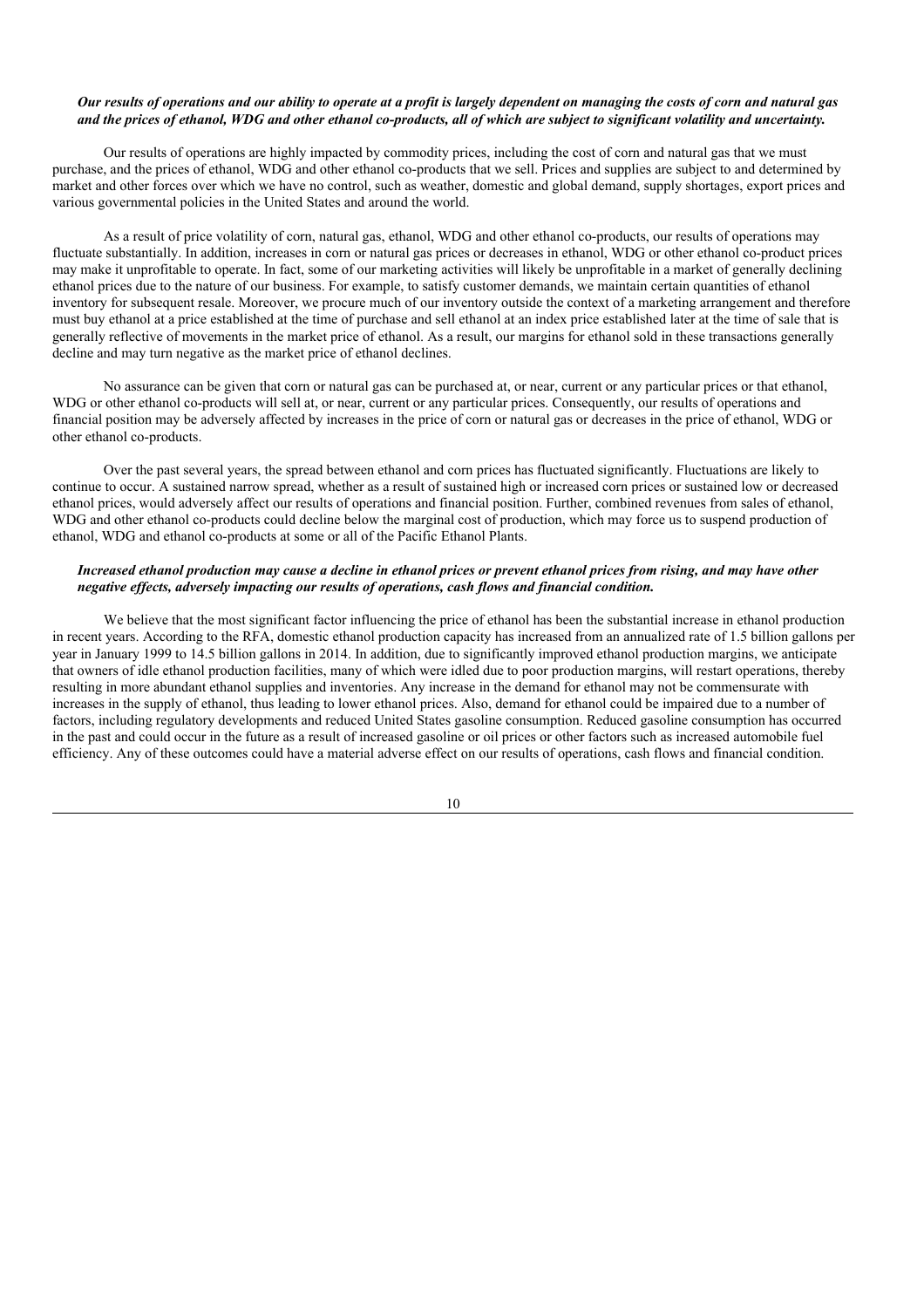## The market price of ethanol is volatile and subject to large fluctuations, which may cause our profitability or losses to fluctuate *significantly.*

The market price of ethanol is volatile and subject to large fluctuations. The market price of ethanol is dependent upon many factors, including the supply of ethanol and the price of gasoline, which is in turn dependent upon the price of petroleum which is highly volatile and difficult to forecast. For example, ethanol prices, as reported by the CBOT, ranged from \$1.50 to \$3.52 per gallon during 2014 and corn prices, as reported by the CBOT, ranged from \$3.21 to \$5.16 per bushel during 2014. Fluctuations in the market price of ethanol may cause our profitability or losses to fluctuate significantly.

## Some of our marketing activities will likely be unprofitable in a market of generally declining ethanol prices due to the nature of our *business.*

Some of our marketing activities will likely be unprofitable in a market of generally declining ethanol prices due to the nature of our business. For example, to satisfy customer demands, we maintain certain quantities of ethanol inventory for subsequent resale. Moreover, we procure much of our inventory outside the context of a marketing arrangement and therefore must buy ethanol at a price established at the time of purchase and sell ethanol at an index price established later at the time of sale that is generally reflective of movements in the market price of ethanol. As a result, our margins for ethanol sold in these transactions generally decline and may turn negative as the market price of ethanol declines.

## Disruptions in ethanol production infrastructure may adversely affect our business, results of operations and financial condition.

Our business depends on the continuing availability of rail, road, port, storage and distribution infrastructure. In particular, due to limited storage capacity at the Pacific Ethanol Plants and other considerations related to production efficiencies, the Pacific Ethanol Plants depend on just-in-time delivery of corn. The production of ethanol also requires a significant and uninterrupted supply of other raw materials and energy, primarily water, electricity and natural gas. The prices of electricity and natural gas have fluctuated significantly in the past and may fluctuate significantly in the future. Local water, electricity and gas utilities may not be able to reliably supply the water, electricity and natural gas that the Pacific Ethanol Plants will need or may not be able to supply those resources on acceptable terms. Any disruptions in the ethanol production infrastructure, whether caused by labor difficulties, earthquakes, storms, other natural disasters or human error or malfeasance or other reasons, could prevent timely deliveries of corn or other raw materials and energy and may require the Pacific Ethanol Plants to halt production which could have a material adverse effect on our business, results of operations and financial condition.

## We and the Pacific Ethanol Plants may engage in hedging transactions and other risk mitigation strategies that could harm our *results of operations.*

In an attempt to partially offset the effects of volatility of ethanol prices and corn and natural gas costs, the Pacific Ethanol Plants may enter into contracts to fix the price of a portion of their ethanol production or purchase a portion of their corn or natural gas requirements on a forward basis. In addition, we may engage in other hedging transactions involving exchange-traded futures contracts for corn, natural gas and unleaded gasoline from time to time. The financial statement impact of these activities is dependent upon, among other things, the prices involved and our ability to sell sufficient products to use all of the corn and natural gas for which forward commitments have been made. Hedging arrangements also expose us to the risk of financial loss in situations where the other party to the hedging contract defaults on its contract or, in the case of exchange-traded contracts, where there is a change in the expected differential between the underlying price in the hedging agreement and the actual prices paid or received by us. As a result, our results of operations and financial condition may be adversely affected by fluctuations in the price of corn, natural gas, ethanol and unleaded gasoline.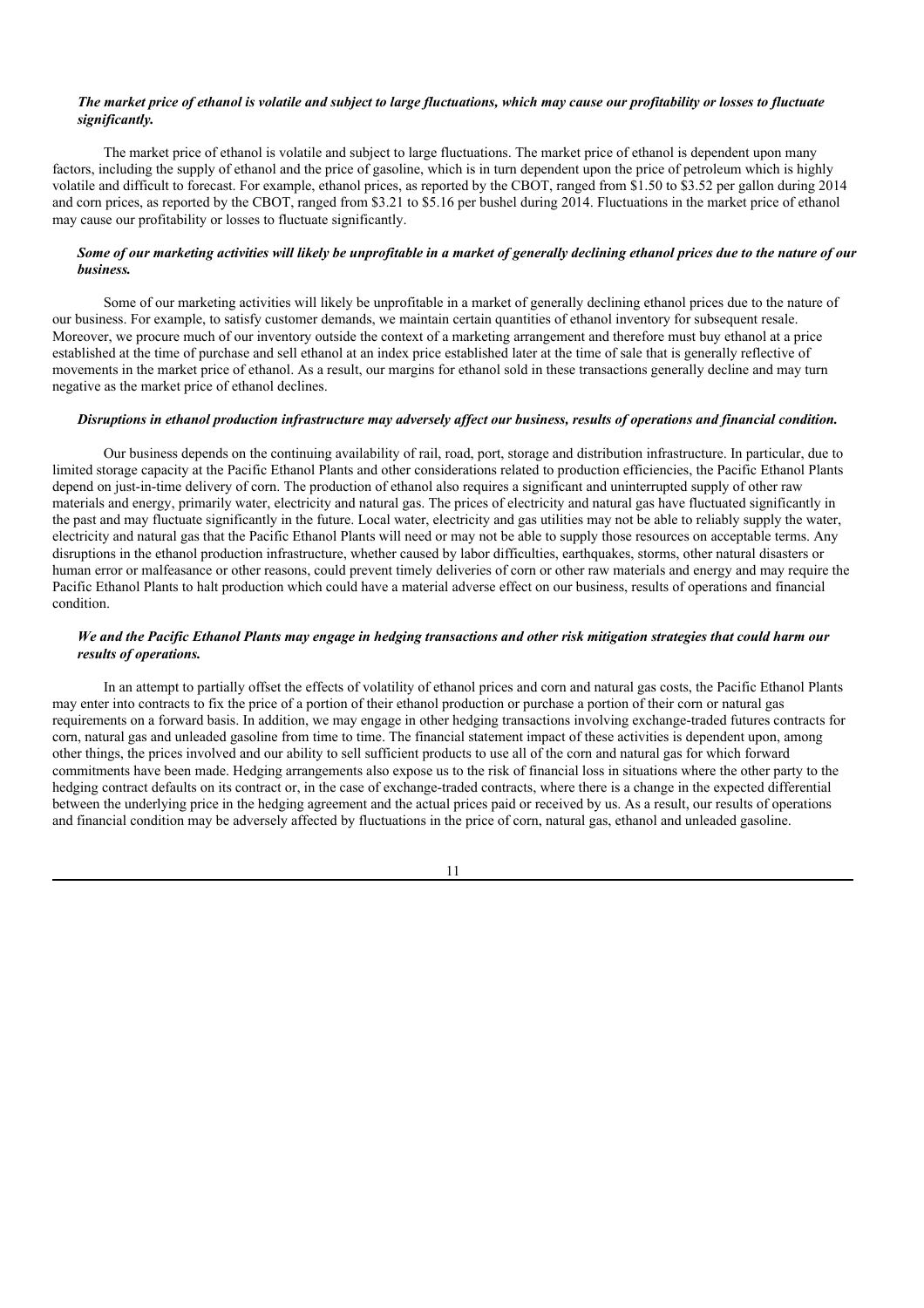#### Operational difficulties at the Pacific Ethanol Plants could negatively impact sales volumes and could cause us to incur substantial *losses.*

Operations at the Pacific Ethanol Plants are subject to labor disruptions, unscheduled downtimes and other operational hazards inherent in the ethanol production industry, including equipment failures, fires, explosions, abnormal pressures, blowouts, pipeline ruptures, transportation accidents and natural disasters. Some of these operational hazards may cause personal injury or loss of life, severe damage to or destruction of property and equipment or environmental damage, and may result in suspension of operations and the imposition of civil or criminal penalties. Insurance obtained by the Pacific Ethanol Plants may not be adequate to fully cover the potential operational hazards described above or the Pacific Ethanol Plants may not be able to renew this insurance on commercially reasonable terms or at all.

Moreover, the production facilities at the Pacific Ethanol Plants may not operate as planned or expected. All of these facilities are designed to operate at or above a specified production capacity. The operation of these facilities is and will be, however, subject to various uncertainties. As a result, these facilities may not produce ethanol and its co-products at expected levels. In the event any of these facilities do not run at their expected capacity levels, our business, results of operations and financial condition may be materially and adversely affected.

#### The United States ethanol industry is highly dependent upon certain federal and state legislation and regulation and any changes in legislation or regulation could have a material adverse effect on our results of operations, cash flows and financial condition.

The EPA has implemented the national RFS pursuant to the Energy Policy Act of 2005 and the Energy Independence and Security Act of 2007. The national RFS program sets annual quotas for the quantity of renewable fuels (such as ethanol) that must be blended into motor fuels consumed in the United States. The domestic market for ethanol is significantly impacted by federal mandates under the national RFS program for volumes of renewable fuels (such as ethanol) required to be blended with gasoline. Future demand for ethanol will be largely dependent upon incentives to blend ethanol into motor fuels, including the relative price of gasoline versus ethanol, the relative octane value of ethanol, constraints in the ability of vehicles to use higher ethanol blends, the national RFS, and other applicable environmental requirements. Any significant increase in production capacity above the national RFS minimum requirements may have an adverse impact on ethanol prices.

Legislation aimed at reducing or eliminating the renewable fuel use required by the national RFS has been introduced in the United States Congress. On February 4, 2015, the *RFS Elimination Act* (H.R. 703) was introduced in the House of Representatives. The bill would fully repeal the national RFS. Also introduced on February 4, 2015, was the *RFS Reform Act* (H.R. 704), which prohibits cornbased ethanol from meeting the national RFS requirements, caps the amount of ethanol that can be blended into conventional gasoline at 10%, and requires the EPA to set requirements for cellulosic biofuels at actual production levels. On February 3, 2015, a bill (H.R. 21) was introduced in the House of Representatives to vacate the waiver issued by EPA allowing the use of 15% ethanol blends in certain light-duty vehicles. On February 26, 2015, the Corn Ethanol Mandate Elimination Act of 2015 was introduced in the Senate. The bill would eliminate corn ethanol as qualifying as a renewable fuel under the national RFS. All of these bills were assigned to a congressional committee, which will consider them before possibly sending any of them on to the House of Representatives or the Senate as a whole. Our operations could be adversely impacted if the RFS Elimination Act, the RFS Reform Act, the Corn Ethanol Mandate Elimination Act or other legislation is enacted that reduces or eliminates the national RFS volume requirements or that reduces or eliminates corn ethanol as qualifying as a renewable fuel under the national RFS.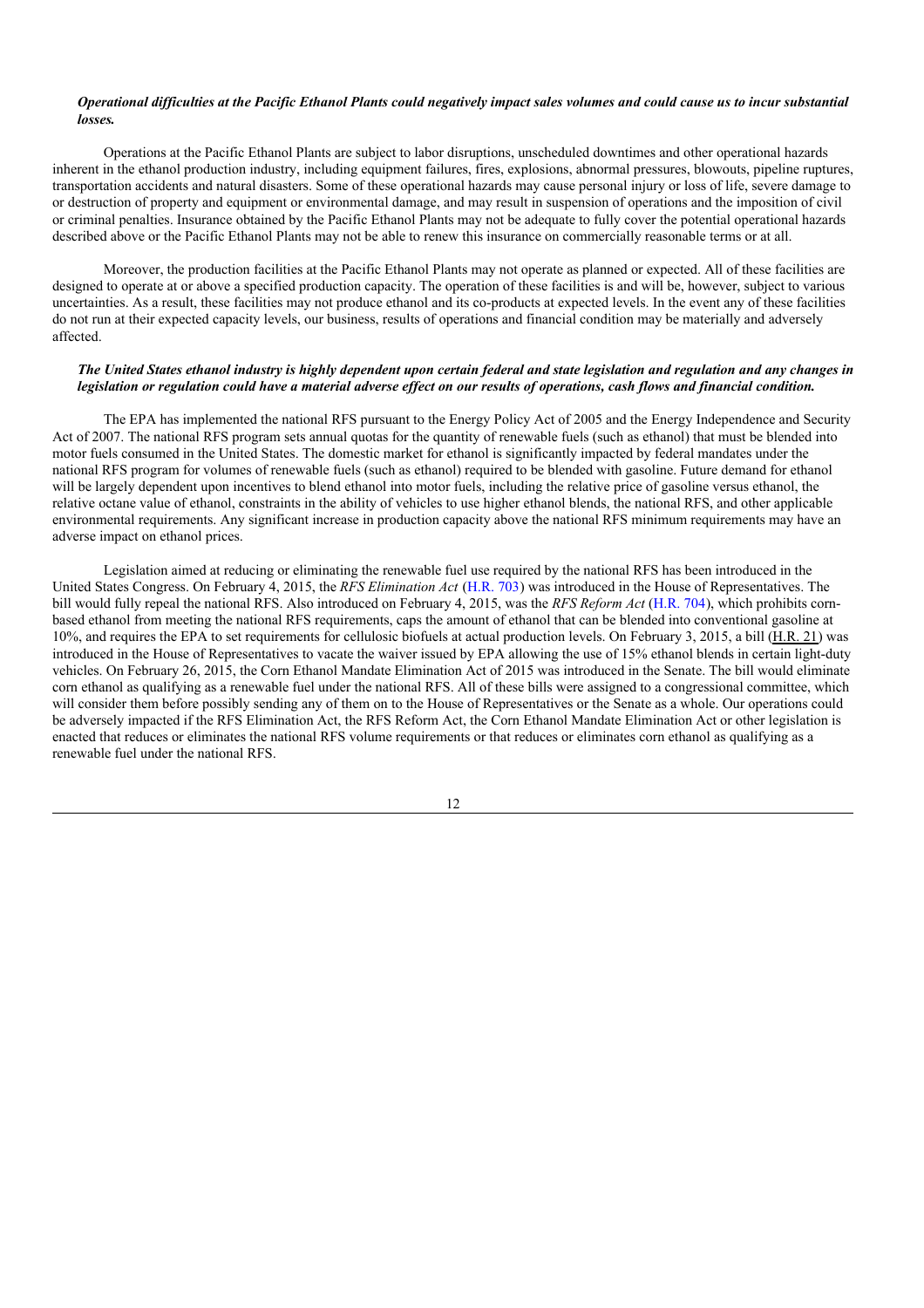Under the provisions of the Clean Air Act, as amended by the Energy Independence and Security Act of 2007, the EPA has limited authority to waive or reduce the mandated national RFS requirements, which authority is subject to consultation with the Secretaries of Agriculture and Energy, and based on a determination that there is inadequate domestic renewable fuel supply or implementation of the applicable requirements would severely harm the economy or environment of a state, region or the United States. On November 15, 2013, the EPA released its Notice of Proposed Rulemaking for the national RFS for 2014. The EPA proposed to reduce the RVO for 2014 for key categories of biofuel covered by the national RFS below the 2014 volumes specified in 2007 by the Energy Independence and Security Act of 2007 and below the RVO for 2013. However, the EPA withdrew its proposal on December 9, 2014, and announced that it would not finalize the RVO for 2014 until 2015. The EPA has indicated that its previous 2014 draft proposal for a total of 15.2 billion gallons for all renewable fuels, including 13.0 billion gallons for conventional renewable fuels in 2014, will not be the final regulation and that it expects to issue the final RVO for 2014 in the second quarter of 2015. In addition, the EPA announced that it would propose the RVO for 2015 and 2016 simultaneously in 2015. Our operations could be adversely impacted if the EPA finalizes RVO levels that are below the levels specified in the national RFS.

## Future demand for ethanol is uncertain and may be affected by changes to federal mandates, public perception, consumer acceptance and overall consumer demand for transportation fuel, any of which could negatively affect demand for ethanol and our *results of operations.*

Although many trade groups, academics and governmental agencies have supported ethanol as a fuel additive that promotes a cleaner environment, others have criticized ethanol production as consuming considerably more energy and emitting more greenhouse gases than other biofuels and potentially depleting water resources. Some studies have suggested that corn-based ethanol is less efficient than ethanol produced from other feedstock and that it negatively impacts consumers by causing increased prices for dairy, meat and other food generated from livestock that consume corn. Additionally, ethanol critics contend that corn supplies are redirected from international food markets to domestic fuel markets. If negative views of corn-based ethanol production gain acceptance, support for existing measures promoting use and domestic production of corn-based ethanol could decline, leading to reduction or repeal of federal mandates, which would adversely affect the demand for ethanol. These views could also negatively impact public perception of the ethanol industry and acceptance of ethanol as an alternative fuel.

There are limited markets for ethanol beyond those established by federal mandates. Discretionary blending and E85 blending are important secondary markets. Discretionary blending is often determined by the price of ethanol versus the price of gasoline. In periods when discretionary blending is financially unattractive, the demand for ethanol may be reduced. Also, the demand for ethanol is affected by the overall demand for transportation fuel, which peaked in 2007 and has declined steadily since then. Demand for transportation fuel is affected by the number of miles traveled by consumers and the fuel economy of vehicles. Market acceptance of E15 may partially offset the effects of decreases in transportation fuel demand. A reduction in the demand for ethanol and ethanol co-products may depress the value of our products, erode our margins and reduce our ability to generate revenue or to operate profitably. Consumer acceptance of E15 and E85 fuels is needed before ethanol can achieve any significant growth in market share relative to other transportation fuels.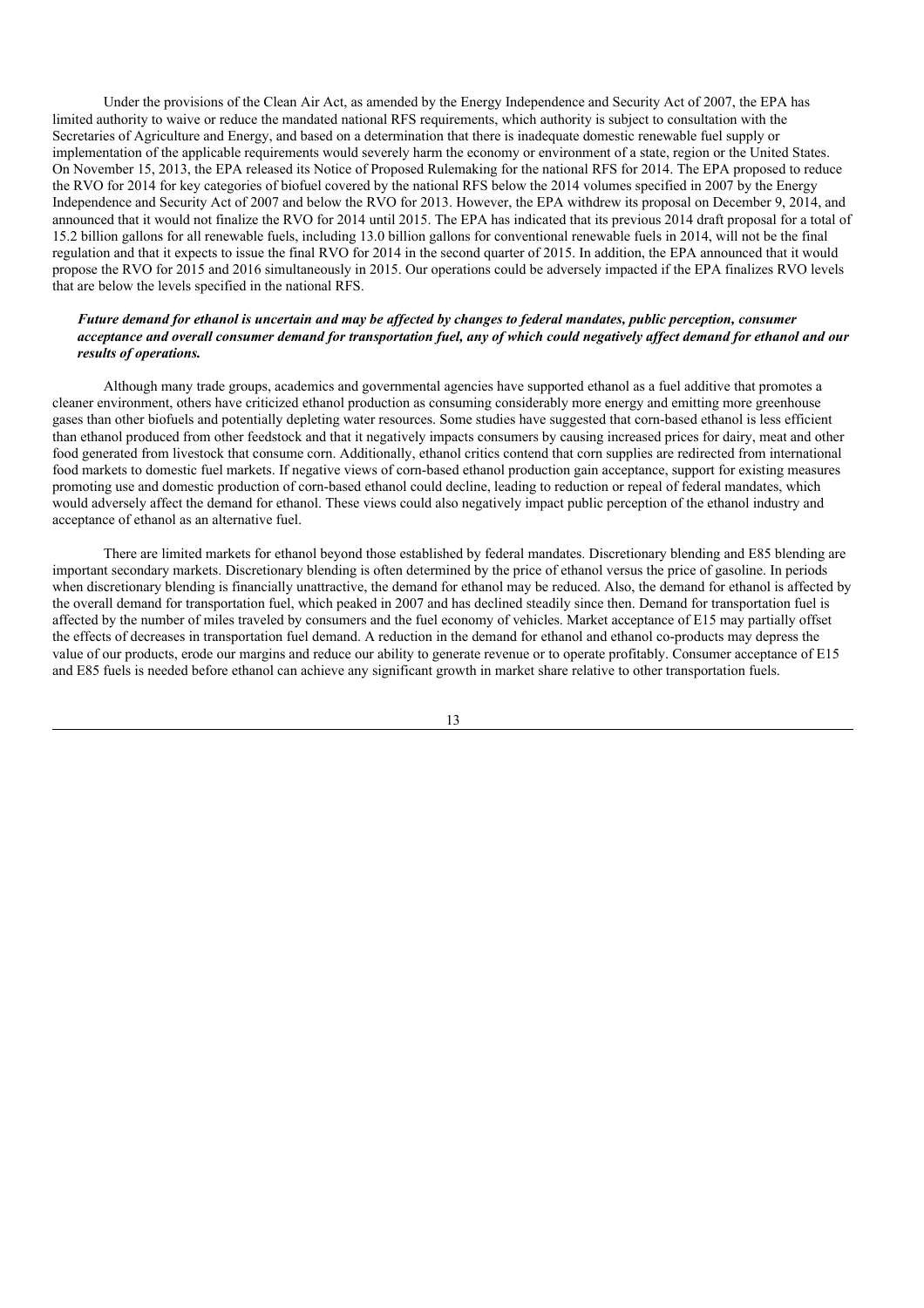## The ethanol production and marketing industry is extremely competitive. Many of our significant competitors have greater production and financial resources and one or more of these competitors could use their greater resources to gain market share at our expense. In addition, a number of Kinergy's suppliers may circumvent the marketing services we provide, causing our sales and *profitability to decline.*

The ethanol production and marketing industry is extremely competitive. Many of our significant competitors in the ethanol production and marketing industry, including Archer Daniels Midland Company and Valero Energy Corporation, have substantially greater production and/or financial resources. As a result, our competitors may be able to compete more aggressively and sustain that competition over a longer period of time. Successful competition will require a continued high level of investment in marketing and customer service and support. Our limited resources relative to many significant competitors may cause us to fail to anticipate or respond adequately to new developments and other competitive pressures. This failure could reduce our competitiveness and cause a decline in market share, sales and profitability. Even if sufficient funds are available, we may not be able to make the modifications and improvements necessary to compete successfully.

We also face increasing competition from international suppliers. Currently, international suppliers produce ethanol primarily from sugar cane and have cost structures that are generally substantially lower than the cost structures of the Pacific Ethanol Plants. Any increase in domestic or foreign competition could cause the Pacific Ethanol Plants to reduce their prices and take other steps to compete effectively, which could adversely affect their and our results of operations and financial condition.

In addition, some of our suppliers are potential competitors and, especially if the price of ethanol reaches historically high levels, they may seek to capture additional profits by circumventing our marketing services in favor of selling directly to our customers. If one or more of our major suppliers, or numerous smaller suppliers, circumvent our marketing services, our sales and profitability may decline.

### If Kinergy fails to satisfy its financial covenants under its credit facility, it may experience a loss or reduction of that facility, which *would have a material adverse ef ect on our financial condition and results of operations.*

We are substantially dependent on Kinergy's credit facility to help finance its operations. Kinergy must satisfy monthly financial covenants under its credit facility, including covenants regarding its earnings before interest, taxes, depreciation and amortization (EBITDA) and fixed-charge coverage ratios. Kinergy will be in default under its credit facility if it fails to satisfy any financial covenant. A default may result in the loss or reduction of the credit facility. The loss of Kinergy's credit facility, or a significant reduction in Kinergy's borrowing capacity under the facility, would result in Kinergy's inability to finance a significant portion of its business and would have a material adverse effect on our financial condition and results of operations.

## The high concentration of our sales within the ethanol production and marketing industry could result in a significant reduction in *sales and negatively af ect our profitability if demand for ethanol declines*.

We expect to be completely focused on the production and marketing of ethanol and its co-products for the foreseeable future. We may be unable to shift our business focus away from the production and marketing of ethanol to other renewable fuels or competing products. Accordingly, an industry shift away from ethanol or the emergence of new competing products may reduce the demand for ethanol. A downturn in the demand for ethanol would likely materially and adversely affect our sales and profitability.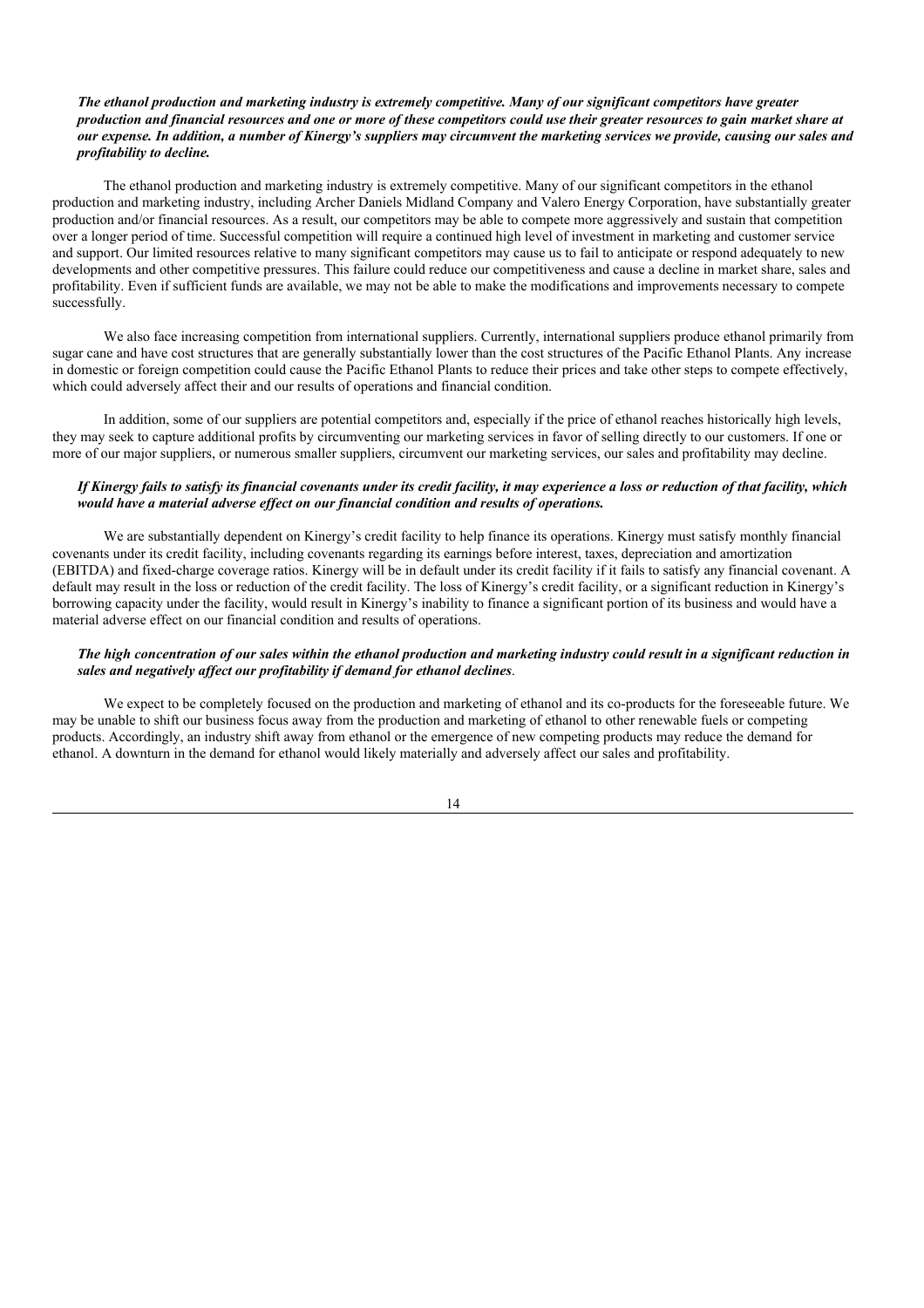## In addition to ethanol produced by the Pacific Ethanol Plants, we also depend on one third-party supplier for a significant portion of the ethanol we sell. If this supplier does not continue to supply us with ethanol in adequate amounts, we may be unable to satisfy the demands of our customers and our sales, profitability and relationships with our customers will be adversely affected.

In addition to the ethanol produced by the Pacific Ethanol Plants, we also depend, and expect to continue to depend for the foreseeable future, on one third-party supplier for a significant portion of the total amount of ethanol that we sell. During 2014, 2013 and 2012, one supplier provided in excess of 10% of the total volume of ethanol we sold, accounting for an aggregate of approximately \$134.6 million, \$145.2 million and \$109.9 million in net sales, representing 12%, 16% and 13% of our net sales, respectively, for those periods. This third-party supplier is located in the Midwest. The delivery of ethanol from this supplier is therefore subject to delays resulting from inclement weather and other conditions. If this supplier is unable or declines for any reason to continue to supply us with ethanol in adequate amounts, we may be unable to replace that supplier and source other supplies of ethanol in a timely manner, or at all, to satisfy the demands of our customers. If this occurs, our sales, profitability and our relationships with our customers will be adversely affected.

## *We may be adversely af ected by environmental, health and safety laws, regulations and liabilities*.

We are subject to various federal, state and local environmental laws and regulations, including those relating to the discharge of materials into the air, water and ground, the generation, storage, handling, use, transportation and disposal of hazardous materials and wastes, and the health and safety of our employees. In addition, some of these laws and regulations require us to operate under permits that are subject to renewal or modification. These laws, regulations and permits can often require expensive pollution control equipment or operational changes to limit actual or potential impacts to the environment. A violation of these laws and regulations or permit conditions can result in substantial fines, natural resource damages, criminal sanctions, permit revocations and/or facility shutdowns. In addition, we have made, and expect to make, significant capital expenditures on an ongoing basis to comply with increasingly stringent environmental laws, regulations and permits.

We may be liable for the investigation and cleanup of environmental contamination at each of the Pacific Ethanol Plants and at off-site locations where we arrange for the disposal of hazardous substances or wastes. If these substances or wastes have been or are disposed of or released at sites that undergo investigation and/or remediation by regulatory agencies, we may be responsible under the Comprehensive Environmental Response, Compensation and Liability Act of 1980, or other environmental laws for all or part of the costs of investigation and/or remediation, and for damages to natural resources. We may also be subject to related claims by private parties alleging property damage and personal injury due to exposure to hazardous or other materials at or from those properties. Some of these matters may require us to expend significant amounts for investigation, cleanup or other costs.

In addition, new laws, new interpretations of existing laws, increased governmental enforcement of environmental laws or other developments could require us to make significant additional expenditures. Continued government and public emphasis on environmental issues can be expected to result in increased future investments for environmental controls at the Pacific Ethanol Plants. Present and future environmental laws and regulations, and interpretations of those laws and regulations, applicable to our operations, more vigorous enforcement policies and discovery of currently unknown conditions may require substantial expenditures that could have a material adverse effect on our results of operations and financial condition.

The hazards and risks associated with producing and transporting our products (including fires, natural disasters, explosions and abnormal pressures and blowouts) may also result in personal injury claims or damage to property and third parties. As protection against operating hazards, we maintain insurance coverage against some, but not all, potential losses. However, we could sustain losses for uninsurable or uninsured risks, or in amounts in excess of existing insurance coverage. Events that result in significant personal injury or damage to our property or third parties or other losses that are not fully covered by insurance could have a material adverse effect on our results of operations and financial condition.

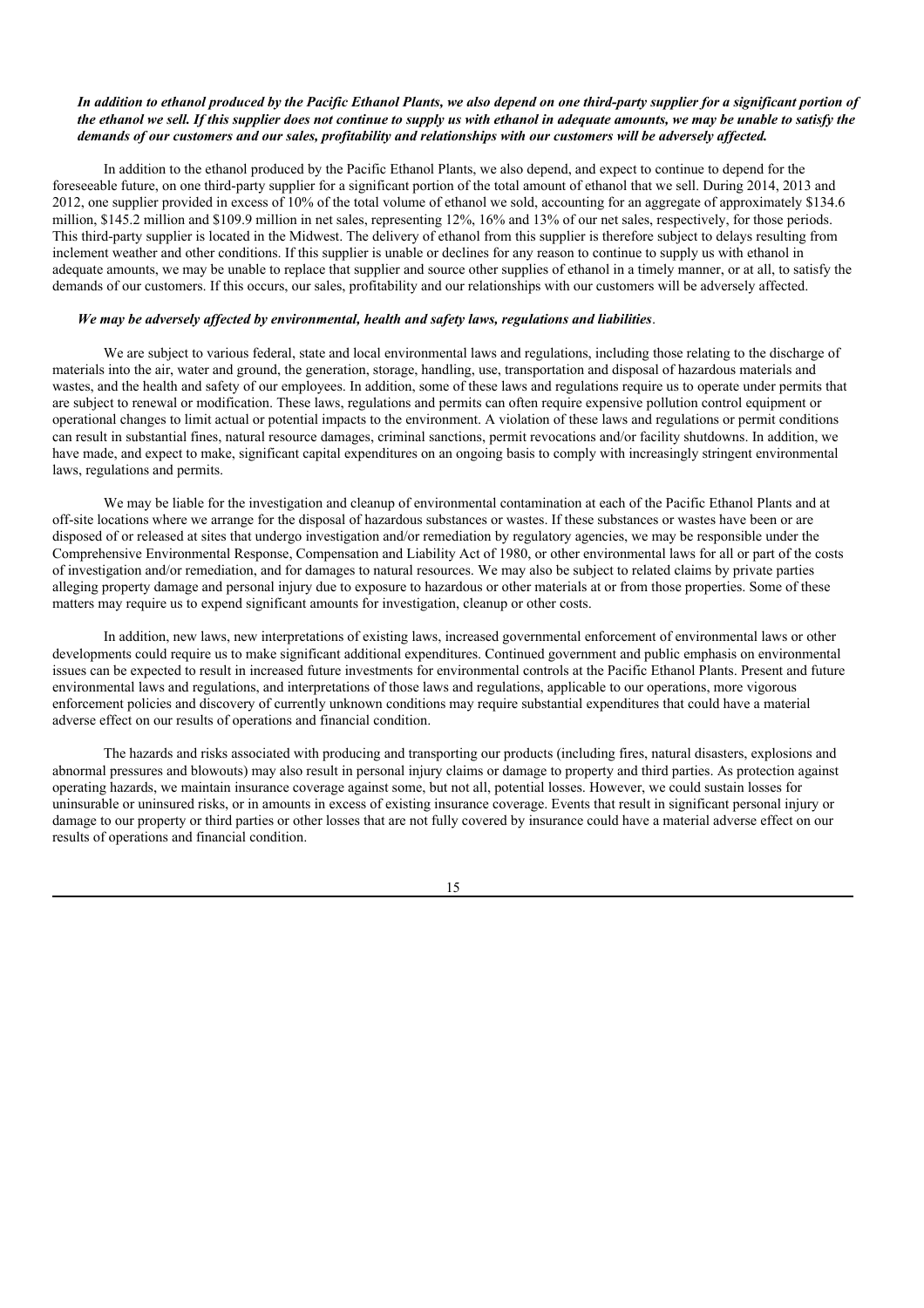#### If we are unable to attract and retain key personnel, our ability to operate effectively may be impaired.

Our ability to operate our business and implement strategies depends, in part, on the efforts of our executive officers and other key employees. Our future success will depend on, among other factors, our ability to retain our current key personnel and attract and retain qualified future key personnel, particularly executive management. Failure to attract or retain key personnel could have a material adverse effect on our business and results of operations.

## We depend on a small number of customers for the majority of our sales. A reduction in business from any of these customers could *cause a significant decline in our overall sales and profitability.*

The majority of our sales are generated from a small number of customers. During 2014, 2013 and 2012, four customers accounted for an aggregate of approximately \$659 million, \$521 million and \$410 million in net sales, representing 59%, 58% and 51% of our net sales, respectively, for those periods. We expect that we will continue to depend for the foreseeable future upon a small number of customers for a significant portion of our sales. Our agreements with these customers generally do not require them to purchase any specified amount of ethanol or dollar amount of sales or to make any purchases whatsoever. Therefore, in any future period, our sales generated from these customers, individually or in the aggregate, may not equal or exceed historical levels. If sales to any of these customers cease or decline, we may be unable to replace these sales with sales to either existing or new customers in a timely manner, or at all. A cessation or reduction of sales to one or more of these customers could cause a significant decline in our overall sales and profitability.

#### Our lack of long-term ethanol orders and commitments by our customers could lead to a rapid decline in our sales and profitability.

We cannot rely on long-term ethanol orders or commitments by our customers for protection from the negative financial effects of a decline in the demand for ethanol or a decline in the demand for our marketing services. The limited certainty of ethanol orders can make it difficult for us to forecast our sales and allocate our resources in a manner consistent with our actual sales. Moreover, our expense levels are based in part on our expectations of future sales and, if our expectations regarding future sales are inaccurate, we may be unable to reduce costs in a timely manner to adjust for sales shortfalls. Furthermore, because we depend on a small number of customers for a significant portion of our sales, the magnitude of the ramifications of these risks is greater than if our sales were less concentrated. As a result of our lack of long-term ethanol orders and commitments, we may experience a rapid decline in our sales and profitability.

## *There are limitations on our ability to receive distributions from our subsidiaries.*

We conduct most of our operations through subsidiaries and are dependent upon dividends or other intercompany transfers of funds from our subsidiaries to generate free cash flow. Moreover, some of our subsidiaries are limited in their ability to pay dividends or make distributions to us by the terms of their financing arrangements.

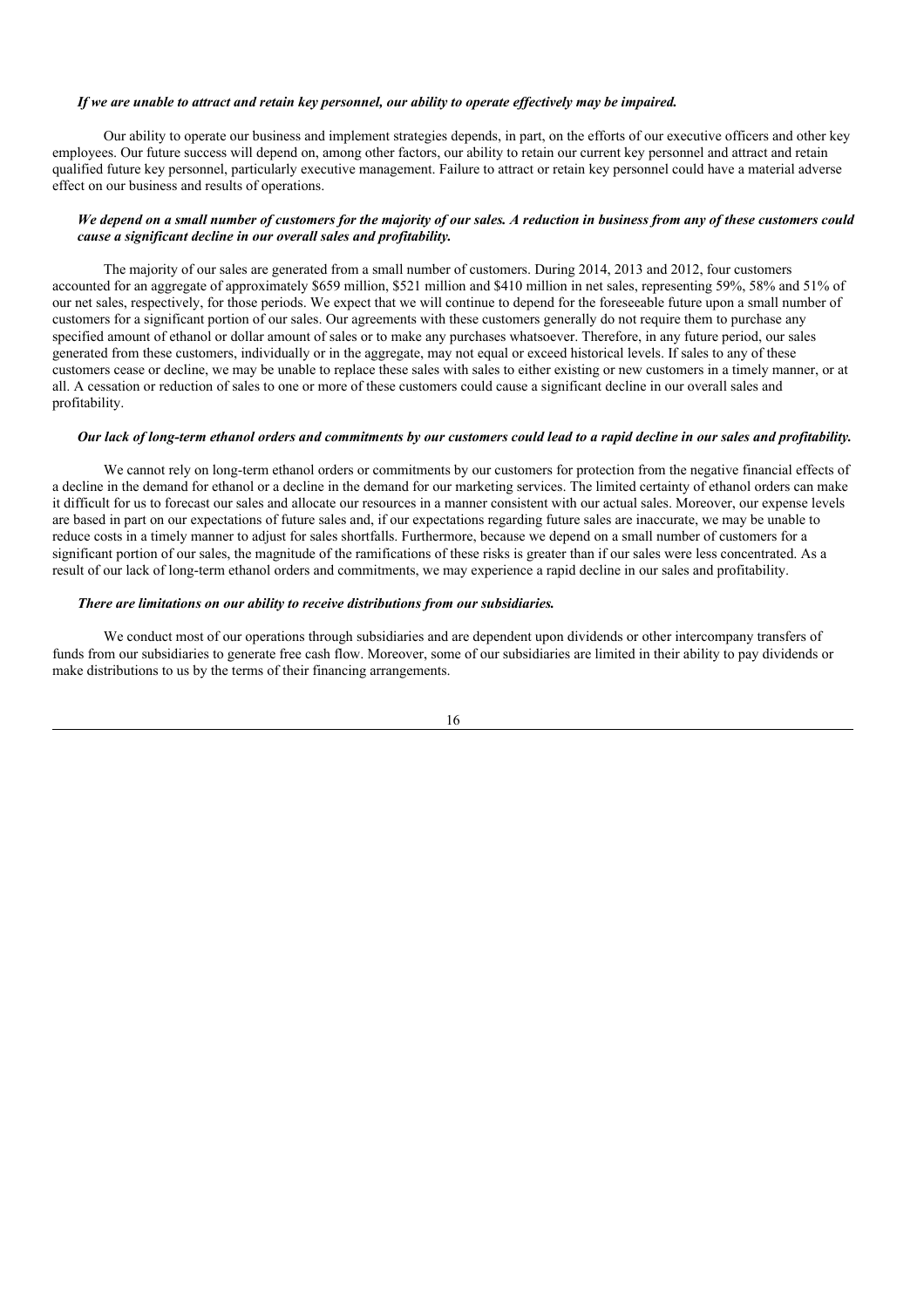#### **Risks Related to Ownership of our Common Stock**

#### Our stock price is highly volatile, which could result in substantial losses for investors purchasing shares of our common stock and *in litigation against us.*

The market price of our common stock has fluctuated significantly in the past and may continue to fluctuate significantly in the future. The market price of our common stock may continue to fluctuate in response to one or more of the following factors, many of which are beyond our control:

- fluctuations in the market prices of ethanol and its co-products, including WDG and corn oil;
- · the cost of key inputs to the production of ethanol, including corn and natural gas;
- the volume and timing of the receipt of orders for ethanol from major customers;
- competitive pricing pressures;
- our ability to timely and cost-effectively produce, sell and deliver ethanol;
- · the announcement, introduction and market acceptance of one or more alternatives to ethanol;
- losses resulting from adjustments to the fair values of our outstanding warrants to purchase our common stock;
- changes in market valuations of companies similar to us;
- stock market price and volume fluctuations generally;
- the possibility that the anticipated benefits from our pending acquisition of Aventine cannot be fully realized in a timely manner or at all, or that integrating future acquired operations will be more difficult, disruptive or costly than anticipated; regulatory developments or increased enforcement:
- fluctuations in our quarterly or annual operating results;
- additions or departures of key personnel;
- our inability to obtain any necessary financing;
- 
- our financing activities and future sales of our common stock or other securities; and
- our ability to maintain contracts that are critical to our operations.

Furthermore, we believe that the economic conditions in California and other Western states, as well as the United States as a whole, could have a negative impact on our results of operations. Demand for ethanol could also be adversely affected by a slow-down in the overall demand for oxygenate and gasoline additive products. The levels of our ethanol production and purchases for resale will be based upon forecasted demand. Accordingly, any inaccuracy in forecasting anticipated revenues and expenses could adversely affect our business. The failure to receive anticipated orders or to complete delivery in any quarterly period could adversely affect our results of operations for that period. Quarterly results are not necessarily indicative of future performance for any particular period, and we may not experience revenue growth or profitability on a quarterly or an annual basis.

The price at which you purchase shares of our common stock may not be indicative of the price that will prevail in the trading market. You may be unable to sell your shares of common stock at or above your purchase price, which may result in substantial losses to you and which may include the complete loss of your investment. In the past, securities class action litigation has often been brought against a company following periods of high stock price volatility. We may be the target of similar litigation in the future. Securities litigation could result in substantial costs and divert management's attention and our resources away from our business.

Any of the risks described above could have a material adverse effect on our results of operations or the price of our common stock, or both.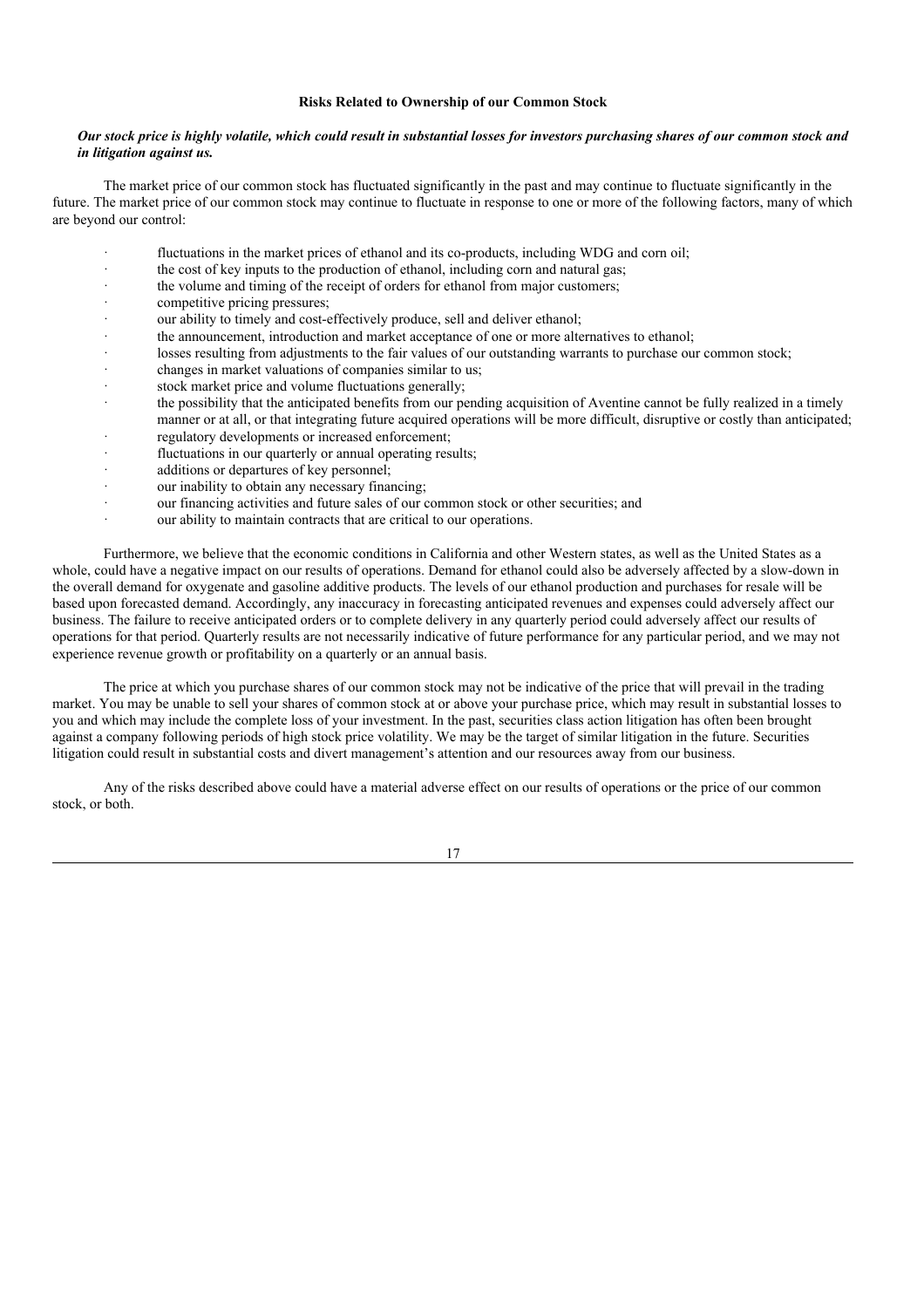## We may incur significant non-cash expenses in future periods due to adjustments to the fair values of our outstanding warrants. These non-cash expenses may materially and adversely affect our reported net income or losses and cause our stock price to decline.

From 2010 through 2013, we issued in various financing transactions warrants to purchase shares of our common stock. The warrants were initially recorded at their fair values, which are adjusted quarterly, generally resulting in non-cash expenses or income if the market price of our common stock increases or decreases, respectively, during the period. For example, due to the substantial increase in the market price of our common stock in the first quarter of 2014 and because the exercise prices of these warrants were, as of March 31, 2014, well below the market price of our common stock, the fair values of the warrants and the related non-cash expenses were significantly higher in the first quarter of 2014 than in prior quarterly periods, which resulted in an unusually large non-cash expense for the quarter. These fair value adjustments will continue in future periods until all of our warrants are exercised or expire. We may incur additional significant non-cash expenses in future periods due to adjustments to the fair values of our outstanding warrants resulting from increases in the market price of our common stock during those periods. These non-cash expenses may materially and adversely affect our reported net income or losses and cause our stock price to decline.

## The conversion or exercise of our outstanding derivative securities or the issuance of shares of our common stock in lieu of accrued and unpaid dividends on our Series B Preferred Stock could substantially dilute your investment, reduce your voting power, and, if the resulting shares of common stock are resold into the market, or if a perception exists that a substantial number of shares may be issued and then resold into the market, the market price of our common stock and the value of your investment could decline *significantly.*

Our Series B Preferred Stock, which is convertible into our common stock, and outstanding options to acquire our common stock issued to employees, directors and others, and warrants to purchase our common stock, allow the holders of these derivative securities an opportunity to profit from a rise in the market price of our common stock. In addition, we may elect to issue shares of our common stock in lieu of accrued and unpaid cash dividends on our Series B Preferred Stock. We have issued common stock in respect of our derivative securities and accrued and unpaid dividends on our Series B Preferred Stock in the past and may do so in the future. If the prices at which our derivative securities are converted or exercised, or at which shares of common stock in lieu of accrued and unpaid dividends on our Series B Preferred Stock are issued, are lower than the price at which you made your investment, immediate dilution of the value of your investment will occur. Our issuance of shares of common stock under these circumstances will also reduce your voting power. In addition, sales of a substantial number of shares of common stock resulting from any of these issuances, or even the perception that these sales could occur, could adversely affect the market price of our common stock. As a result, you could experience a significant decline in the value of your investment as a result of both the actual and potential issuance of shares of our common stock.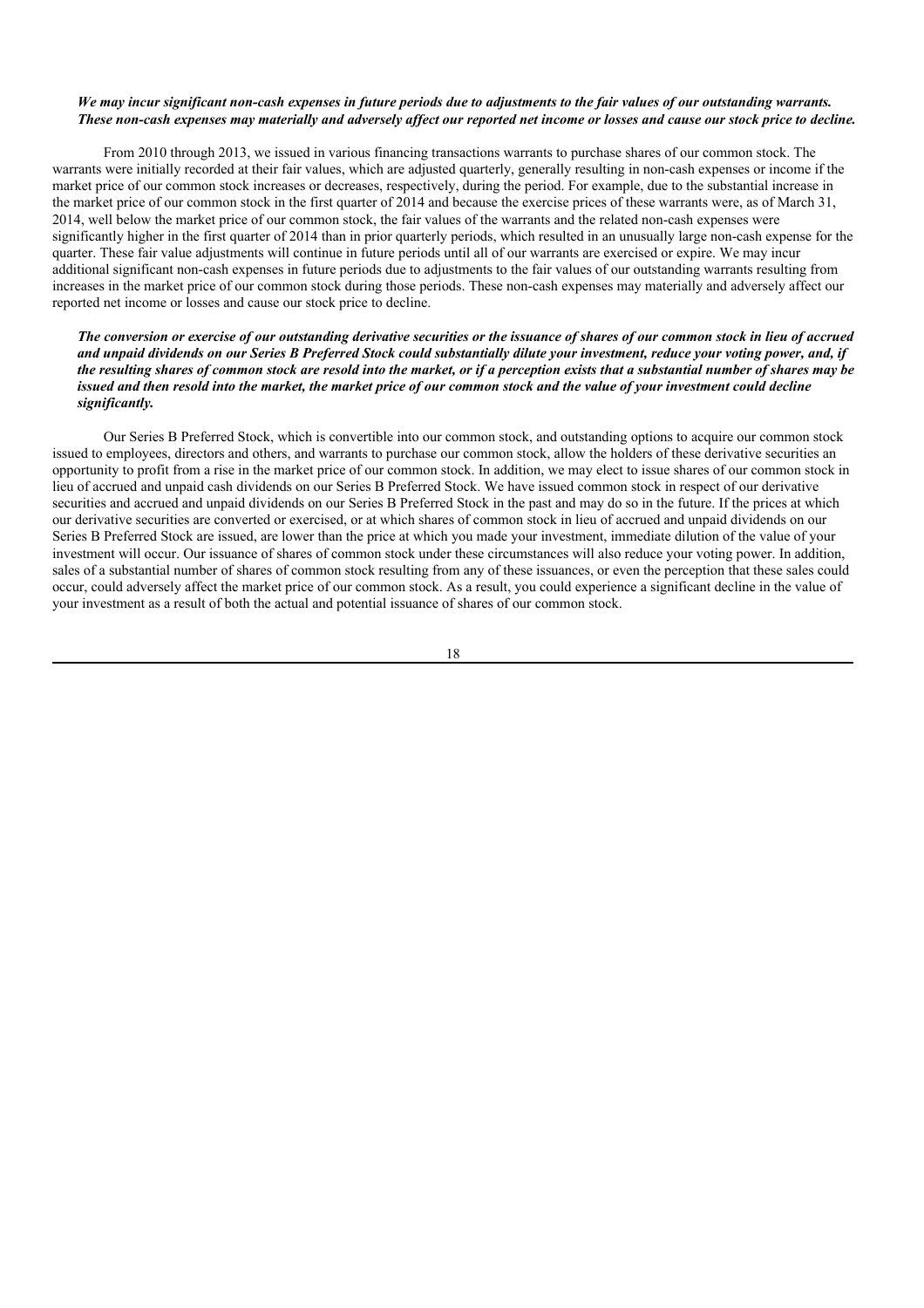## **PART III**

## **Item 12. Security Ownership of Certain Beneficial Owners and Management and Related Stockholder Matters.**

#### **Security Ownership of Certain Beneficial Owners and Management**

The following table sets forth information with respect to the beneficial ownership of our voting securities as of March 13, 2015, the date of the table, by:

- each of our executive officers:
- each of our directors:
- all of our executive officers and directors as a group; and
- · each person known by us to beneficially own more than 5% of the outstanding shares of any class of our capital stock.

Beneficial ownership is determined in accordance with the rules of the Securities and Exchange Commission, and includes voting or investment power with respect to the securities. To our knowledge, except as indicated by footnote, and subject to community property laws where applicable, the persons named in the table below have sole voting and investment power with respect to all shares of common stock shown as beneficially owned by them. Shares of common stock underlying derivative securities, if any, that currently are exercisable or convertible or are scheduled to become exercisable or convertible for or into shares of common stock within 60 days after the date of the table are deemed to be outstanding in calculating the percentage ownership of each listed person or group but are not deemed to be outstanding as to any other person or group. Except as indicated by footnote, percentage of beneficial ownership is based on 24,511,200 shares of common stock and 926,942 shares of Series B Preferred Stock outstanding as of the date of the table.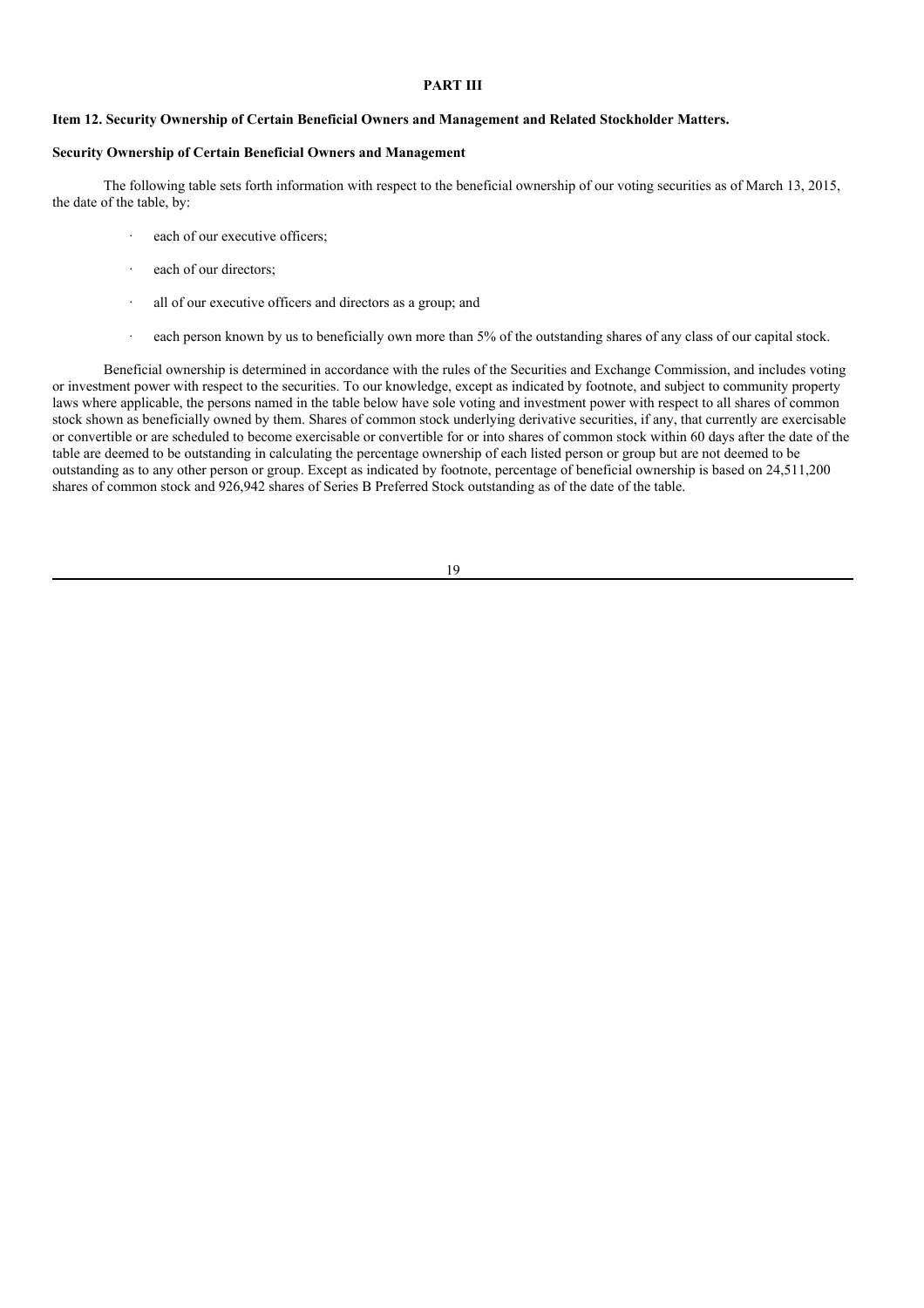|                                                     |                       | <b>Amount and Nature</b> | Percent  |
|-----------------------------------------------------|-----------------------|--------------------------|----------|
| Name and Address of Beneficial Owner <sup>(1)</sup> | <b>Title of Class</b> | of Beneficial Ownership  | of Class |
| William L. Jones                                    | Common                | 40,950(2)                | $\ast$   |
|                                                     | Series B Preferred    | 12,820                   | 1.38%    |
| Neil M. Koehler                                     | Common                | 586,408(3)               | 2.37%    |
|                                                     | Series B Preferred    | 256,410                  | 27.66%   |
| Bryon T. McGregor                                   | Common                | 76,006(4)                | $\ast$   |
| Christopher W. Wright                               | Common                | 73,336(5)                | $\star$  |
| Terry L. Stone                                      | Common                | 17,888(6)                | $\ast$   |
| John L. Prince                                      | Common                | 17,887(7)                | $\star$  |
| Douglas L. Kieta                                    | Common                | 29,719                   | $\star$  |
| Larry D. Layne                                      | Common                | 6,382                    | $\ast$   |
| Michael D. Kandris                                  | Common                | 59,089(8)                | $*$      |
| Paul P. Koehler                                     | Common                | 51,144(9)                | $\star$  |
|                                                     | Series B Preferred    | 12,820                   | 1.38%    |
| James R. Sneed                                      | Common                | 22,102(10)               | $\ast$   |
| Frank P. Greinke                                    | Common                | 58,319(11)               | $\ast$   |
|                                                     | Series B Preferred    | 85,180                   | 9.19%    |
| Lyles United, LLC                                   | Common                | 380,413(12)              | $1.53\%$ |
|                                                     | Series B Preferred    | 512,820                  | 55.32%   |
| Black Rock, Inc.                                    | Common                | 1,476,583(13)            | $6.02\%$ |
| Vertex One Asset Management, Inc.                   | Common                | 1,418,380(14)            | 5.79%    |
| Gregg L. Engles                                     | Common                | 1,321,285(15)            | 5.39%    |
| All executive officers and directors                |                       |                          |          |
| as a group (11 persons)                             | Common                | $980,911^{(16)}$         | $3.94\%$ |
|                                                     | Series B Preferred    | 282,050                  | 30.43%   |

Less than  $1.00\%$ 

(1) Messrs. Jones, Koehler, Stone, Prince, Kieta, Layne and Kandris are directors of Pacific Ethanol. Messrs. N. Koehler, McGregor, Kandris, P. Koehler, Wright and Sneed are executive officers of Pacific Ethanol. The address of each of these persons is c/o Pacific Ethanol, Inc., 400 Capitol Mall, Suite 2060, Sacramento, California 95814.

(2) Amount represents 31,512 shares of common stock held by William L. Jones and Maurine Jones, husband and wife, as community property, 477 shares of common stock underlying options issued to Mr. Jones, 184 shares of common stock underlying a warrant issued to Mr. Jones and 8,777 shares of common stock underlying our Series B Preferred Stock held by Mr. Jones.

(3) Amount represents 328,611 shares of common stock held directly, 3,663 shares of common stock underlying a warrant, 175,554 shares of common stock underlying our Series B Preferred Stock and 78,580 shares of common stock underlying options.

(4) Includes 22,667 shares of common stock underlying options.

(5) Includes 22,667 shares of common stock underlying options.

(6) Includes 143 shares of common stock underlying options.

(7) Includes 143 shares of common stock underlying options.

(8) Includes 20,952 shares of common stock underlying options.

(9) Amount represents 35,326 shares of common stock held directly, 184 shares of common stock underlying a warrant, 8,777 shares of common stock underlying our Series B Preferred Stock and 6,857 shares of common stock underlying options.

(10) Includes 6,803 shares of common stock underlying options.

(11) Amount represents shares of common stock underlying our Series B Preferred Stock. The shares are beneficially owned by Frank P. Greinke, as trustee under the Greinke Personal Living Trust Dated April 20, 1999. The address of Frank P. Greinke is P.O. Box 4159, 1800 W. Katella, Suite 400, Orange, California 92863.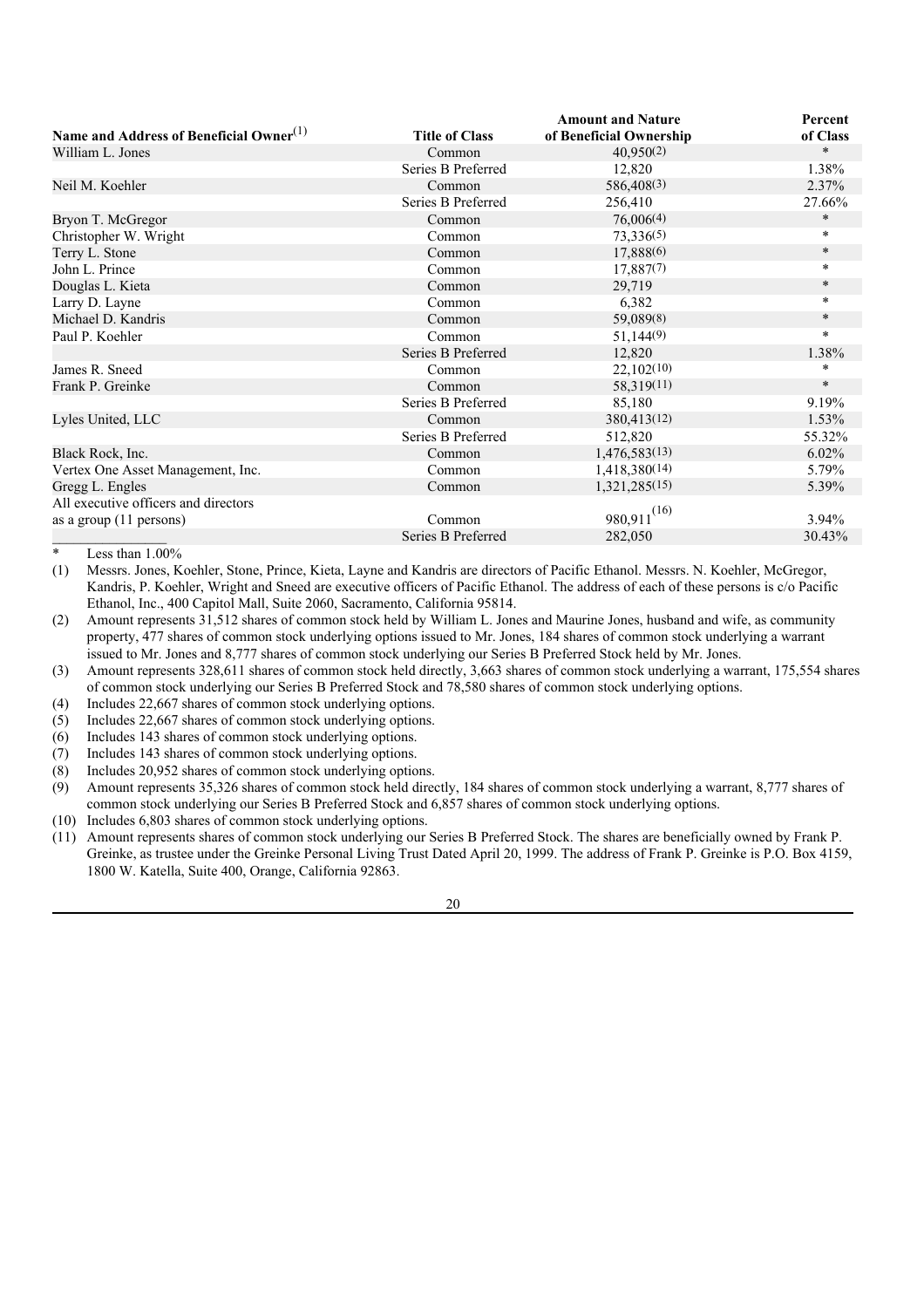- (12) Amount represents 29,305 shares of common stock underlying a warrant and 351,108 shares of common stock underlying our Series B Preferred Stock. In addition, Lyles Diversified, Inc. holds 5,333 shares of common stock and The Lyles Foundation holds 3,488 shares of common stock. The address of Lyles United, LLC is P.O. Box 4376, Fresno, California 93744-4376.
- (13) The information with respect to the holdings of BlackRock, Inc. is based solely on the Schedule 13G filed with the Securities and Exchange Commission on February 2, 2015 by BlackRock, Inc. as the reporting person which indicates that BlackRock, Inc. is acting as a parent holding company or control person for the following subsidiaries: BlackRock Advisors, LLC; BlackRock Asset Management Canada Limited; BlackRock Fund Advisors; BlackRock Institutional Trust Company, N.A.; and BlackRock Investment Management, LLC. As reported in the Schedule 13G, BlackRock, Inc. holds sole voting power over 1,439,036 shares and holds sole dispositive power and beneficial ownership of 1,476,583 shares. The address for BlackRock, Inc. is 55 East 52nd Street, New York, New York, 10022.
- (14) The information with respect to the holdings of Vertex One Asset Management, Inc. is based solely on the Schedule 13G filed with the Securities and Exchange Commission on February 4, 2015 by Vertex One Asset Management, Inc., John Thiessen and Vertex Fund as the reporting persons. As reported in the Schedule 13G, an aggregate of 1,418,380 shares beneficially owned by Vertex One Asset Management, Inc. and Mr. Thiessen are held by persons in respect of which Vertex One Asset Management, Inc. acts as fund manager. Mr. Thiessen is the principal of Vertex One Asset Management, Inc. with discretionary control over the assets of such persons. Each of Vertex One Asset Management, Inc. and Mr. Thiessen are reported as holding shared voting and dispositive power over 1,418,380 shares. As further reported in the Schedule 13G, Vertex Fund holds shared voting and dispositive power over 1,072,232 shares, all of which are beneficially owned by Vertex Fund. According to the Schedule 13G, the reporting persons made the single, joint filing because they may be deemed to constitute a "group" within the meaning of Section 13(d)(3) of the Exchange Act, but each reporting person disclaims the existence of a "group" and, except as noted, disclaims beneficial ownership of all shares other than any shares reported as being directly owned by it or him, as the case may be. The address for each of Vertex One Asset Management, Inc., John Thiessen and Vertex Fund is c/o Vertex One Asset Management, Inc., 1177 W. Hastings St. #1920, Vancouver, BC V6E 2K3, Canada.
- (15) The information with respect to the holdings of Gregg L. Engles is based solely on the Schedule 13G/A filed with the Securities and Exchange Commission on February 2, 2015 by Gregg L. Engles as the reporting person. As reported in the Schedule 13G/A, Mr. Engles holds sole voting and dispositive power over 1,318,500 shares and holds shared voting and dispositive power over an additional 2,785 shares owned by his spouse and as to which Mr. Engles disclaims beneficial ownership. The address for Gregg L. Engles is 2750 Burbank Street, Dallas, Texas 75235.
- (16) Amount represents 624,483 shares of common stock held directly, 159,289 shares of common stock underlying options, 4,031 shares of common stock underlying warrants and 193,108 shares of common stock underlying our Series B Preferred Stock.

#### **Equity Compensation Plan Information**

The following table provides information about our common stock that may be issued upon the exercise of options, warrants and rights under all of our existing equity compensation plans as of December 31, 2014.

| <b>Plan Category</b><br>Equity Compensation Plans Approved by Security Holders: | Number of<br>Securities to be<br><b>Issued Upon</b><br><b>Exercise of</b><br>Outstanding<br>Options.<br>Warrants<br>and Rights |               | Weighted-<br>Average<br><b>Exercise Price of</b><br>Outstanding<br>Options,<br>Warrants and<br><b>Rights</b> | Number of<br><b>Securities</b><br>Remaining<br>Available<br>for Future<br><b>Issuance Under</b><br><b>Equity</b><br>Compensation<br>Plans <sup>(1)</sup> |
|---------------------------------------------------------------------------------|--------------------------------------------------------------------------------------------------------------------------------|---------------|--------------------------------------------------------------------------------------------------------------|----------------------------------------------------------------------------------------------------------------------------------------------------------|
| 2004 Plan $^{(1)}$                                                              | 763                                                                                                                            | <sup>\$</sup> | 867.23                                                                                                       |                                                                                                                                                          |
| 2006 Plan                                                                       | 240,713                                                                                                                        | S             | 4.18                                                                                                         | 739,430                                                                                                                                                  |

(1) Our 2004 Stock Option Plan was terminated effective September 7, 2006, except to the extent of then-outstanding options.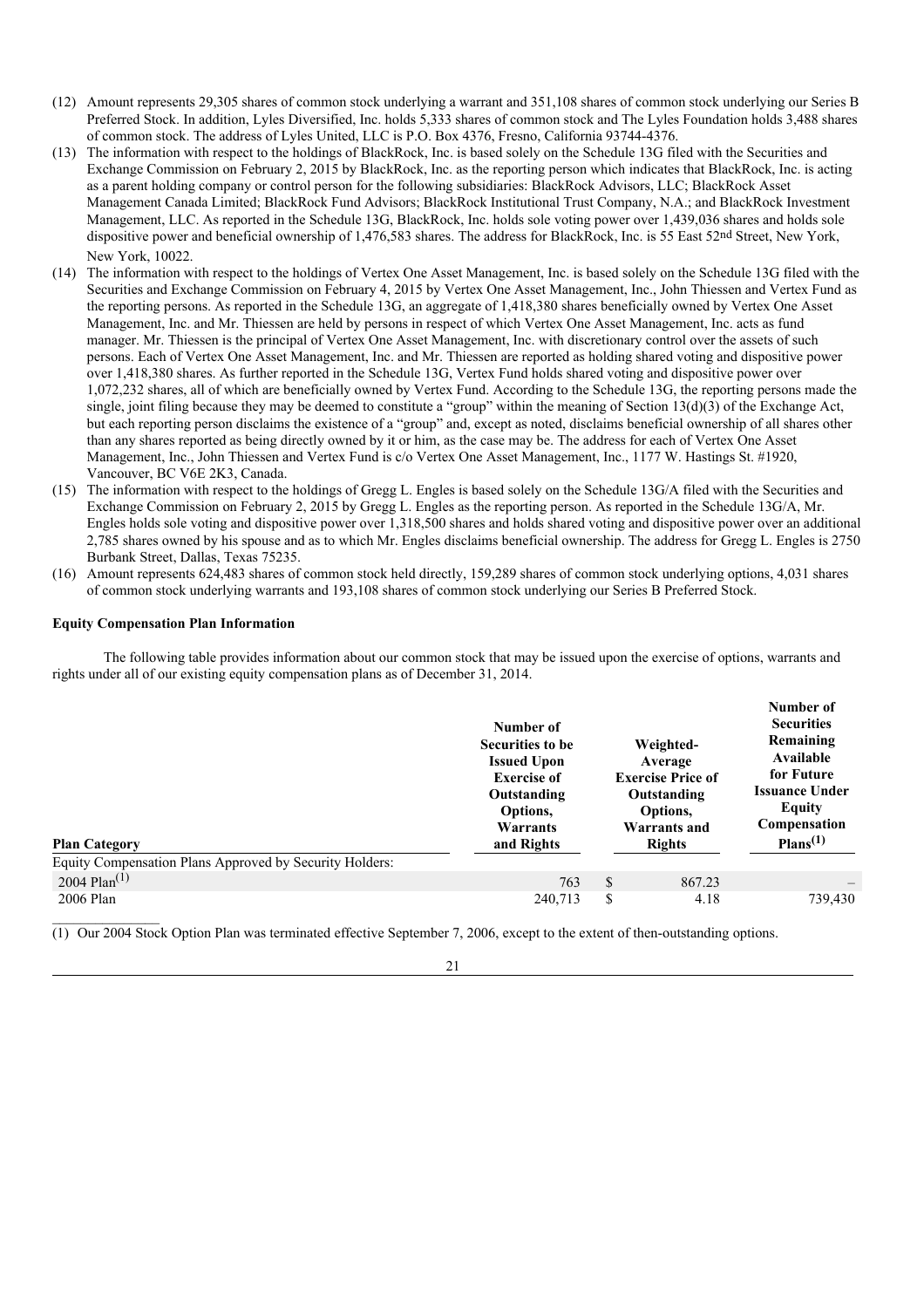## **PART IV**

## **Item 15. Exhibits, Financial Statement Schedules.**

## (a)(1) Financial Statements

See Item 8 of the registrant's Annual Report on Form 10-K filed with the Securities and Exchange Commission on March 16, 2015.

## (a)(2) Financial Statement Schedules

None.

## $(a)(3)$  Exhibits

Reference is made to the exhibits listed on the Index to Exhibits.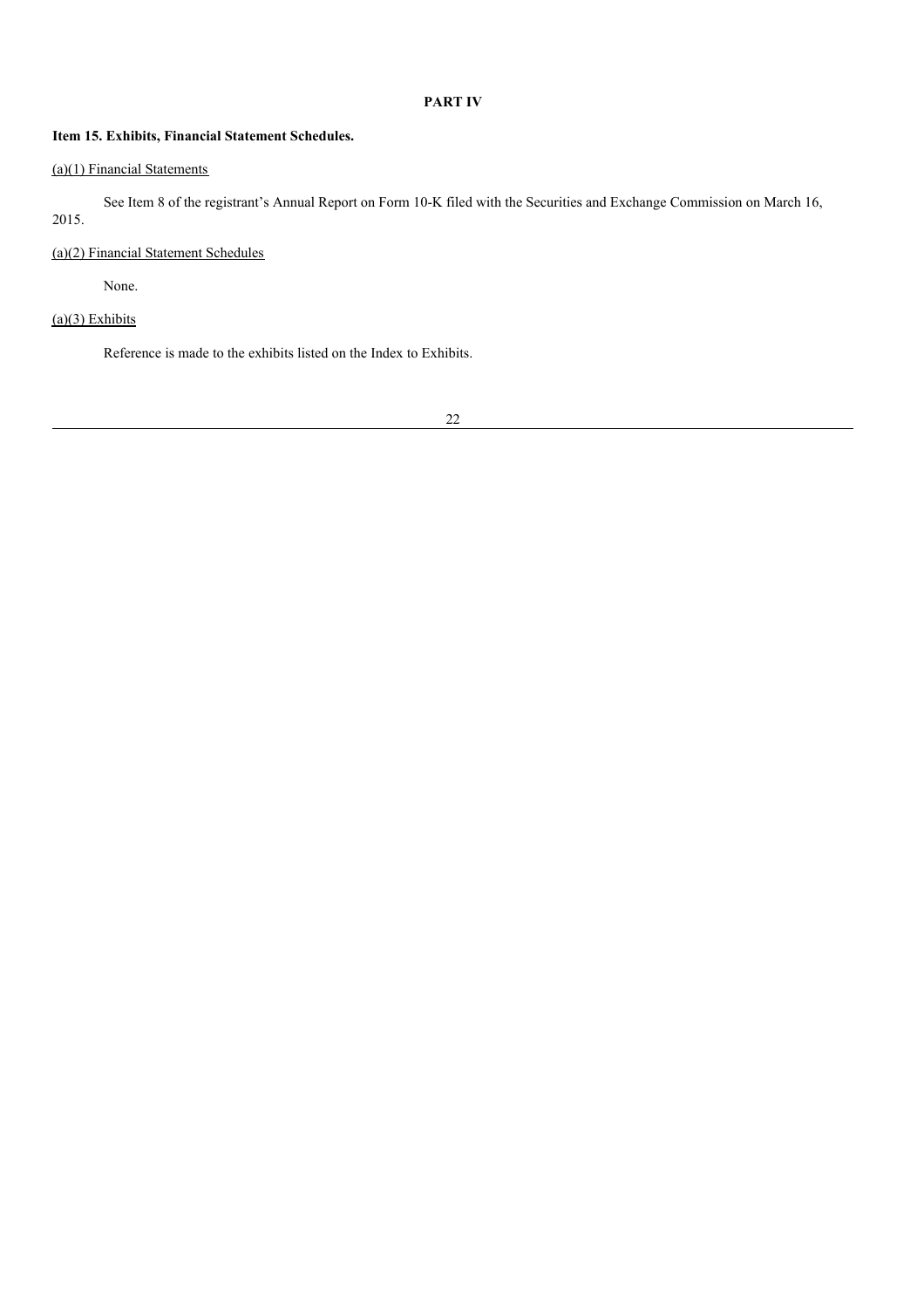## **INDEX TO EXHIBITS**

|                |                                                                                                                                                                                                                                                                                          | <b>Where Located</b> |                    |                |               |                 |
|----------------|------------------------------------------------------------------------------------------------------------------------------------------------------------------------------------------------------------------------------------------------------------------------------------------|----------------------|--------------------|----------------|---------------|-----------------|
| <b>Exhibit</b> |                                                                                                                                                                                                                                                                                          |                      |                    | <b>Exhibit</b> | <b>Filing</b> | <b>Filed</b>    |
| <b>Number</b>  | Description*                                                                                                                                                                                                                                                                             | Form                 | <b>File Number</b> | <b>Number</b>  | Date          | <b>Herewith</b> |
| 2.1            | Agreement for Purchase and Sale of Loans and<br>Units in New PE Holdco LLC dated March 27,<br>2013 among the Registrant, Cooperatieve Centrale<br>Raiffeisen-Boerenleenbank B.A., "Rabobank<br>Nederland", New York Branch and Series G of<br>Special Assets Equity Holdings Series, LLC | $S-1$                | 333-189713         | 2.15           | 6/28/2013     |                 |
| 2.2            | Agreement for Purchase and Sale of Loans and                                                                                                                                                                                                                                             | $8-K$                | 000-21467          | 10.3           | 06/26/2013    |                 |
|                | Units in New PE Holdco LLC dated June 21, 2013<br>among the Registrant, NordkapAG and NKPacific,<br><b>LLC</b>                                                                                                                                                                           |                      |                    |                |               |                 |
| 2.3            | Form of Agreement for Purchase and Sale of Units                                                                                                                                                                                                                                         | $10-K$               | 000-21467          | 2.13           | 03/31/2014    |                 |
|                | in New PE Holdco LLC dated December 6, 2013<br>between the Registrant and each of CIFC Funding<br>2007-III Asset-V LLC and CIFC Funding 2007-<br>IV Asset-IV LLC                                                                                                                         |                      |                    |                |               |                 |
| 2.4            | Agreement for Purchase and Sale of Units in New                                                                                                                                                                                                                                          | $10-K$               | 000-21467          | 2.14           | 03/31/2014    |                 |
|                | PE Holdco LLC dated December 10, 2013<br>between the Registrant and Armory Fund L.P.                                                                                                                                                                                                     |                      |                    |                |               |                 |
|                |                                                                                                                                                                                                                                                                                          |                      |                    |                |               |                 |
| 2.5            | Form of Agreement for Purchase and Sale of Units<br>in New PE Holdco LLC dated December 14, 2013<br>between the Registrant and each of Mariner<br>Partners, L.P. and Dee River Holdings, Inc.                                                                                            | $10-K$               | 000-21467          | 2.15           | 03/31/2014    |                 |
| 2.6            |                                                                                                                                                                                                                                                                                          | $8-K$                | 000-21467          | 2.1            | 12/31/2014    |                 |
|                | Agreement and Plan of Merger dated as of<br>December 30, 2014 by and among Pacific Ethanol,<br>Inc., AVR Merger Sub, Inc. and Aventine<br>Renewable Energy Holdings, Inc.                                                                                                                |                      |                    |                |               |                 |
|                |                                                                                                                                                                                                                                                                                          |                      |                    |                |               |                 |
| 2.7            | Amendment No. 1 to Agreement and Plan of<br>Merger dated March 31, 2015 by and among<br>Pacific Ethanol, Inc., Aventine Renewable Energy<br>Holdings, Inc. and AVR Merger Sub, Inc.                                                                                                      | $8-K$                | 000-21467          | 2.1            | 04/02/2015    |                 |
| 3.1            | Certificate of Incorporation                                                                                                                                                                                                                                                             | $10-Q$               | 000-21467          | 3.1            | 08/07/2013    |                 |
|                |                                                                                                                                                                                                                                                                                          |                      |                    |                |               |                 |
| 3.2            | Certificate of Designations, Powers, Preferences<br>and Rights of the Series A Cumulative<br>Redeemable Convertible Preferred Stock                                                                                                                                                      | $10-Q$               | 000-21467          | 3.2            | 08/07/2013    |                 |
| 3.3            | Certificate of Designations, Powers, Preferences                                                                                                                                                                                                                                         | $10-Q$               | 000-21467          | 3.3            | 08/07/2013    |                 |
|                | and Rights of the Series B Cumulative Convertible<br>Preferred Stock                                                                                                                                                                                                                     |                      |                    |                |               |                 |
| 3.4            | Certificate of Amendment to Certificate of                                                                                                                                                                                                                                               | $10-Q$               | 000-21467          | 3.4            | 08/07/2013    |                 |
|                | Incorporation dated June 10, 2010                                                                                                                                                                                                                                                        |                      |                    |                |               |                 |
| $3.5$          | Certificate of Amendment to Certificate of                                                                                                                                                                                                                                               | $10-Q$               | 000-21467          | 3.5            | 08/07/2013    |                 |
|                | Incorporation dated June 8, 2011                                                                                                                                                                                                                                                         |                      |                    |                |               |                 |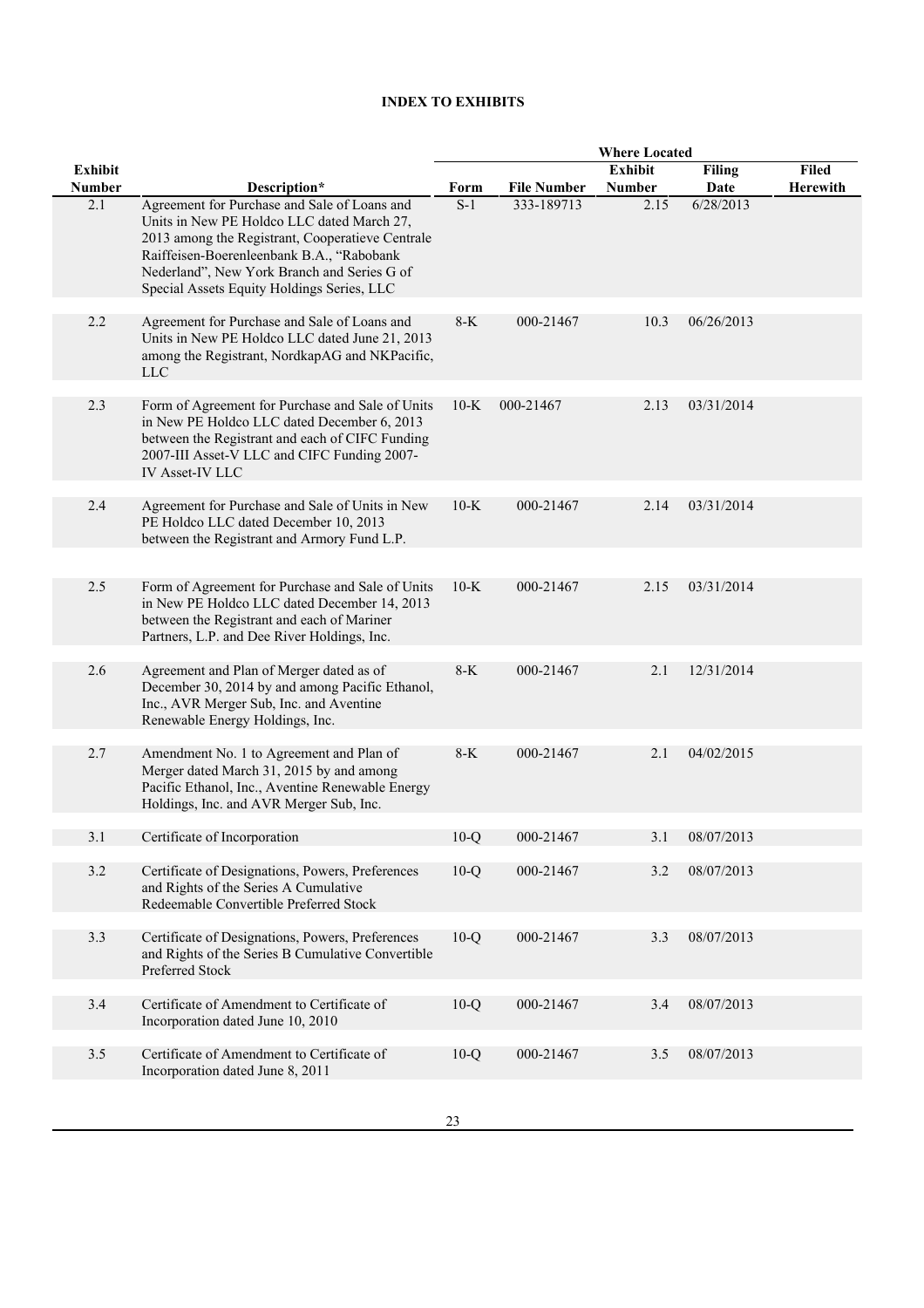|                                 |                                                                                                                                     |        |                    | <b>Where Located</b>            |                       |                          |
|---------------------------------|-------------------------------------------------------------------------------------------------------------------------------------|--------|--------------------|---------------------------------|-----------------------|--------------------------|
| <b>Exhibit</b><br><b>Number</b> | Description*                                                                                                                        | Form   | <b>File Number</b> | <b>Exhibit</b><br><b>Number</b> | <b>Filing</b><br>Date | <b>Filed</b><br>Herewith |
| 3.6                             | Certificate of Amendment to Certificate of<br>Incorporation dated May 14, 2013                                                      | $10-Q$ | 000-21467          | 3.6                             | 08/07/2013            |                          |
| 3.7                             | Amended and Restated Bylaws                                                                                                         | $10-Q$ | 000-21467          | 3.1                             | 11/12/2014            |                          |
| 10.1                            | 2004 Stock Option Plan#                                                                                                             | $S-8$  | 333-123538         | 4.1                             | 03/24/2005            |                          |
| 10.2                            | First Amendment to 2004 Stock Option Plan#                                                                                          | $8-K$  | 000-21467          | 10.3                            | 02/01/2006            |                          |
| 10.3                            | 2006 Stock Incentive Plan, as amended#                                                                                              | $S-8$  | 333-196876         | 4.1                             | 06/18/2014            |                          |
| 10.4                            | Form of Employee Restricted Stock Agreement#                                                                                        | $8-K$  | 000-21467          | 10.2                            | 10/10/2006            |                          |
| 10.5                            | Form of Non-Employee Director Restricted Stock<br>Agreement#                                                                        | $8-K$  | 000-21467          | 10.3                            | 10/10/2006            |                          |
| 10.6                            | Amended and Restated Executive Employment<br>Agreement dated December 11, 2007 between the<br>Registrant and Neil M. Koehler#       | $8-K$  | 000-21467          | 10.3                            | 12/17/2007            |                          |
| 10.7                            | Amended and Restated Executive Employment<br>Agreement dated December 11, 2007 between the<br>Registrant and Christopher W. Wright# | $8-K$  | 000-21467          | 10.5                            | 12/17/2007            |                          |
|                                 |                                                                                                                                     |        |                    |                                 |                       |                          |
| 10.8                            | Amended and Restated Executive Employment<br>Agreement dated November 25, 2009 between the<br>Registrant and Bryon T. McGregor#     | $8-K$  | 000-21467          | 10.1                            | 11/27/2009            |                          |
| 10.9                            | Executive Employment Agreement dated January<br>6, 2013 between the Registrant and Michael D.<br>Kandris#                           | $8-K$  | 000-21467          | 10.1                            | 01/10/2013            |                          |
| 10.10                           | Amended and Restated Executive Employment<br>Agreement dated October 1, 2012 between the<br>Registrant and Paul P. Kohler#          | $10-K$ | 000-21467          | 10.11                           | 03/31/2014            |                          |
| 10.11                           | Employment Agreement dated November 12,<br>2012 between the Registrant and James R. Sneed#                                          | $10-K$ | 000-21467          | 10.12                           | 03/31/2014            |                          |
| 10.12                           | Pacific Ethanol, Inc. 2014 Short-Term Incentive<br>Plan Description#                                                                | $8-K$  | 000-21467          | 10.1                            | 06/13/2014            |                          |
| 10.13                           | Kinergy Marketing LLC 2014 Short-Term<br>Incentive Plan Description#                                                                | $8-K$  | 000-21467          | 10.2                            | 06/13/2014            |                          |
| 10.14                           | Form of Indemnity Agreement between the<br>Registrant and each of its Executive Officers and<br>Directors#                          | $10-K$ | 000-21467          | 10.46                           | 03/31/2010            |                          |
|                                 |                                                                                                                                     |        |                    |                                 |                       |                          |
| 10.15                           | Warrant dated March 27, 2008 issued by the<br>Registrant to Lyles United, LLC                                                       | $8-K$  | 000-21467          | 10.3                            | 03/27/2008            |                          |
|                                 |                                                                                                                                     |        |                    |                                 |                       |                          |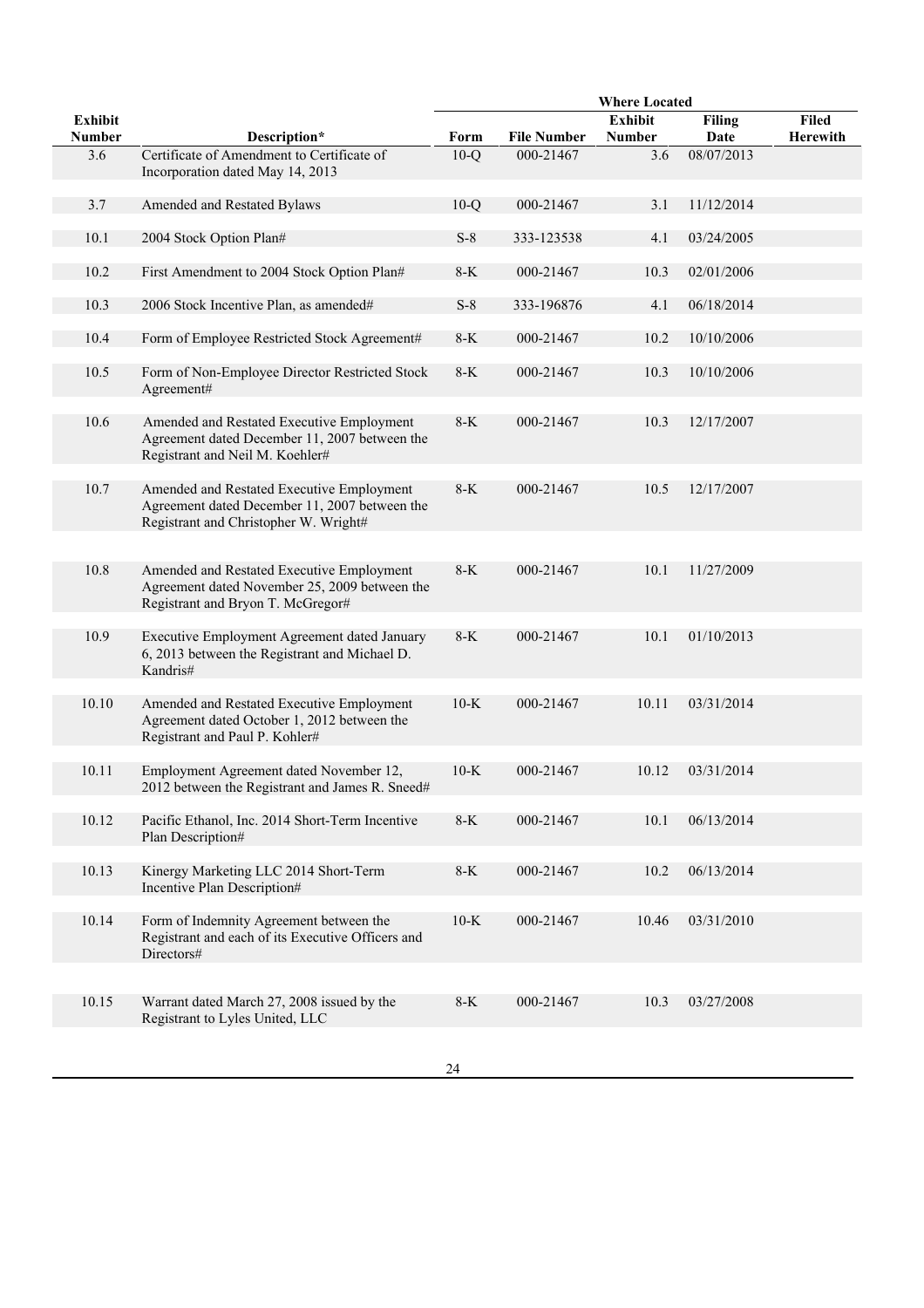|                |                                                                                                                                                                                                                                                                                |         |                    | <b>Where Located</b> |               |              |
|----------------|--------------------------------------------------------------------------------------------------------------------------------------------------------------------------------------------------------------------------------------------------------------------------------|---------|--------------------|----------------------|---------------|--------------|
| <b>Exhibit</b> |                                                                                                                                                                                                                                                                                |         |                    | <b>Exhibit</b>       | <b>Filing</b> | <b>Filed</b> |
| <b>Number</b>  | Description*                                                                                                                                                                                                                                                                   | Form    | <b>File Number</b> | <b>Number</b>        | Date          | Herewith     |
| 10.16          | Registration Rights Agreement dated March 27,<br>2008 between the Registrant and Lyles United,<br><b>LLC</b>                                                                                                                                                                   | $8-K$   | 000-21467          | 10.4                 | 03/27/2008    |              |
| 10.17          | Letter Agreement dated March 27, 2008 between<br>the Registrant and Lyles United, LLC                                                                                                                                                                                          | $8-K$   | 000-21467          | 10.5                 | 03/27/2008    |              |
| 10.18          | Form of Warrant dated May 22, 2008 issued by<br>the Registrant                                                                                                                                                                                                                 | $8-K$   | 000-21467          | 10.2                 | 05/23/2008    |              |
| 10.19          | Letter Agreement dated May 22, 2008 among the<br>Registrant, Neil M. Koehler, Bill Jones, Paul P.<br>Koehler and Thomas D. Koehler#                                                                                                                                            | $8-K$   | 000-21467          | 10.3                 | 05/23/2008    |              |
| 10.20          | Form of Warrant dated May 23, 2008 issued by<br>the Registrant                                                                                                                                                                                                                 | $8-K$   | 000-21467          | 10.5                 | 05/23/2008    |              |
| 10.21          | Amended and Restated Loan and Security<br>Agreement dated May 4, 2012 among Kinergy<br>Marketing LLC, Pacific Ag. Products, LLC, the<br>parties thereto from time to time as Lenders, Wells<br>Fargo Bank, National Association and Wells Fargo<br>Capital Finance, LLC        | $8-K$   | 000-21467          | 10.1                 | 05/08/2012    |              |
|                |                                                                                                                                                                                                                                                                                |         |                    |                      |               |              |
| 10.22          | Amended and Restated Guarantee dated May 4,<br>2012 by the Registrant in favor of Wells Fargo<br>Capital Finance, LLC for and on behalf of Lenders                                                                                                                             | $8-K$   | 000-21467          | 10.2                 | 05/08/2012    |              |
| 10.23          | Second Amended and Restated Asset Management<br>Agreement dated June 30, 2011 among the<br>Registrant, Pacific Ethanol Holding Co. LLC,<br>Pacific Ethanol Madera LLC, Pacific Ethanol<br>Columbia, LLC, Pacific Ethanol Stockton LLC<br>and Pacific Ethanol Magic Valley, LLC | $8-K$   | 000-21467          | 10.1                 | 07/06/2011    |              |
| 10.24          | Form of Amended and Restated Ethanol<br>Marketing Agreement                                                                                                                                                                                                                    | $8-K$   | 000-21467          | 10.2                 | 07/06/2011    |              |
| 10.25          | Form of Amended and Restated Corn Procurement<br>and Handling Agreement                                                                                                                                                                                                        | $8-K$   | 000-21467          | 10.4                 | 07/06/2011    |              |
| 10.26          | Form of Amended and Restated Distillers Grains<br>Marketing Agreement                                                                                                                                                                                                          | $8 - K$ | 000-21467          | 10.5                 | 07/06/2011    |              |
| 10.27          | Limited Liability Company Agreement of New PE<br>Holdco LLC                                                                                                                                                                                                                    | $10-K$  | 000-21467          | 10.34                | 03/31/2011    |              |
|                |                                                                                                                                                                                                                                                                                |         |                    |                      |               |              |
| 10.28          | Form of Warrants dated January 7, 2011 issued by<br>the Registrant                                                                                                                                                                                                             | $8-K$   | 000-21467          | 10.3                 | 01/07/2011    |              |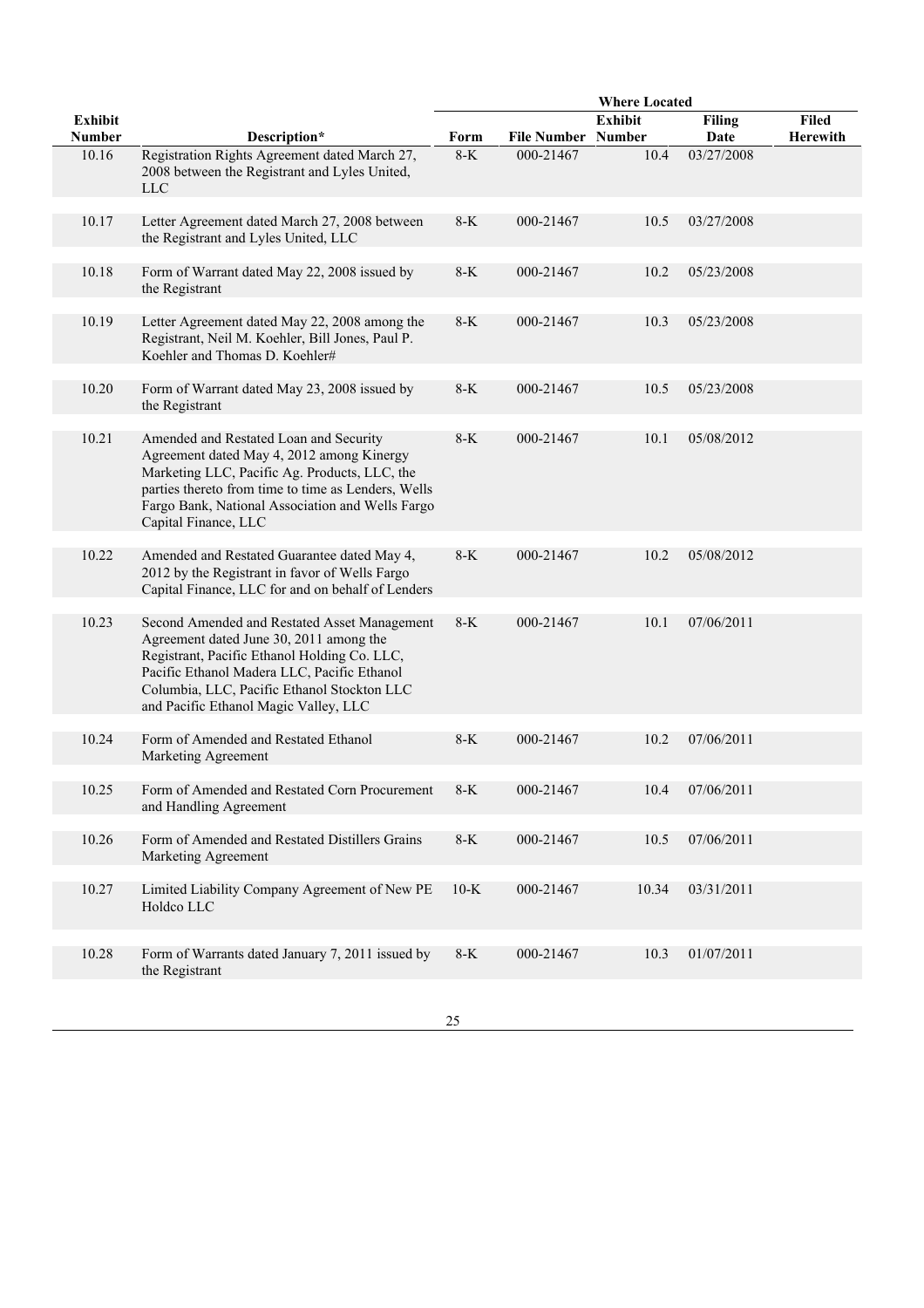|                                 |                                                                                                                                                                                                                                                                                                                                                                                |         |                           | <b>Where Located</b> |                       |                   |
|---------------------------------|--------------------------------------------------------------------------------------------------------------------------------------------------------------------------------------------------------------------------------------------------------------------------------------------------------------------------------------------------------------------------------|---------|---------------------------|----------------------|-----------------------|-------------------|
| <b>Exhibit</b><br><b>Number</b> | Description*                                                                                                                                                                                                                                                                                                                                                                   | Form    | <b>File Number Number</b> | <b>Exhibit</b>       | <b>Filing</b><br>Date | Filed<br>Herewith |
| 10.29                           | Form of Warrants dated December 13, 2011 issued<br>by the Registrant                                                                                                                                                                                                                                                                                                           | $8-K/A$ | 000-21467                 | 10.2                 | 12/12/2011            |                   |
| 10.30                           | Form of Series I Warrants and Series II Warrants<br>issued by the Registrant on July 3, 2012 (the forms<br>of Series I Warrants and Series II Warrants are<br>identical in all respects other than the exercise<br>price and term applicable to each of such series of<br>Warrants)                                                                                            | $8-K$   | 000-21467                 | 10.1                 | 06/28/2012            |                   |
| 10.31                           | Form of Warrants dated September 26, 2012<br>issued by the Registrant                                                                                                                                                                                                                                                                                                          | $8-K$   | 000-21467                 | 10.1                 | 09/21/2012            |                   |
| 10.32                           | Second Amended and Restated Credit Agreement<br>dated October 29, 2012 among Pacific Ethanol<br>Holding Co. LLC, Pacific Ethanol Madera LLC,<br>Pacific Ethanol Columbia, LLC, Pacific Ethanol<br>Stockton LLC, Pacific Ethanol Magic Valley,<br>LLC, the Lenders referred to therein, Wells Fargo<br>Bank, N.A. and Amarillo National Bank                                    | $10-Q$  | 000-21467                 | 10.6                 | 11/14/2012            |                   |
| 10.33                           | First Amendment to Second Amended and<br>Restated Credit Agreement dated January 4, 2013<br>among Pacific Ethanol Holding Co. LLC, Pacific<br>Ethanol Madera LLC, Pacific Ethanol Columbia,<br>LLC, Pacific Ethanol Stockton LLC, Pacific<br>Ethanol Magic Valley, LLC, the Lenders referred<br>to therein, Wells Fargo Bank, N.A. and the other<br>parties identified therein | $S-1$   | 333-189713                | 10.44                | 06/28/2013            |                   |
| 10.34                           | Third Amendment to Second Amended and<br>Restated Credit Agreement dated April 1, 2014<br>among Pacific Ethanol Holding Co. LLC, Pacific<br>Ethanol Madera LLC, Pacific Ethanol Columbia,<br>LLC, Pacific Ethanol Stockton LLC, Pacific<br>Ethanol Magic Valley, LLC, the Lenders referred<br>to therein, Wells Fargo Bank, N.A. and the other<br>parties identified therein   | $8-K$   | 000-21467                 | 10.2                 | 04/01/2014            |                   |
| 10.35                           | Lender Assignment Agreement dated June 9, 2014<br>between Pacific Ethanol, Inc. and CWD OC 522<br>Master Fund, Ltd.                                                                                                                                                                                                                                                            | $8-K$   | 000-21467                 | 10.1                 | 06/10/2014            |                   |
| 10.36                           | Lender Assignment Agreement dated June 9, 2014<br>between Pacific Ethanol, Inc. and Candlewood<br>Special Situations Master Fund, Ltd.                                                                                                                                                                                                                                         | $8 - K$ | 000-21467                 | 10.2                 | 06/10/2014            |                   |
|                                 |                                                                                                                                                                                                                                                                                                                                                                                |         |                           |                      |                       |                   |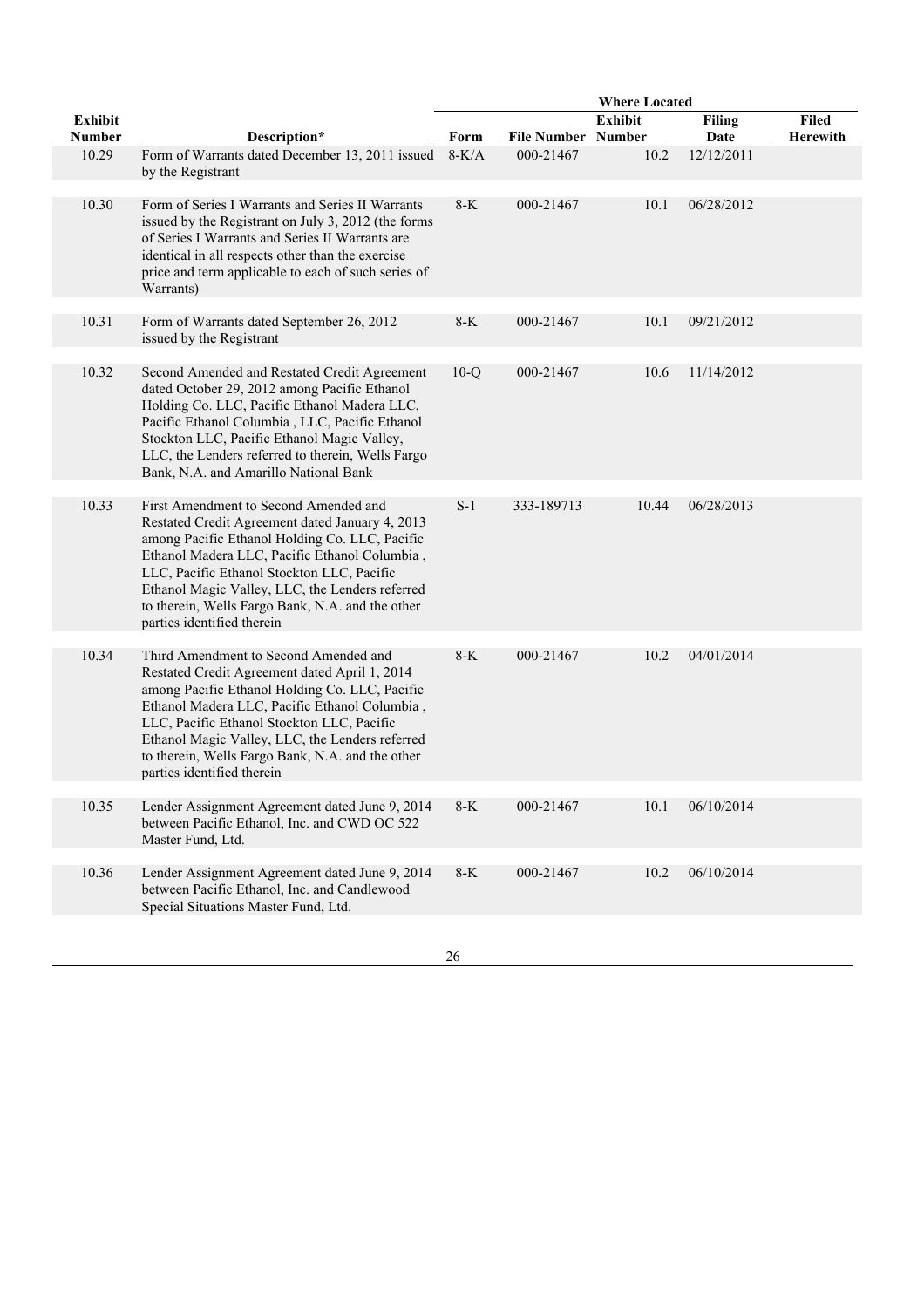|                |                                                                                                                                                                                                                                                                                                                                                                                     |        |                    | <b>Where Located</b> |               |          |
|----------------|-------------------------------------------------------------------------------------------------------------------------------------------------------------------------------------------------------------------------------------------------------------------------------------------------------------------------------------------------------------------------------------|--------|--------------------|----------------------|---------------|----------|
| <b>Exhibit</b> |                                                                                                                                                                                                                                                                                                                                                                                     |        |                    | Exhibit              | <b>Filing</b> | Filed    |
| Number         | Description*                                                                                                                                                                                                                                                                                                                                                                        | Form   | <b>File Number</b> | <b>Number</b>        | Date          | Herewith |
| 10.37          | Agreement for Purchase and Sale of Loans and<br>Assignment of Commitment dated June 9, 2014<br>between Pacific Ethanol, Inc. and Candlewood<br>Credit Value Master Fund II, L.P.                                                                                                                                                                                                    | $8-K$  | 000-21467          | 10.3                 | 06/10/2014    |          |
| 10.38          | Credit Agreement dated October 29, 2012 among<br>Pacific Ethanol Holding Co. LLC, Pacific Ethanol<br>Madera LLC, Pacific Ethanol Columbia, LLC,<br>Pacific Ethanol Stockton LLC, Pacific Ethanol<br>Magic Valley, LLC, the Lenders referred to<br>therein, Wells Fargo Bank, N.A., Credit Suisse<br>Loan Funding LLC and Amarillo National Bank                                     | $10-Q$ | 000-21467          | 10.7                 | 11/14/2012    |          |
| 10.39          | First Amendment to Credit Agreement dated<br>January 4, 2013, among Pacific Ethanol Holding<br>Co. LLC, Pacific Ethanol Madera LLC, Pacific<br>Ethanol Columbia, LLC, Pacific Ethanol Stockton<br>LLC, Pacific Ethanol Magic Valley, LLC, the<br>Lenders referred to therein, Wells Fargo Bank,<br>N.A., Credit Suisse Loan Funding LLC and the<br>other parties identified therein | $S-1$  | 333-189713         | 10.46                | 06/28/2013    |          |
| 10.40          | Second Amendment to Credit Agreement dated<br>April 1, 2014 among Pacific Ethanol Holding Co.<br>LLC, Pacific Ethanol Madera LLC, Pacific<br>Ethanol Columbia, LLC, Pacific Ethanol Stockton<br>LLC, Pacific Ethanol Magic Valley, LLC, the<br>Lenders referred to therein, Wells Fargo Bank,<br>N.A., Amarillo National Bank and the other parties<br>identified therein           | $8-K$  | 000-21467          | 10.1                 | 04/01/2014    |          |
| 10.41          | Intercreditor Agreement dated October 29, 2012<br>among Pacific Ethanol Holding Co. LLC, Pacific<br>Ethanol Madera LLC, Pacific Ethanol Columbia,<br>LLC, Pacific Ethanol Stockton LLC, Pacific<br>Ethanol Magic Valley, LLC and Wells Fargo<br>Bank, N.A.                                                                                                                          | $10-Q$ | 000-21467          | 10.8                 | 11/14/2012    |          |
| 10.42          | First Amendment to Intercreditor Agreement and<br>Consent dated April 1, 2014 among Pacific<br>Ethanol Holding Co. LLC, Pacific Ethanol Madera<br>LLC, Pacific Ethanol Columbia, LLC, Pacific<br>Ethanol Stockton LLC, Pacific Ethanol Magic<br>Valley, LLC and Wells Fargo Bank, N.A.                                                                                              | 8-K    | 000-21467          | 10.3                 | 04/01/2014    |          |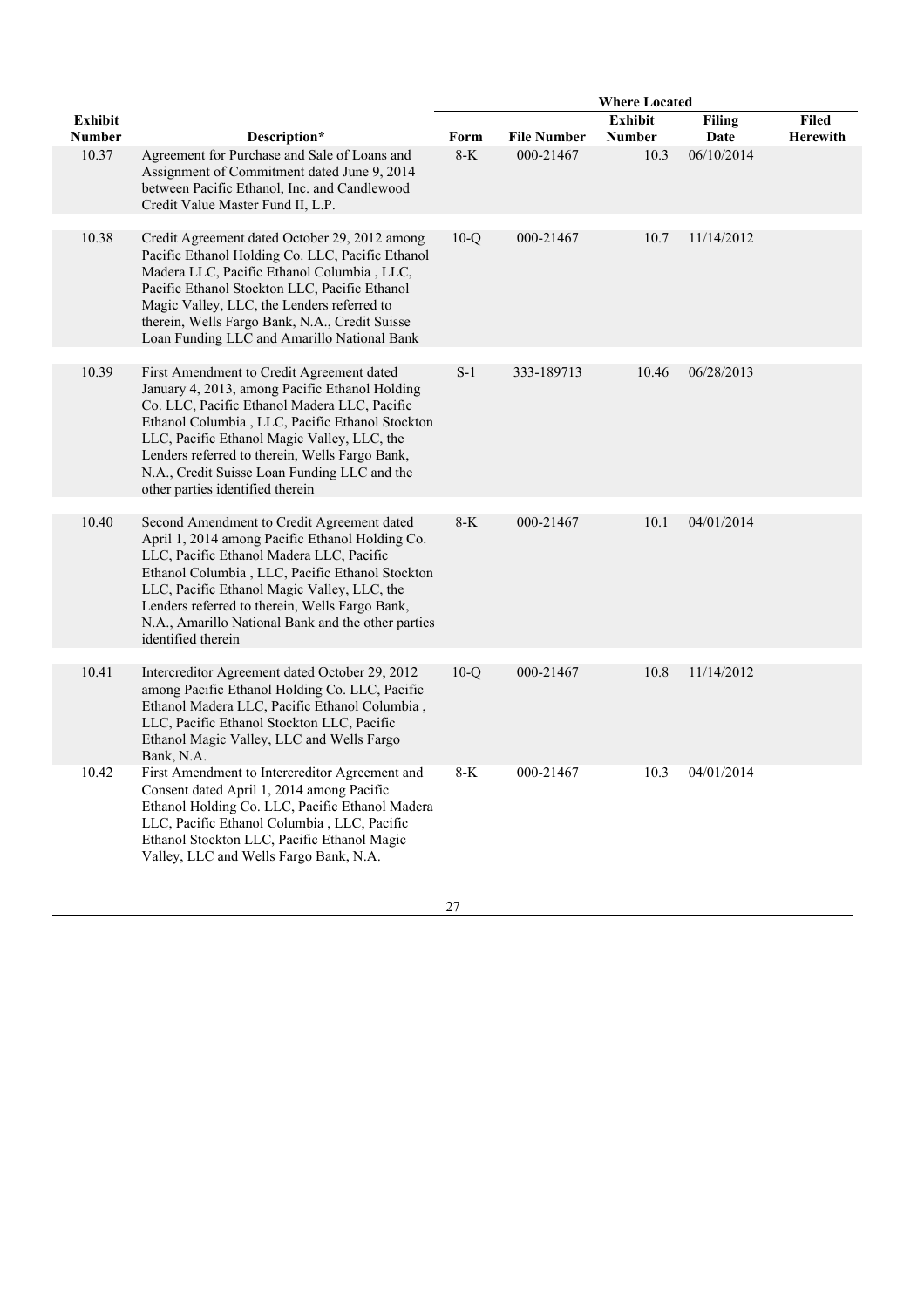|                |                                                                                                                                                                             |        |                    | <b>Where Located</b> |               |              |
|----------------|-----------------------------------------------------------------------------------------------------------------------------------------------------------------------------|--------|--------------------|----------------------|---------------|--------------|
| <b>Exhibit</b> |                                                                                                                                                                             |        |                    | <b>Exhibit</b>       | <b>Filing</b> | <b>Filed</b> |
| <b>Number</b>  | Description*                                                                                                                                                                | Form   | <b>File Number</b> | <b>Number</b>        | Date          | Herewith     |
| 10.43          | Form of Amendment Agreement dated March 28,<br>2013 among the Registrant and the investors<br>identified therein                                                            | $8-K$  | 000-21467          | 10.6                 | 03/28/2013    |              |
| 10.44          | Securities Purchase Agreement dated March 28,<br>2013 between the Registrant and the investors<br>identified therein                                                        | $8-K$  | 000-21467          | 10.1                 | 03/28/2013    |              |
| 10.4           | Form of Series A Notes issued on March 28, 2013<br>and Series B Notes issued on June 20, 2013                                                                               | $8-K$  | 000-21467          | 10.2                 | 03/28/2013    |              |
| 10.46          | Form of Series A Warrants and Series B Warrants<br>issued on March 28, 2013                                                                                                 | $8-K$  | 000-21467          | 10.3                 | 03/28/2013    |              |
| 10.47          | Form of Base Indenture between the Registrant<br>and U.S. Bank, National Association                                                                                        | $8-K$  | 000-21467          | 10.4                 | 03/28/2013    |              |
| 10.48          | Form of First Supplemental Indenture and Second<br>Supplemental Indenture                                                                                                   | $8-K$  | 000-21467          | 10.5                 | 03/28/2013    |              |
| 10.49          | Letter Agreement dated December 16, 2013<br>among the Registrant and the holders of the<br>Registrant's Series B Cumulative Convertible<br>Preferred Stock                  | $8-K$  | 000-21467          | 10.1                 | 12/16/2013    |              |
| 10.50          | Letter Agreement dated May 23, 2014 among the<br>Registrant and the holders of the Registrant's<br>Series B Cumulative Convertible Preferred Stock                          | $8-K$  | 000-21467          | 10.1                 | 05/28/2014    |              |
| 10.51          | Stockholders Agreement dated December 30, 2014<br>between Pacific Ethanol, Inc. and the parties<br>identified therein                                                       | $8-K$  | 000-21467          | 10.1                 | 12/31/2014    |              |
| 10.52          | Stockholders Agreement dated December 30, 2014<br>between Pacific Ethanol, Inc. and Credit Suisse<br>Securities (USA) LLC                                                   | $8-K$  | 000-21467          | 10.2                 | 12/31/2014    |              |
| 21.1           | Subsidiaries of the Registrant                                                                                                                                              | $10-K$ | 000-21467          | 21.1                 | 03/16/2015    |              |
| 23.1           | Consent of Independent Registered Public                                                                                                                                    | $10-K$ | 000-21467          | 23.1                 | 03/16/2015    |              |
|                | <b>Accounting Firm</b>                                                                                                                                                      |        |                    |                      |               |              |
| 31.1           | Certification Required by Rule 13a-14(a) of the<br>Securities Exchange Act of 1934, as amended, as<br>Adopted Pursuant to Section 302 of the Sarbanes-<br>Oxley Act of 2002 | $10-K$ | 000-21467          | 31.1                 | 03/16/2015    |              |
| 31.2           | Certification Required by Rule 13a-14(a) of the<br>Securities Exchange Act of 1934, as amended, as<br>Adopted Pursuant to Section 302 of the Sarbanes-<br>Oxley Act of 2002 | $10-K$ | 000-21467          | 31.2                 | 03/16/2015    |              |
|                |                                                                                                                                                                             |        |                    |                      |               |              |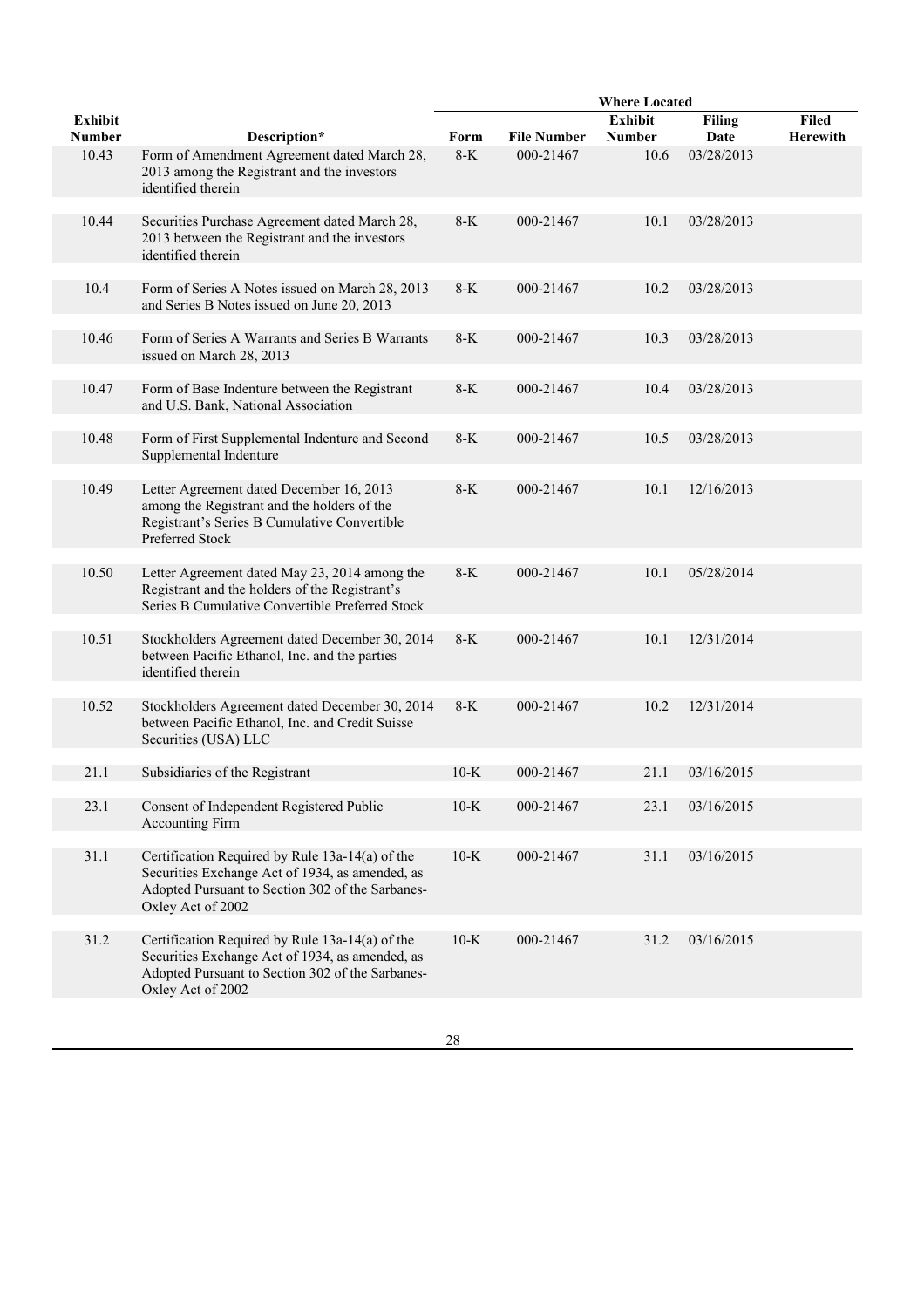|                |                                                                                                                                                                                        |        |                    | <b>Where Located</b> |            |                 |
|----------------|----------------------------------------------------------------------------------------------------------------------------------------------------------------------------------------|--------|--------------------|----------------------|------------|-----------------|
| <b>Exhibit</b> |                                                                                                                                                                                        |        |                    | <b>Exhibit</b>       | Filing     | <b>Filed</b>    |
| <b>Number</b>  | Description*                                                                                                                                                                           | Form   | <b>File Number</b> | <b>Number</b>        | Date       | <b>Herewith</b> |
| 31.3           | Certification Required by Rule 13a-14(a) of the<br>Securities Exchange Act of 1934, as amended, as<br>Adopted Pursuant to Section 302 of the Sarbanes-<br>Oxley Act of 2002            |        |                    |                      |            | X               |
|                |                                                                                                                                                                                        |        |                    |                      |            |                 |
| 31.4           | Certification Required by Rule 13a-14(a) of the<br>Securities Exchange Act of 1934, as amended, as<br>Adopted Pursuant to Section 302 of the Sarbanes-<br>Oxley Act of 2002            |        |                    |                      |            | X               |
|                |                                                                                                                                                                                        |        |                    |                      |            |                 |
| 32.1           | Certification of Chief Executive Officer and Chief<br>Financial Officer Pursuant to 18 U.S.C. Section<br>1350, as Adopted Pursuant to Section 906 of the<br>Sarbanes-Oxley Act of 2002 | $10-K$ | 000-21467          | 32.1                 | 03/16/2015 |                 |
|                |                                                                                                                                                                                        |        |                    |                      |            |                 |
| 99.1           | List of Companies Included in Hay Group Survey<br>Data                                                                                                                                 | $10-K$ | 000-21467          | 99.1                 | 03/16/2015 |                 |
|                |                                                                                                                                                                                        |        |                    |                      |            |                 |
| 101.INS        | <b>XBRL</b> Instance Document                                                                                                                                                          | $10-K$ | 000-21467          | 101.INS              | 03/16/2015 |                 |
| 101.SCH        | XBRL Taxonomy Extension Schema                                                                                                                                                         | $10-K$ | 000-21467          | 101.SCH              | 03/16/2015 |                 |
| 101.CAL        | XBRL Taxonomy Extension Calculation Linkbase                                                                                                                                           | $10-K$ | 000-21467          | 101.CAL              | 03/16/2015 |                 |
|                |                                                                                                                                                                                        |        |                    |                      |            |                 |
| 101.DEF        | XBRL Taxonomy Extension Definition Linkbase                                                                                                                                            | $10-K$ | 000-21467          | 101.DEF              | 03/16/2015 |                 |
| 101.LAB        | XBRL Taxonomy Extension Label Linkbase                                                                                                                                                 | $10-K$ | 000-21467          | 101.LAB              | 03/16/2015 |                 |
|                |                                                                                                                                                                                        |        |                    |                      |            |                 |
| 101.PRE        | <b>XBRL Taxonomy Extension Presentation</b><br>Linkbase                                                                                                                                | $10-K$ | 000-21467          | 101.PRE              | 03/16/2015 |                 |

 $(\#)$  A contract, compensatory plan or arrangement to which a director or executive officer is a party or in which one or more directors or executive officers are eligible to participate.

(\*) Certain of the agreements filed as exhibits contain representations and warranties made by the parties thereto. The assertions embodied in such representations and warranties are not necessarily assertions of fact, but a mechanism for the parties to allocate risk. Accordingly, investors should not rely on the representations and warranties as characterizations of the actual state of facts or for any other purpose at the time they were made or otherwise.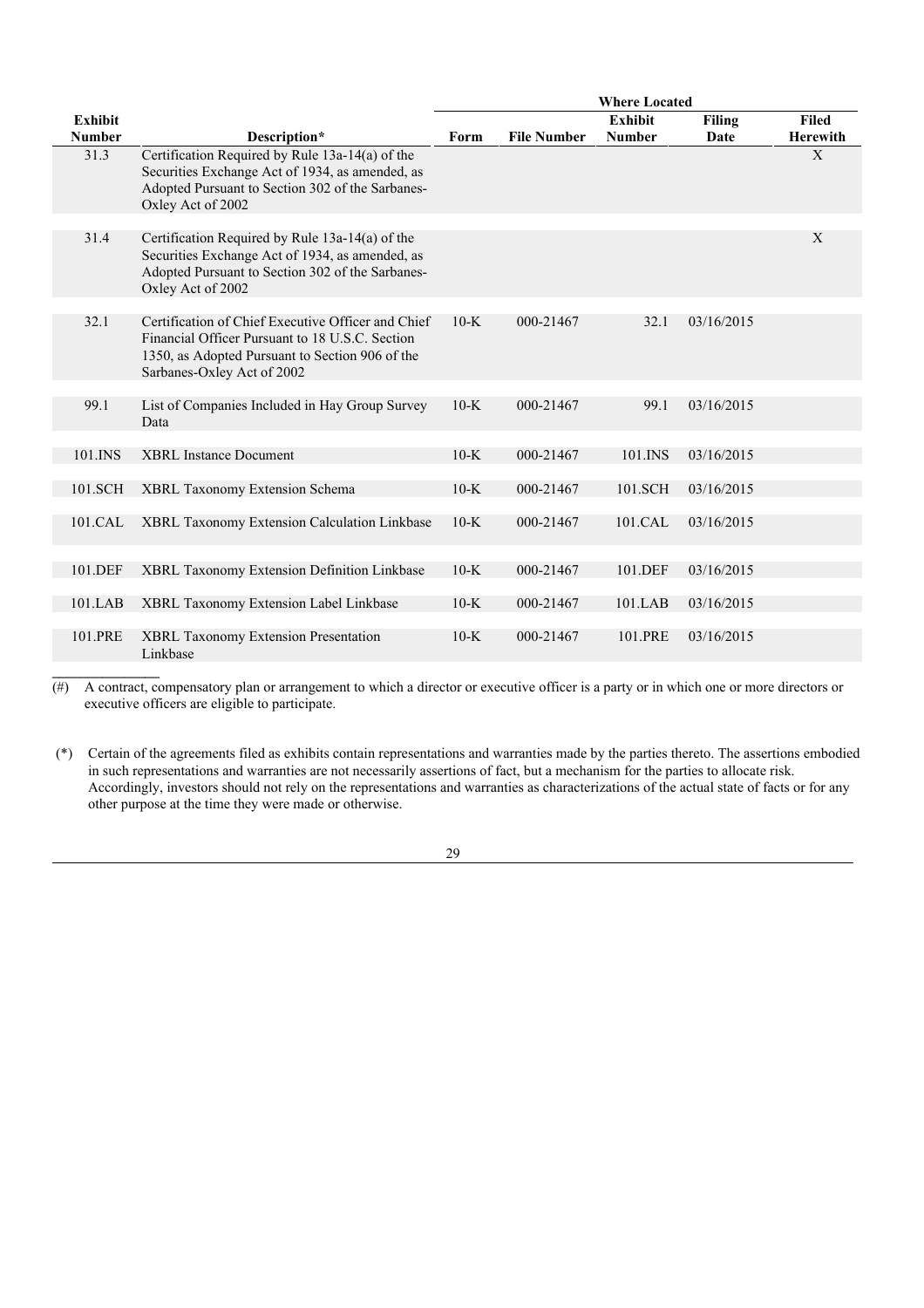## **SIGNATURE**

Pursuant to the requirements of Section 13 or 15(d) of the Securities Exchange Act of 1934, the registrant has duly caused this report to be signed on its behalf by the undersigned, thereunto duly authorized on this  $13<sup>th</sup>$  day of April, 2015.

PACIFIC ETHANOL, INC.

/s/ NEIL M. KOEHLER Neil M. Koehler President and Chief Executive Officer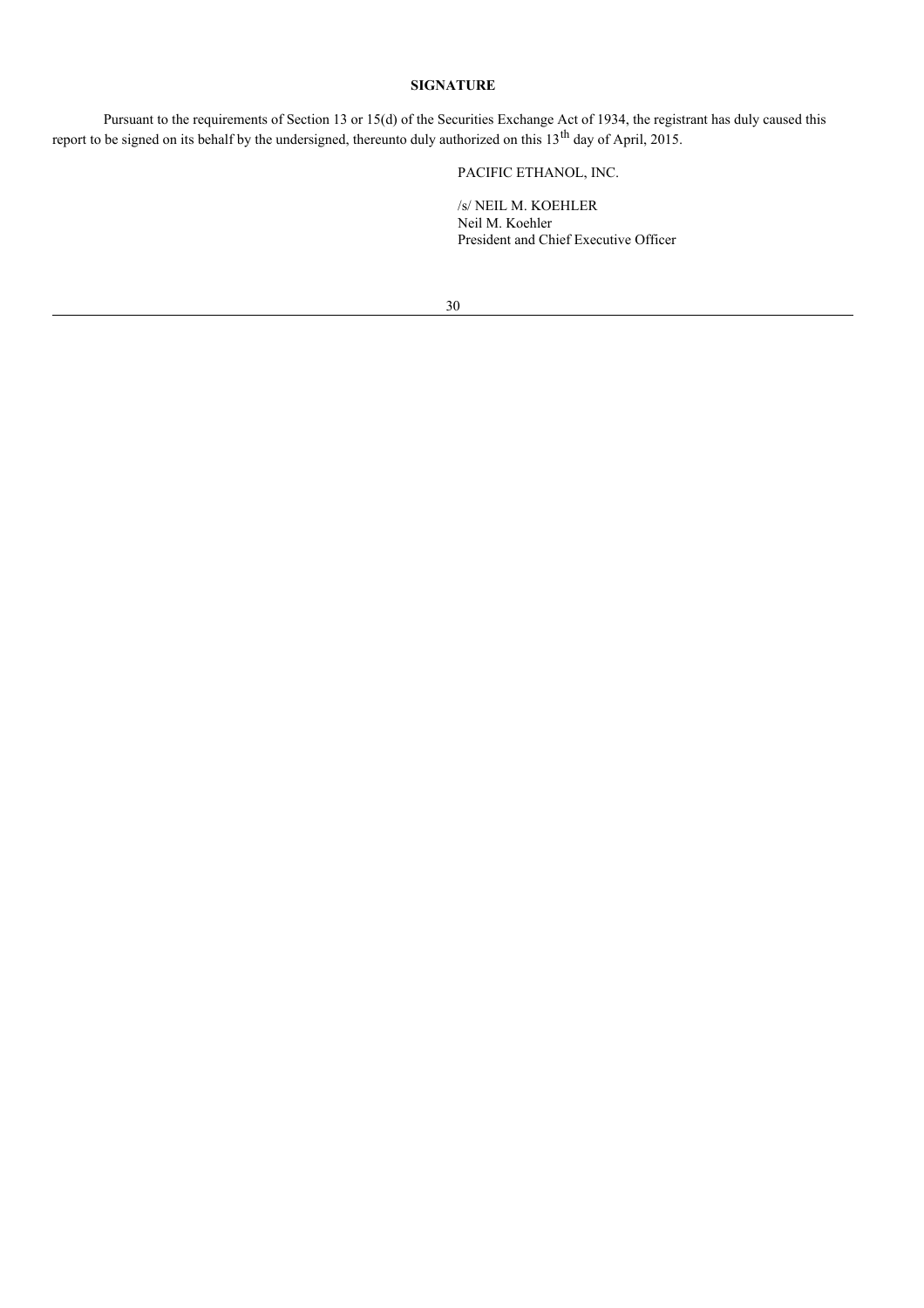## **EXHIBITS FILED WITH THIS REPORT**

## **Exhibit**

## **Number Description**

- <sup>31.3</sup> Certification Required by Rule 13a-14(a) of the Securities Exchange Act of 1934, as amended, as Adopted Pursuant to Section 302 of the Sarbanes-Oxley Act of 2002
- 31.4 Certification Required by Rule 13a-14(a) of the Securities Exchange Act of 1934, as amended, as Adopted Pursuant to Section 302 of the Sarbanes-Oxley Act of 2002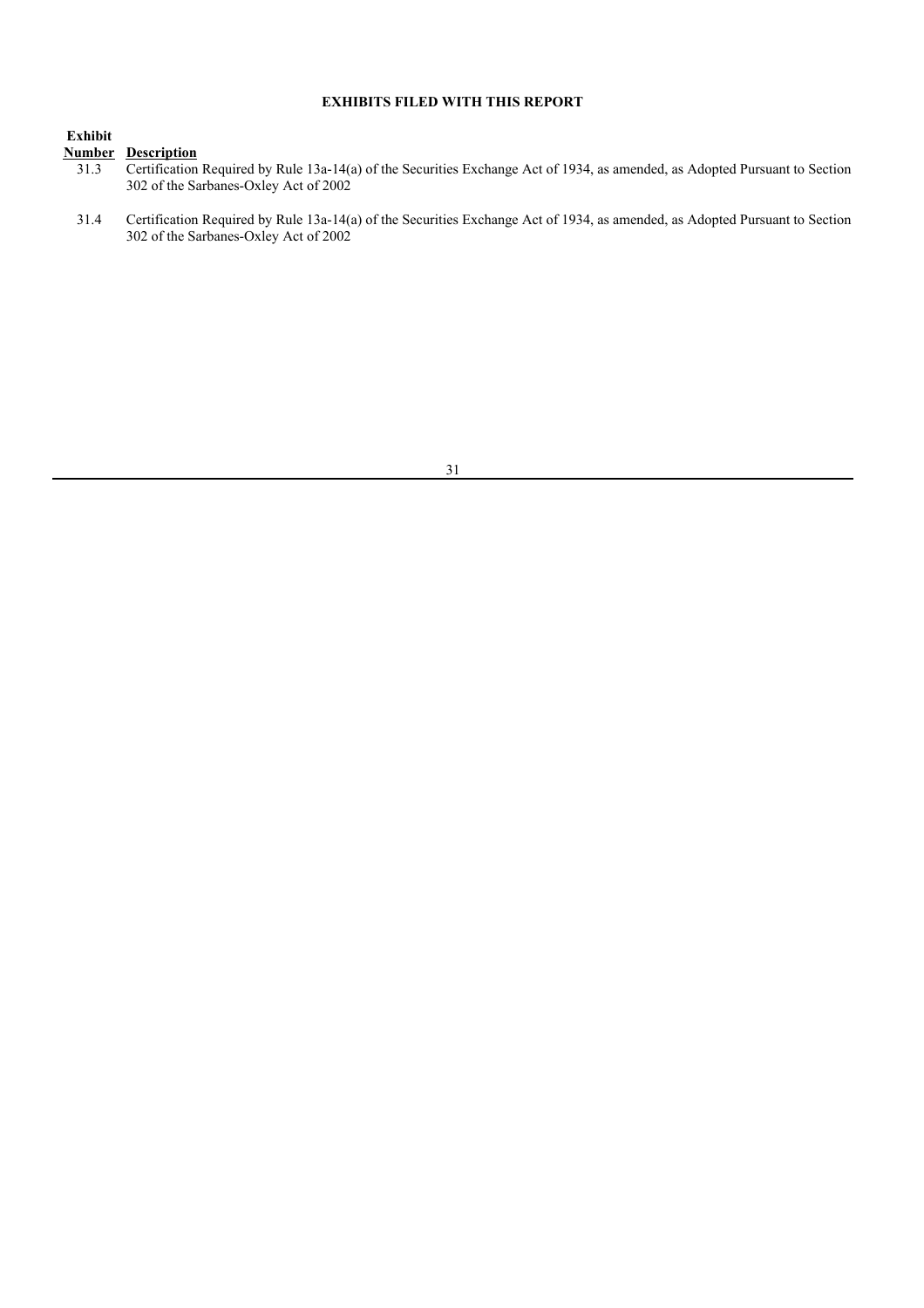## **EXHIBIT 31.3**

## **CERTIFICATION**

I, Neil M. Koehler, certify that:

1. I have reviewed this Amendment No. 1 to Annual Report on Form 10-K/A of Pacific Ethanol, Inc.;

2. Based on my knowledge, this report does not contain any untrue statement of a material fact or omit to state a material fact necessary to make the statements made, in light of the circumstances under which such statements were made, not misleading with respect to the period covered by this report;

3. [Intentionally omitted];

4. [Intentionally omitted]; and

5. [Intentionally omitted].

Date: April 13, 2015

/s/ NEIL M. KOEHLER Neil M. Koehler President and Chief Executive Officer (Principal Executive Officer)